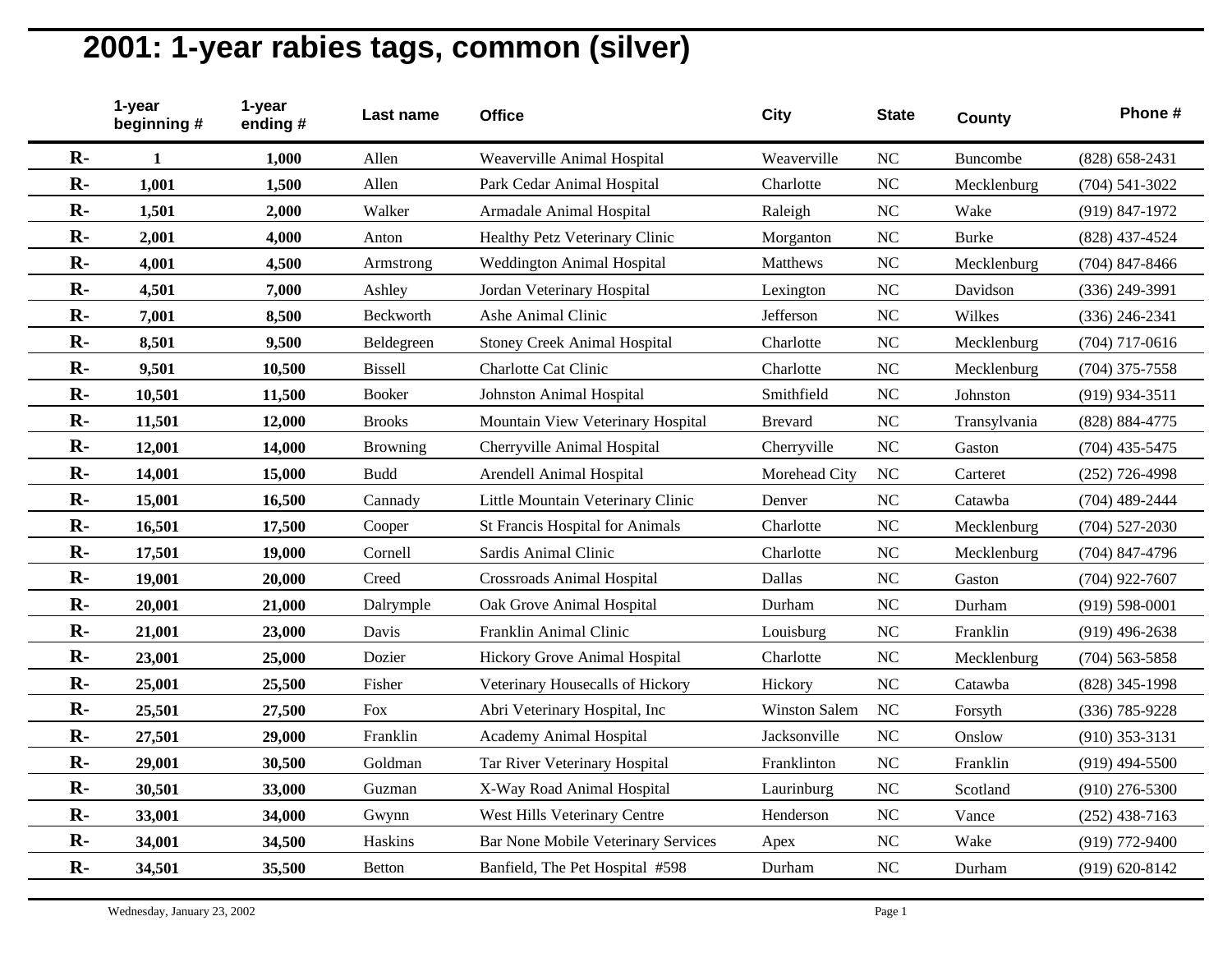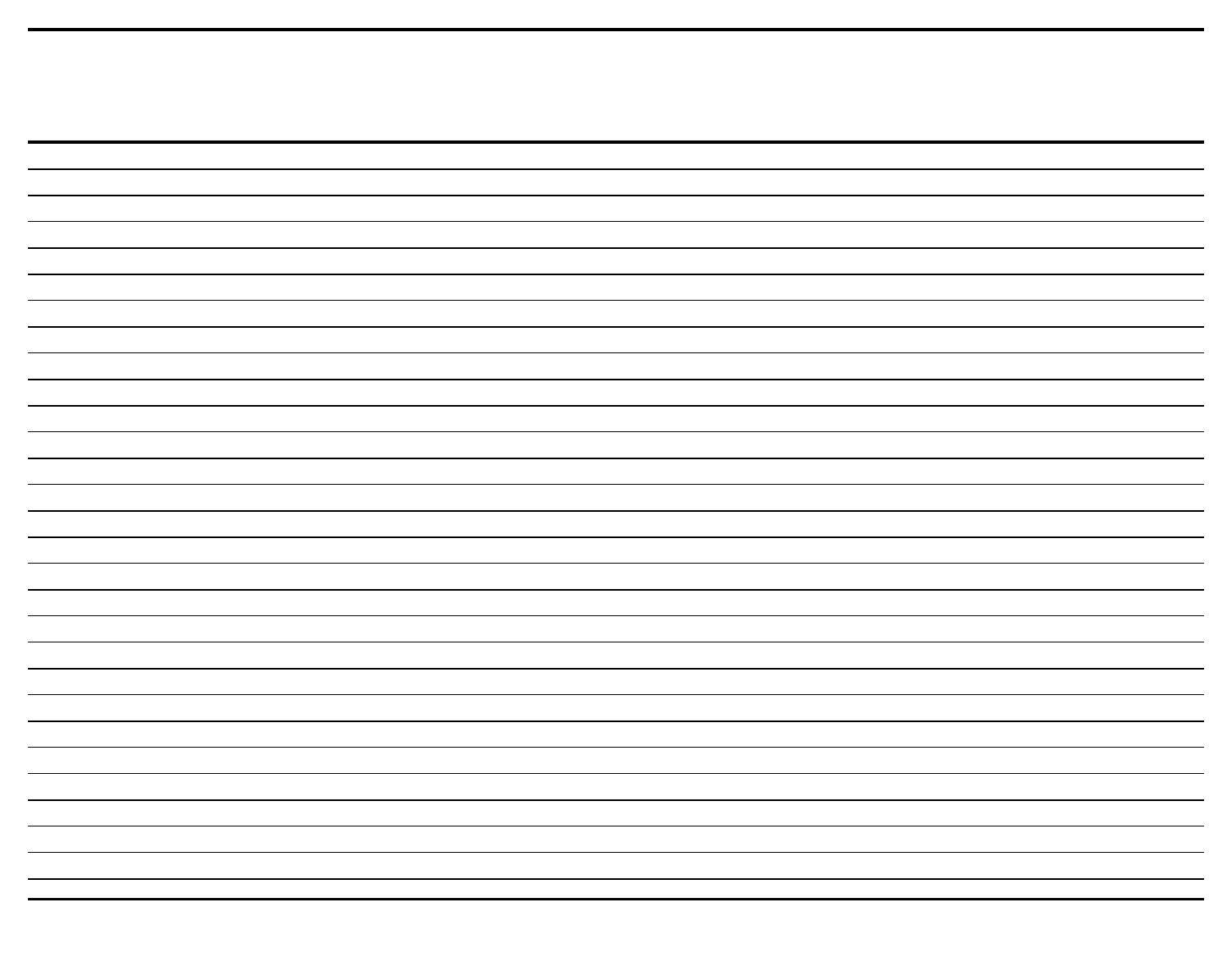|              | 1-year<br>beginning# | 1-year<br>ending# | Last name     | <b>Office</b>                            | <b>City</b>       | <b>State</b> | County           | Phone #            |
|--------------|----------------------|-------------------|---------------|------------------------------------------|-------------------|--------------|------------------|--------------------|
| $\mathbf{R}$ | 35,501               | 35,800            | Richardson    | For -- Animal Compassion Network         | Asheville         | NC           | Buncombe         | (828) 232-0440     |
| $\mathbf{R}$ | 35,801               | 35,900            | Pearce        | Leesville Animal Hospital                | Raleigh           | NC           | Wake             | $(919) 870 - 7000$ |
| $\mathbf{R}$ | 35,901               | 36,000            | Hoots         | Hoof Beats Veterinary Practice           | Fuquay Varina     | NC           | Wake             | $(919) 557 - 7669$ |
| $\mathbf{R}$ | 36,001               | 37,500            | Hemstreet     | Morganton Animal Clinic                  | Morganton         | NC           | <b>Burke</b>     | (828) 433-9265     |
| $\mathbf{R}$ | 37,501               | 39,000            | Hernandez     | Mills River Animal Clinic                | Horseshoe         | NC           | Henderson        | (828) 891-9685     |
| $\mathbf{R}$ | 39,001               | 40,500            | Hill          | Animal Hospital                          | Hickory           | NC           | Catawba          | (828) 322-1135     |
| $\mathbf{R}$ | 40,501               | 43,500            | Holt          | East Bend Animal Clinic                  | East Bend         | NC           | Yadkin           | $(336) 699 - 8344$ |
| $\mathbf{R}$ | 43,501               | 44,000            | Hoyme         | Blue Ridge Veterinary Clinic             | <b>Banner Elk</b> | NC           | Avery            | $(828)$ 963-6641   |
| $\mathbf{R}$ | 44,001               | 45,500            | Inscoe        | Newton Veterinary Clinic                 | Newton            | NC           | Catawba          | $(828)$ 464-5020   |
| $\mathbf{R}$ | 45,501               | 46,500            | James         | <b>James Animal Hospital</b>             | Salisbury         | NC           | Rowan            | $(704)$ 636-1100   |
| $R -$        | 46,501               | 47,000            | Jordan        | Animal Care Clinic                       | Laurinburg        | NC           | Scotland         | $(910)$ 277-7231   |
| $\mathbf{R}$ | 47,001               | 49,000            | Knowles       | Neuse Veterinary Hospital                | New Bern          | <b>NC</b>    | Craven           | $(252)$ 637-7128   |
| $\mathbf{R}$ | 49,001               | 49,500            | Lloyd         | Live Oak Veterinary Hospital             | Beaufort          | NC           | Carteret         | $(252) 504 - 2097$ |
| $\mathbf{R}$ | 49,501               | 51,500            | Lowe          | Rowan Animal Clinic                      | Salisbury         | NC           | Rowan            | $(704)$ 636-3408   |
| $R -$        | 51,501               | 52,000            | Lyerly-Ray    | Whispering Pines Animal Hospital         | Carthage          | NC           | Moore            | $(910)$ 949-2111   |
| $\mathbf{R}$ | 52,001               | 54,500            | Manning       | Countryside Animal Hospital              | Wilson            | NC           | Wilson           | $(252)$ 243-6952   |
| $\mathbf{R}$ | 54,501               | 56,000            | Midyette      | <b>Bladen Animal Hospital</b>            | Elizabethtown     | NC           | Bladen           | $(910) 862 - 3960$ |
| $R -$        | 56,001               | 56,500            | Miller        | Davie Veterinary Hospital                | Mocksville        | NC           | Davie            | $(336)$ 751-5931   |
| $R -$        | 56,501               | 58,500            | Miller        | Academy Animal Hospital of Laurinburg    | Laurinburg        | NC           | Scotland         | $(910)$ 276-6068   |
| $\mathbf{R}$ | 58,501               | 59,500            | Milliren      | Thomasville Veterinary Hospital          | Thomasville       | NC           | Davidson         | $(336)$ 475-9119   |
| $\mathbf{R}$ | 59,501               | 60,500            | Moore         | Banfield, The Pet Hospital               | Portland          | <b>OR</b>    | New Hanover      | $(910)$ 796-0401   |
| $\mathbf{R}$ | 60,501               | 61,500            |               | Neuenschwander Brentwood Animal Hospital | Raleigh           | NC           | Wake             | $(919) 872 - 6060$ |
| $R -$        | 61,501               | 64,500            | <b>Nutter</b> | Carrboro Plaza Veterinary Clinic         | Carrboro          | NC           | Orange           | $(919)$ 929-0031   |
| $\mathbf{R}$ | 64,501               | 65,500            | Patterson     | Highlands-Cashiers Animal Clinic         | Highlands         | NC           | Macon            | (828) 526-5204     |
| $\mathbf{R}$ | 65,501               | 69,000            | Paul          | Havelock Animal Hospital                 | Havelock          | NC           | Craven           | $(252)$ 447-7119   |
| $\mathbf{R}$ | 69,001               | 74,000            | Rabon         | <b>Brunswick Animal Hospital</b>         | Supply            | NC           | <b>Brunswick</b> | $(910)$ 754-8165   |
| $\mathbf{R}$ | 74,001               | 75,500            | Reynolds      | <b>Triangle Veterinary Hospital</b>      | Durham            | NC           | Durham           | $(919)$ 489-2391   |
| $\mathbf{R}$ | 75,501               | 77,000            | Schaaf        | North Mecklenburg Animal Hospital        | Cornelius         | NC           | Mecklenburg      | $(704)$ 892-0207   |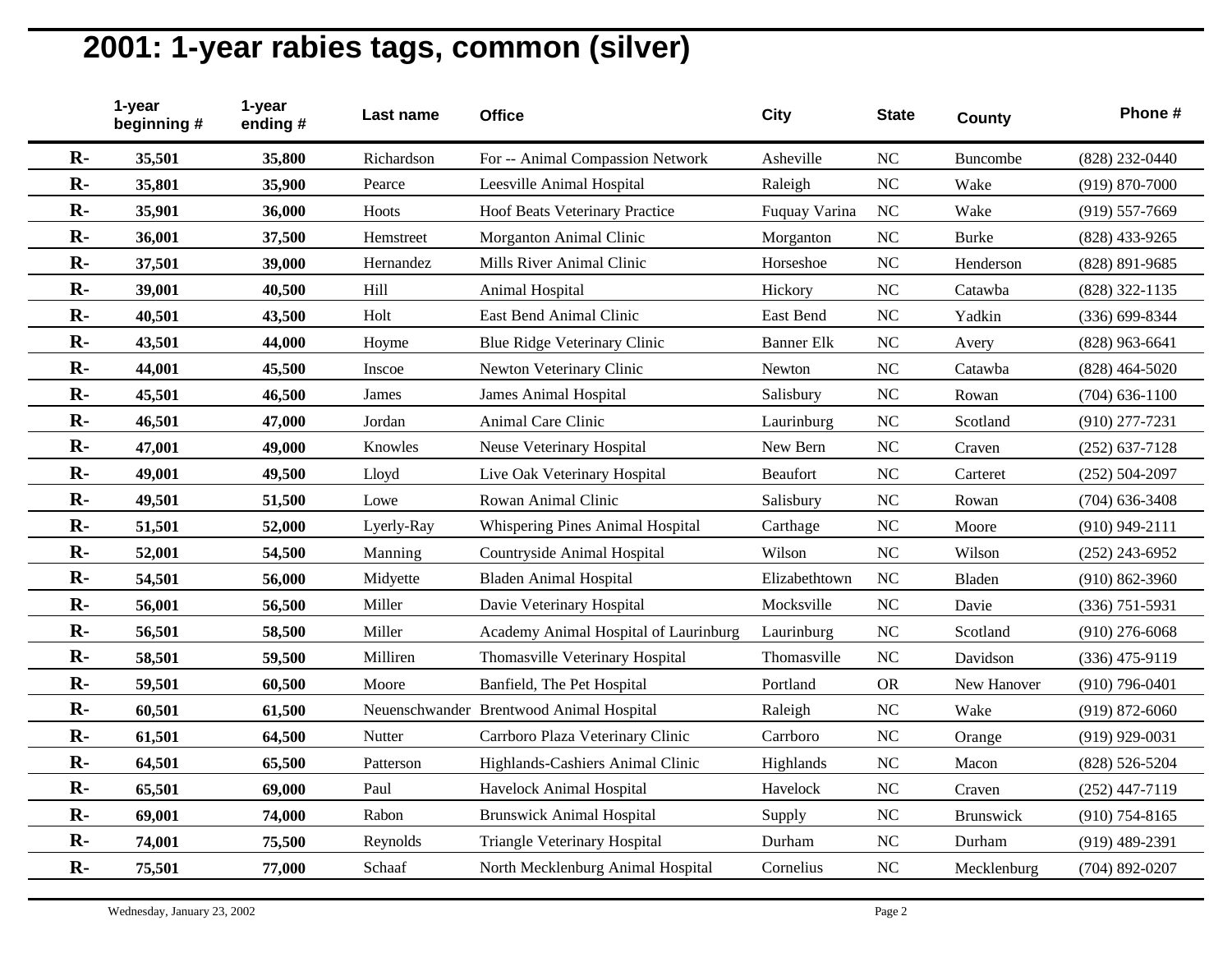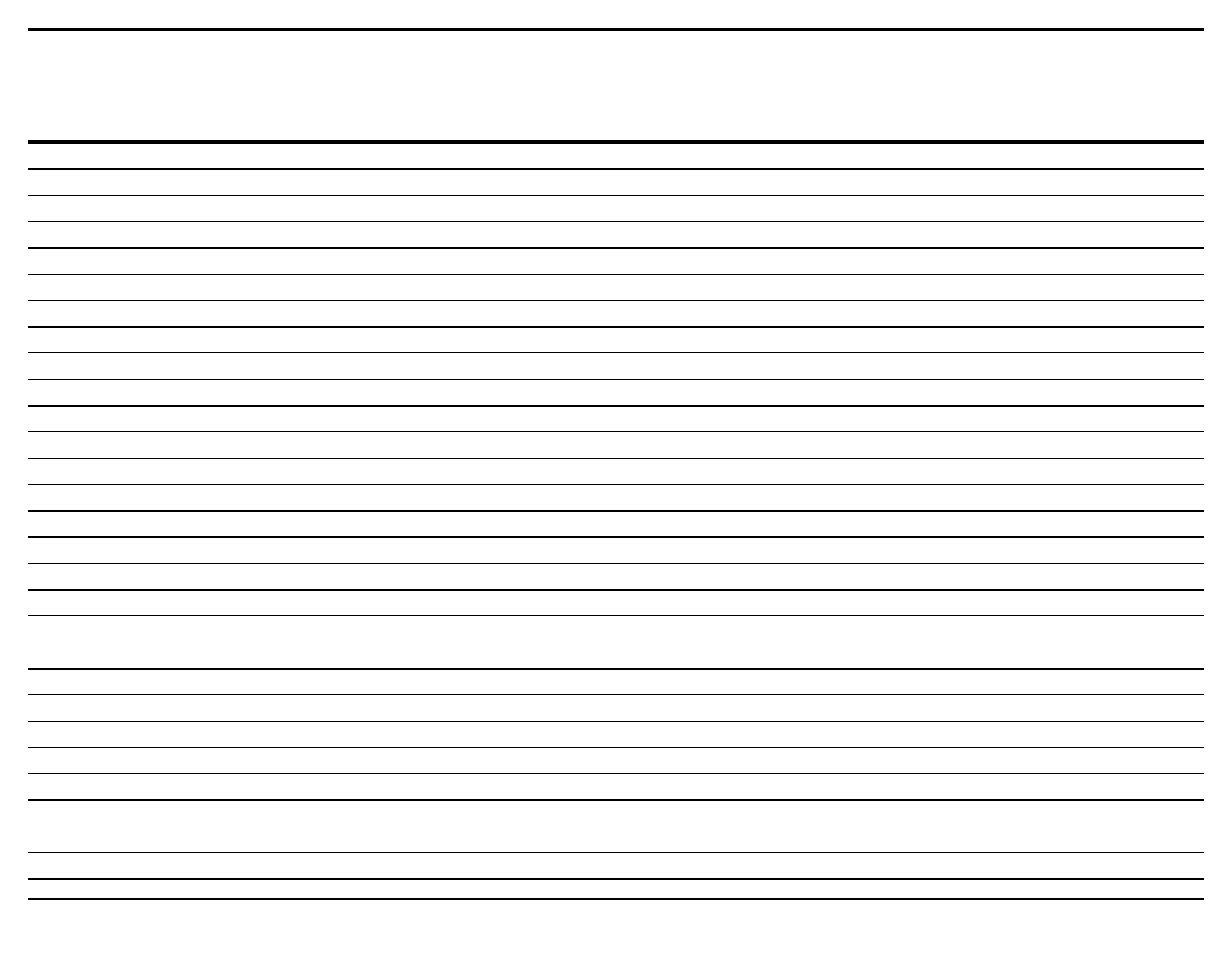|                | 1-year<br>beginning# | 1-year<br>ending# | Last name | <b>Office</b>                              | City          | <b>State</b> | County      | Phone #            |
|----------------|----------------------|-------------------|-----------|--------------------------------------------|---------------|--------------|-------------|--------------------|
| $\mathbf{R}$   | 77,001               | 78,000            | Sewell    | <b>Crestview Veterinary Hospital</b>       | Marion        | NC           | McDowell    | $(828) 659 - 2060$ |
| $\mathbf{R}$   | 78,001               | 79,000            | Souder    | South Robeson Veterinary Clinic            | Fairmont      | NC           | Robeson     | $(910) 628 - 7178$ |
| $\mathbf{R}$   | 79,001               | 80,000            | Spindel   | Animal Ark Veterinary Hospital             | Clemmons      | NC           | Forsyth     | $(336)$ 778-2738   |
| $\mathbf{R}$   | 80,001               | 80,500            | Stewart   | Stewart's Mountain View Animal Hospita     | Spruce Pine   | NC           | Mitchell    | (828) 765-7059     |
| $\mathbf{R}$   | 80,501               | 81,500            | Stih      | Animal Hospital                            | Whiteville    | NC           | Columbus    | $(910) 642 - 3221$ |
| $\mathbf{R}$   | 81,501               | 86,000            | Stinson   | Animal Hospital of Wilkes, PA              | Wilkesboro    | NC           | Wilkes      | $(336) 838 - 3441$ |
| $\mathbf{R}$   | 86,001               | 88,000            | Stipp     | Mint Hill Animal Hospital                  | Mint Hill     | NC           | Mecklenburg | $(704) 545 - 3422$ |
| $\mathbf{R}$   | 88,001               | 91,000            | Stipp     | <b>Clear Creek Animal Hospital</b>         | Charlotte     | NC           | Mecklenburg | $(704)$ 537-8405   |
| $\mathbf{R}$   | 91,001               | 92,000            | Temple    | Lewis Veterinary Clinic                    | Lumberton     | NC           | Robeson     | $(910)$ 739-5562   |
| $\mathbf{R}$   | 92,001               | 93,000            | Todd      | Charlotte Veterinary Clinic PA             | Charlotte     | NC           | Mecklenburg | $(704)$ 537-2272   |
| $R -$          | 93,001               | 93,500            | Warren    | LakeCross Veterinary Hospital              | Huntersville  | NC           | Mecklenburg | $(704)$ 948-6300   |
| $\mathbf{R}$   | 93,501               | 94,000            | Weaver    | <b>Sharon Lakes Animal Hospital</b>        | Charlotte     | NC           | Mecklenburg | $(704) 552 - 0647$ |
| $R -$          | 94,001               | 95,000            | Williston | Armstrong Animal Clinic                    | Charlotte     | NC           | Mecklenburg | $(704)$ 334-1996   |
| $\mathbf{R}$   | 95,001               | 95,500            | Wilson    | Pine Hollow Animal Hospital                | Warrenton     | NC           | Warren      | $(252)$ 257-3833   |
| $\mathbf{R}$   | 95,501               | 97,000            | Wright    | <b>Brown Creek Animal Hospital</b>         | Polkton       | NC           | Anson       | $(704)$ 272-5500   |
| $\mathbf{R}$   | 97,001               | 100,000           | Blinn     | Charlotte/Mecklenburg Animal Control       | Charlotte     | <b>NC</b>    | Mecklenburg | $(704)$ 336-6695   |
| $R -$          | 100,001              | 108,000           |           | <b>Cleveland County Animal Shelter</b>     | Shelby        | NC           | Cleveland   | $(704)$ 481-9884   |
| $\mathbf{R}$   | 108,001              | 110,500           |           | <b>Cumberland County Health Department</b> | Fayetteville  | <b>NC</b>    | Cumberland  | $(910)$ 433-3670   |
| $\mathbf{R}$   | 110,501              | 111,500           |           | Durham County Animal Shelter               | Durham        | NC           | Durham      | $(919) 560 - 0640$ |
| $\mathbf{R}$   | 111,501              | 116,500           |           | Iredell County Animal Control, PO# 4202    | Statesville   | <b>NC</b>    | Iredell     | $(704)$ 878-5424   |
| $R -$          | 116,501              | 119,500           |           | <b>Johnston County Animal Control</b>      | Smithfield    | NC           | Johnston    | (919) 934-8474     |
| $\mathbf{R}$   | 119,501              | 128,500           |           | <b>Nash County Animal Control</b>          | Nashville     | <b>NC</b>    | Nash        | $(252)$ 459-9855   |
| $R -$          | 128,501              | 131,500           | McNeil    | New Hanover County Animal Control          | Wilmington    | <b>NC</b>    | New Hanover | $(910)$ 341-4197   |
| $\mathbf{R}$   | 131,501              | 132,000           |           | Pamlico County Health Department           | Bayboro       | NC           | Pamlico     | $(252)$ 745-5634   |
| $\mathbf{R}$   | 132,001              | 132,500           | Cutrell   | Pet General (Tyrrell County)               | Columbia      | NC           | Tyrrell     | $(252)$ 796-1667   |
| $R -$          | 132,501              | 133,500           |           | Wayne County Animal Control                | Goldsboro     | NC           | Wayne       | (919) 731-1439     |
| $\mathbf{R}$   | 133,501              | 134,000           | Cotton    | Brookwood Veterinary Clinic                | Raleigh       | NC           | Wake        | (919) 779-2940     |
| $\mathbf{R}$ - | 134,001              | 134,500           | Cotton    | Fuquay Veterinary Hospital                 | Fuquay-Varina | NC           | Wake        | $(919) 552 - 7200$ |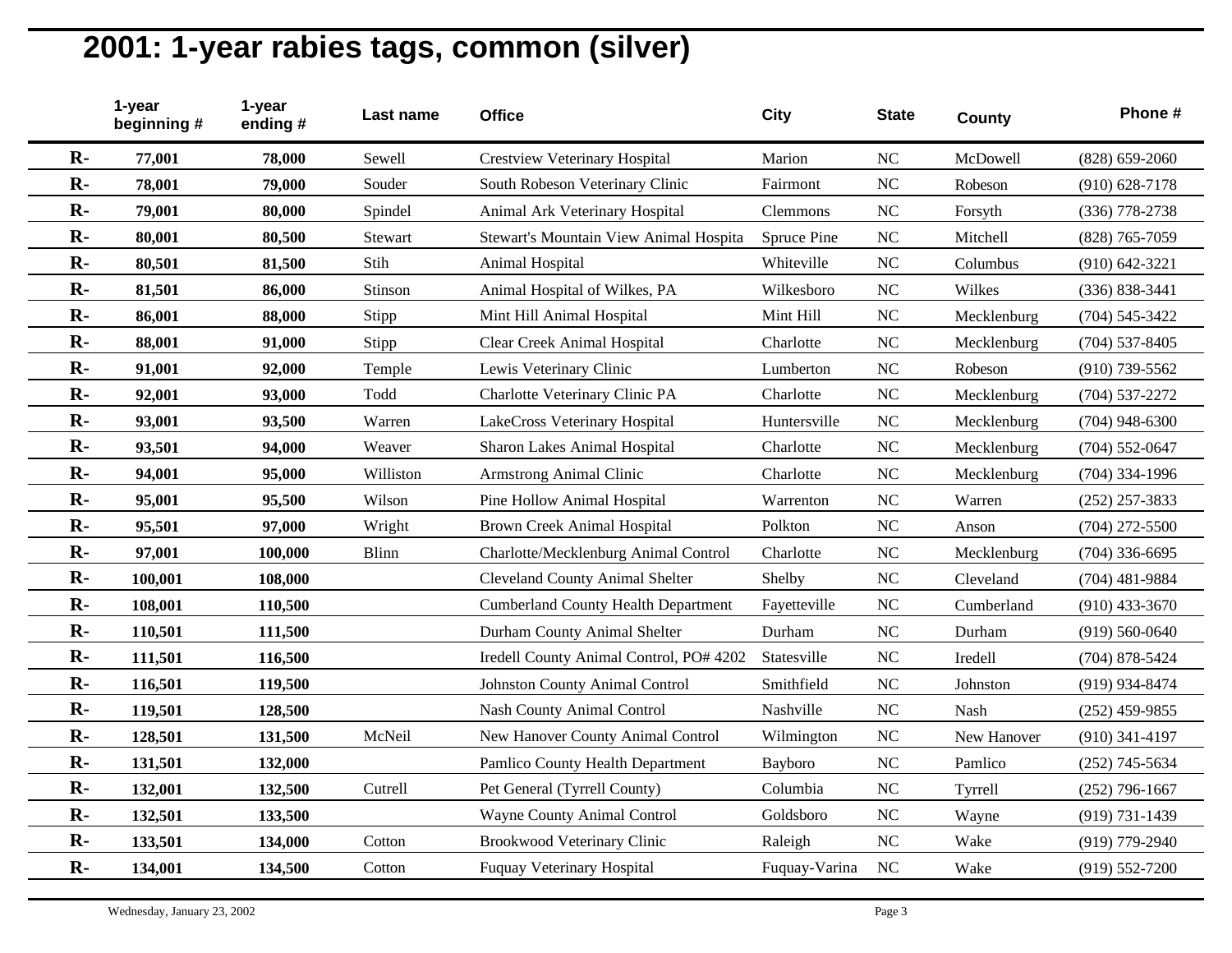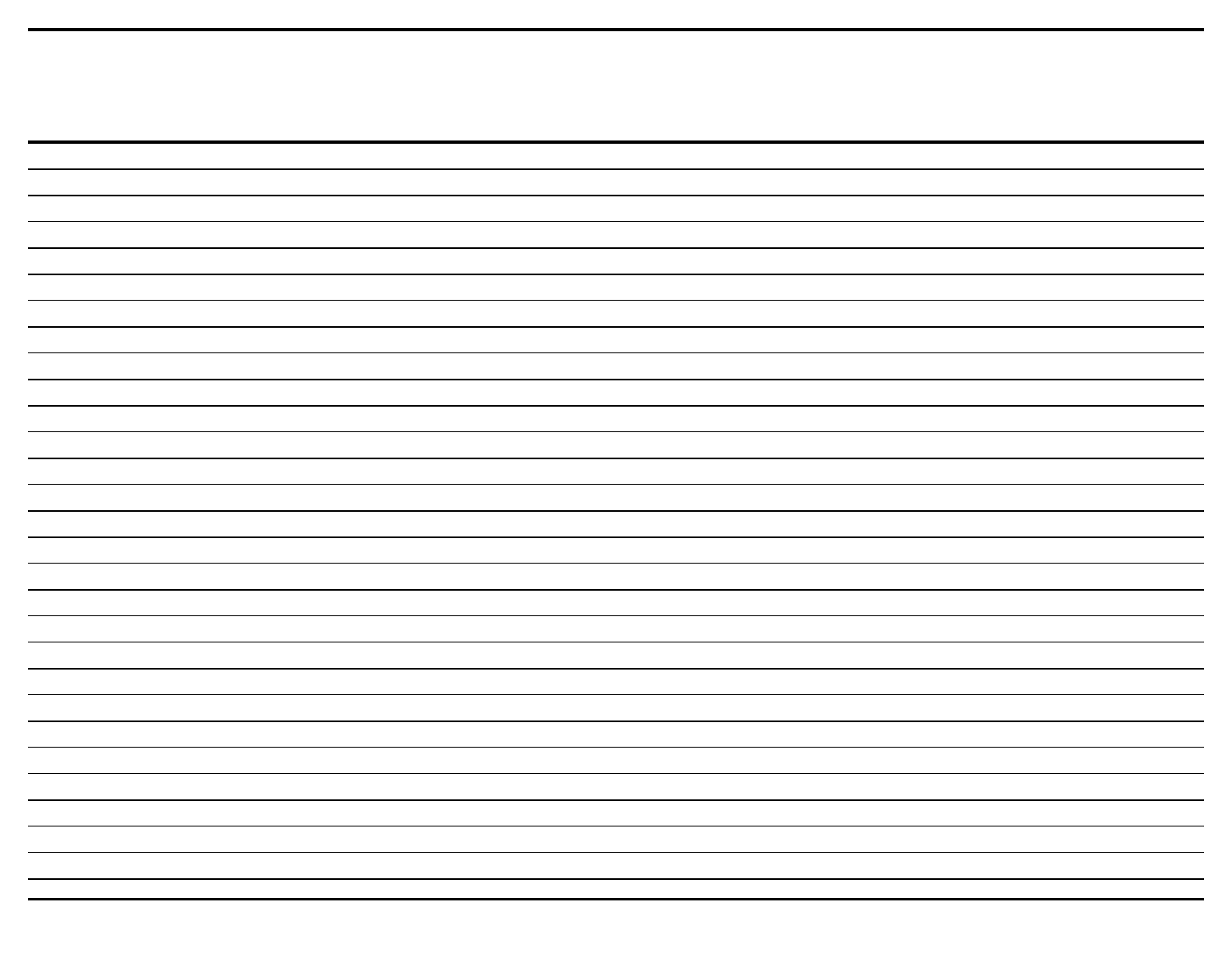|                | 1-year<br>beginning# | 1-year<br>ending# | Last name        | <b>Office</b>                          | <b>City</b>   | <b>State</b> | County           | Phone #            |
|----------------|----------------------|-------------------|------------------|----------------------------------------|---------------|--------------|------------------|--------------------|
| $\mathbf{R}$   | 134,501              | 138,000           | Pinson           | Alamance Veterinary Hospital           | Burlington    | NC           | Alamance         | $(336)$ 228-1773   |
| $\mathbf{R}$ - | 138,001              | 140,000           | Williams         | <b>Central Animal Hospital</b>         | Eden          | NC           | Rockingham       | $(336) 623 - 9191$ |
| $\mathbf{R}$   | 140,001              | 141,000           | McMahon          | <b>Burke Animal Clinic</b>             | Morganton     | NC           | <b>Burke</b>     | $(828)$ 437-0481   |
| $\mathbf{R}$   | 141,001              | 143,000           | Darkow           | Tar River Animal Hospital              | Washington    | NC           | Beaufort         | $(252)$ 946-2417   |
| $\mathbf{R}$   | 143,001              | 148,000           | Redding          | Tri-county Veterinary Service          | Graham        | <b>NC</b>    | Alamance         | $(336)$ 376-6838   |
| $\mathbf{R}$   | 148,001              | 153,000           |                  | <b>Edgecombe County Health Dept</b>    | Tarboro       | <b>NC</b>    | Edgecombe        | $(252)$ 641-7851   |
| $R$            | 153,001              | 156,000           | Huggins          | <b>Guilford County Animal Shelter</b>  | Greensboro    | <b>NC</b>    | Guilford         | $(336)$ 297-5022   |
| $\mathbf{R}$ - | 156,001              | 159,000           | Rodeffer         | Piedmont Veterinary clinic             | Mebane        | NC           | Alamance         | $(919) 563 - 6080$ |
| $\mathbf{R}$   | 159,001              | 161,500           | Davis            | Monroe Road Animal Hospital            | Charlotte     | <b>NC</b>    | Mecklenburg      | $(704)$ 333-3336   |
| $R -$          | 161,501              | 163,500           | Deese            | <b>Baird's Animal Hospital</b>         | Lumberton     | <b>NC</b>    | Robeson          | $(910)$ 739-4998   |
| $R -$          | 163,501              | 165,500           | Hoover           | Westside Animal Hospital               | Durham        | <b>NC</b>    | Durham           | $(919)$ 383-5578   |
| $\mathbf{R}$   | 165,501              | 167,500           | Green            | <b>Granville County Animal Control</b> | Oxford        | <b>NC</b>    | Granville        | $(919) 693 - 6749$ |
| $\mathbf{R}$   | 167,501              | 170,000           | Locklear         | Southeastern Veterinary Hospital       | Lumberton     | NC           | Robeson          | (910) 739-9411     |
| $\mathbf{R}$   | 170,001              | 171,500           | Robertson        | Roxboro Road Veterinary Hospital       | Durham        | NC           | Durham           | $(919) 620 - 9133$ |
| $R -$          | 171,501              | 173,000           | Cranford         | Peachtree Veterinary Hospital          | Murphy        | <b>NC</b>    | Cherokee         | (828) 837-2396     |
| $\mathbf{R}$   | 173,001              | 174,500           | Jones            | Lenoir Veterinary Hospital             | Lenoir        | <b>NC</b>    | Caldwell         | $(828)$ 728-6713   |
| $\mathbf{R}$ - | 174,501              | 176,000           | Allen            | <b>Triangle Tower Animal Hospital</b>  | Raleigh       | <b>NC</b>    | Wake             | $(919)$ 231-8030   |
| $\mathbf{R}$   | 176,001              | 177,500           | Forbes           | <b>Anson Animal Hospital</b>           | Wadesboro     | NC           | Anson            | $(704)$ 694-4444   |
| $R -$          | 177,501              | 179,000           | Meckes           | Apex Veterinary Hospital               | Apex          | <b>NC</b>    | Wake             | $(919)$ 362-8878   |
| $\mathbf{R}$   | 179,001              | 180,000           | Johnson          | Animal Hospital of Beulaville          | Beulaville    | <b>NC</b>    | Duplin           | $(910)$ 298-8188   |
| $\mathbf{R}$   | 180,001              | 181,000           | Jones            | Durant Road Animal Hospital            | Raleigh       | NC           | Wake             | (919) 847-5533     |
| $\mathbf{R}$   | 181,001              | 182,000           | <b>Burroughs</b> | <b>Community Animal Hospital</b>       | Wendell       | <b>NC</b>    | Wake             | $(919)$ 365-6302   |
| $\mathbf{R}$ - | 182,001              | 183,000           | MacDonald        | Hillsborough Veterinary Clinic         | Hillsborough  | <b>NC</b>    | Orange           | (919) 732-9969     |
| $\mathbf{R}$   | 183,001              | 184,000           | Miller           | Durham Animal Hospital                 | Durham        | <b>NC</b>    | Durham           | $(919)$ 471-1579   |
| $\mathbf{R}$ - | 184,001              | 185,000           | <b>Sykes</b>     | Leonard-Sykes Hospital for Pets        | Wilmington    | <b>NC</b>    | New Hanover      | $(910) 791 - 8426$ |
| $\mathbf{R}$   | 185,001              | 186,000           | <b>Bunn</b>      | Forsyth County Health Dept             | Winston Salem | NC           | Forsyth          | (336) 727-2760     |
| $\mathbf{R}$   | 186,001              | 187,000           | Stephens         | Forsyth County Animal Control          | Winston Salem | NC           | Forsyth          | (336) 767-3945     |
| $\mathbf{R}$   | 187,001              | 188,000           | Kerr             | <b>Companion Animal Hospital</b>       | Shallotte     | <b>NC</b>    | <b>Brunswick</b> | $(910)$ 754-7282   |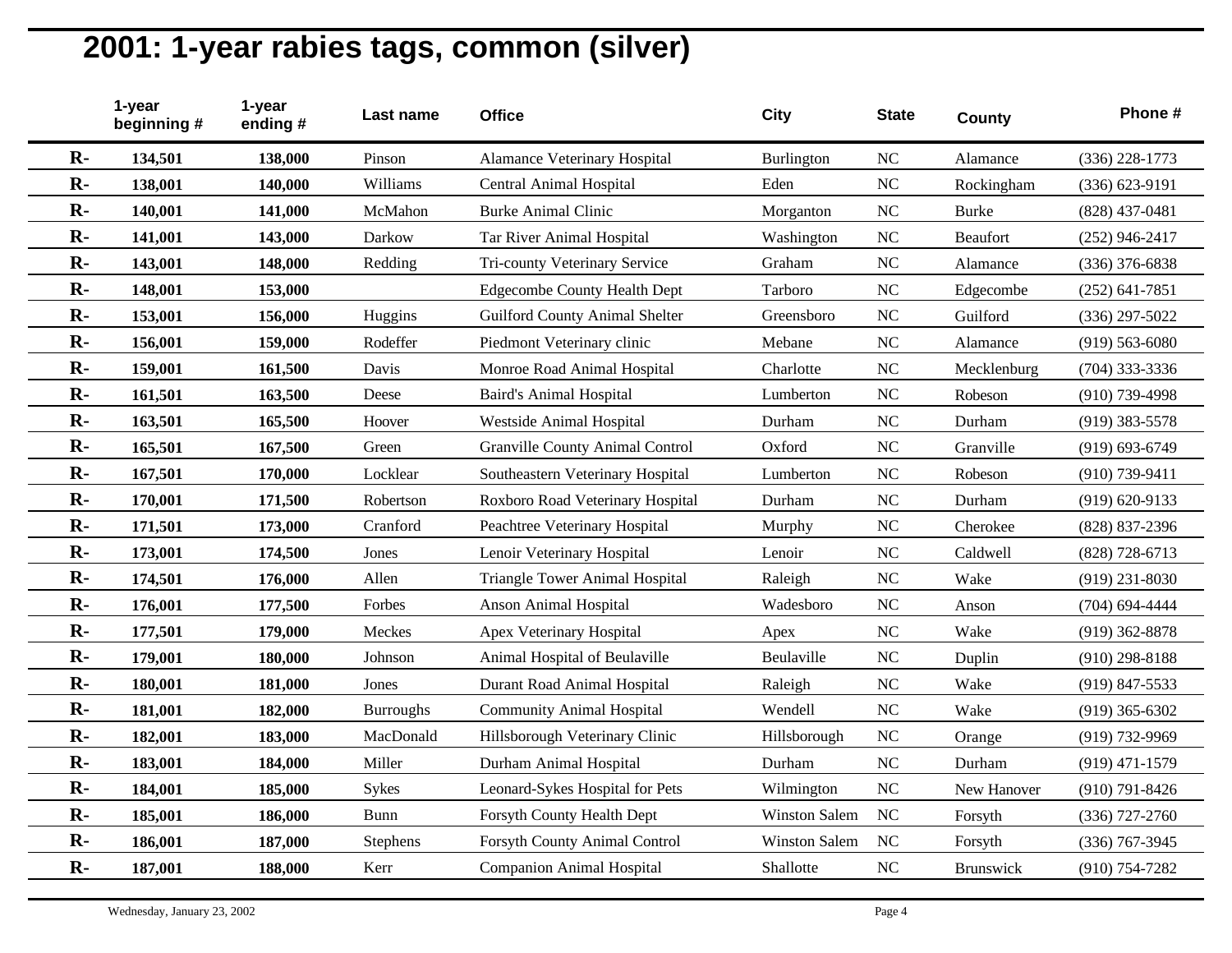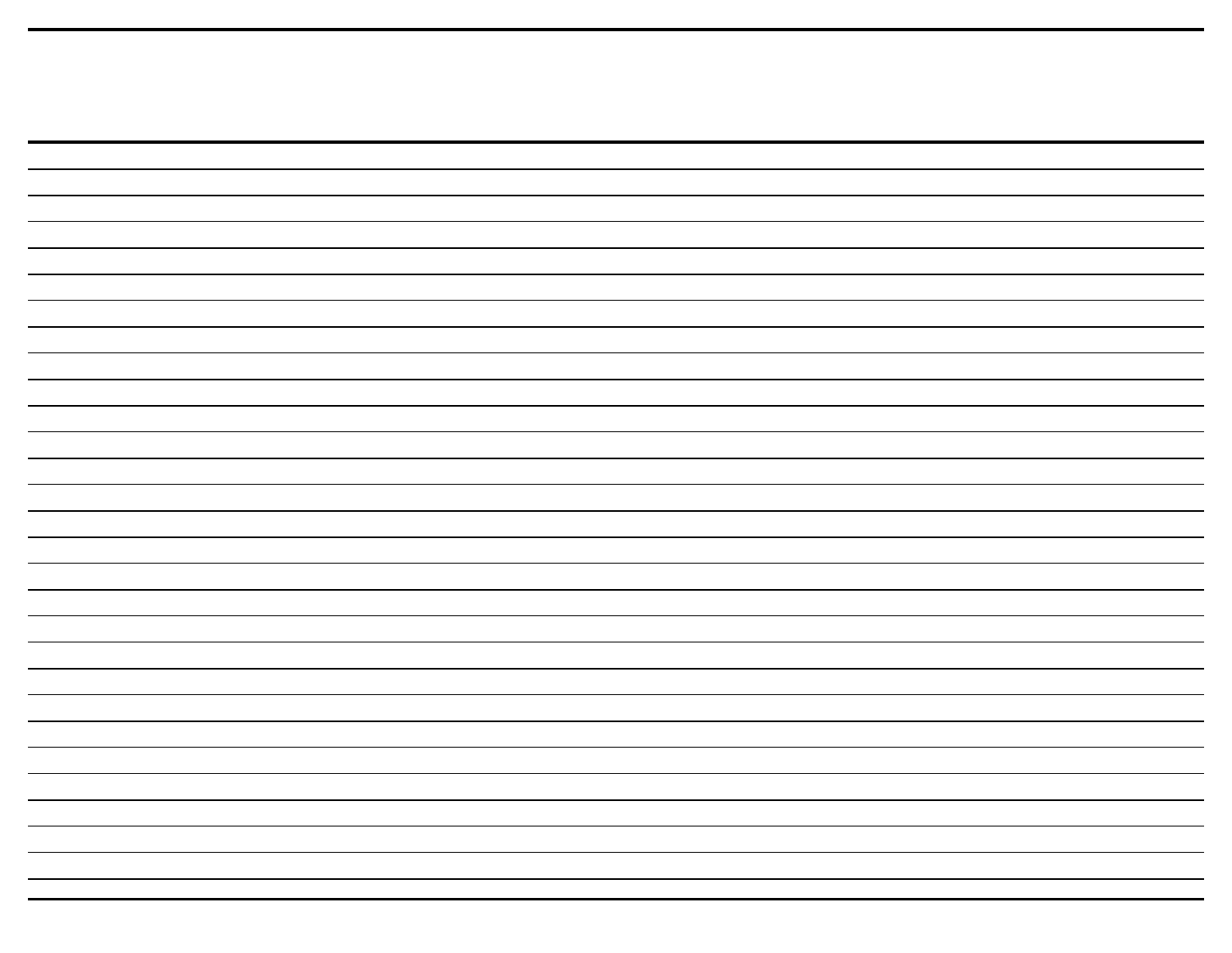|                | 1-year<br>beginning # | 1-year<br>ending# | Last name      | <b>Office</b>                           | City                  | <b>State</b>   | County      | Phone #            |
|----------------|-----------------------|-------------------|----------------|-----------------------------------------|-----------------------|----------------|-------------|--------------------|
| $\mathbf{R}$   | 188,001               | 189,000           | Albright       | <b>Crossroads Veterinary Hospital</b>   | Raleigh               | <b>NC</b>      | Wake        | $(919) 851 - 8979$ |
| $\mathbf{R}$   | 189,001               | 190,000           | Pressley       | Fox Run Veterinary Services             | Asheville             | <b>NC</b>      | Buncombe    | $(828)$ 645-2908   |
| $\mathbf{R}$   | 190,001               | 191,000           |                | <b>Polk County Animal Control</b>       | Columbus              | NC             | Polk        | $(828) 894 - 3001$ |
| R-             | 191,001               | 191,500           | Padgett        | Jacksonville Veterinary Hospital        | Jacksonville          | NC             | Onslow      | $(910)$ 347-3186   |
| $\mathbf{R}$   | 191,501               | 192,000           | Caudle         | <b>Plantation Animal Clinic</b>         | Matthews              | NC             | Mecklenburg | $(704)$ 841-2225   |
| $R -$          | 192,001               | 192,500           | Robertson      | Roxboro Road Animal Hospital            | Durham                | <b>NC</b>      | Durham      | $(919) 620 - 9133$ |
| $\mathbf{R}$   | 192,501               | 193,000           | Levenson       | Animal Hospital                         | Oxford                | <b>NC</b>      | Granville   | $(919) 693 - 6911$ |
| $\mathbf{R}$ - | 193,001               | 193,500           | Rhea           | Sandhills Veterinary Hospital           | <b>Southern Pines</b> | <b>NC</b>      | Moore       | $(910) 692 - 3551$ |
| $\mathbf{R}$ - | 193,501               | 194,000           | Swenburg       | Cornwallis Road Animal Hospital         | Durham                | <b>NC</b>      | Durham      | (919) 489-9194     |
| R-             | 194,001               | 194,500           | Mangum         | <b>Locust Animal Clinic</b>             | Locust                | NC             | Stanly      | $(704) 888 - 6590$ |
| $R -$          | 194,501               | 195,000           | Meckes         | <b>Broad Street Veterinary Hospital</b> | Apex                  | <b>NC</b>      | Wake        | $(919) 557 - 3206$ |
| $\mathbf{R}$   | 195,001               | 195,500           | Meckes         | <b>Cornerstone Veterinary Hospital</b>  | Apex                  | <b>NC</b>      | Wake        | (919) 319-1555     |
| $R -$          | 195,501               | 199,500           | Wilkins        | Elon Animal Hospital, Inc               | Elon College          | <b>NC</b>      | Alamance    | $(336) 584 - 3738$ |
| R-             | 199,501               | 201,500           | Hutt           | North Paw Animal Hospital               | Durham                | NC             | Durham      | $(919)$ 471-1471   |
| R-             | 201,501               | 203,500           | Manning        | Pamlico Animal Hospital                 | Washington            | NC             | Beaufort    | $(252)$ 946-2834   |
| $R -$          | 203,501               | 205,500           | Epstein        | Veterinary Healthcare Assoc/Forestbrook | Gastonia              | <b>NC</b>      | Gaston      | $(704)$ 824-2674   |
| $R -$          | 205,501               | 207,500           | Darch          | North Wake Animal Hospital              | <b>Wake Forest</b>    | <b>NC</b>      | Wake        | $(919) 556 - 1121$ |
| R-             | 207,501               | 208,500           | Campbell       | Craven Animal Hospital                  | New Bern              | <b>NC</b>      | Craven      | $(252) 637 - 4541$ |
| $\mathbf{R}$   | 208,501               | 209,500           | <b>Bullock</b> | Greenwood Veterinary Hospital           | Durham                | NC             | Durham      | $(919) 544 - 8297$ |
| $\mathbf{R}$ - | 209,501               | 210,500           | Beck           | Independence Veterinary Clinic          | Charlotte             | <b>NC</b>      | Mecklenburg | $(704)$ 841-1313   |
| $R -$          | 210,501               | 211,500           | Weeks          | Providence Veterinary Associates        | Charlotte             | N <sub>C</sub> | Mecklenburg | $(704) 542 - 0049$ |
| $\mathbf{R}$   | 211,501               | 212,500           | Pope           | Viewmont Animal Clinic                  | Hickory               | <b>NC</b>      | Catawba     | (828) 328-2448     |
| $R -$          | 212,501               | 213,500           | Marks          | Harris Blvd Veterinary Clinic           | Charlotte             | <b>NC</b>      | Mecklenburg | $(704)$ 596-7387   |
| $\mathbf{R}$ - | 213,501               | 214,000           | Dalton         | <b>Central Animal Hospital</b>          | Fayetteville          | <b>NC</b>      | Cumberland  | $(910)$ 484-5104   |
| R-             | 214,001               | 214,500           |                | Durham County Animal Control            | Durham                | NC             | Durham      | $(919) 560 - 0630$ |
| $\mathbf{R}$   | 215,001               | 215,500           | Murray         | Parker Veterinary Hospital              | Charlotte             | <b>NC</b>      | Mecklenburg | $(704)$ 399-8304   |
| R-             | 215,501               | 216,000           | McGuire        | Archdale Animal Hospital                | Charlotte             | NC             | Mecklenburg | $(704) 552 - 2333$ |
| $\mathbf{R}$   | 216,001               | 216,500           | Ingram         | Banfield Veterinary Hospital #407       | Portland              | <b>OR</b>      | Mecklenburg | $(704) 542 - 8339$ |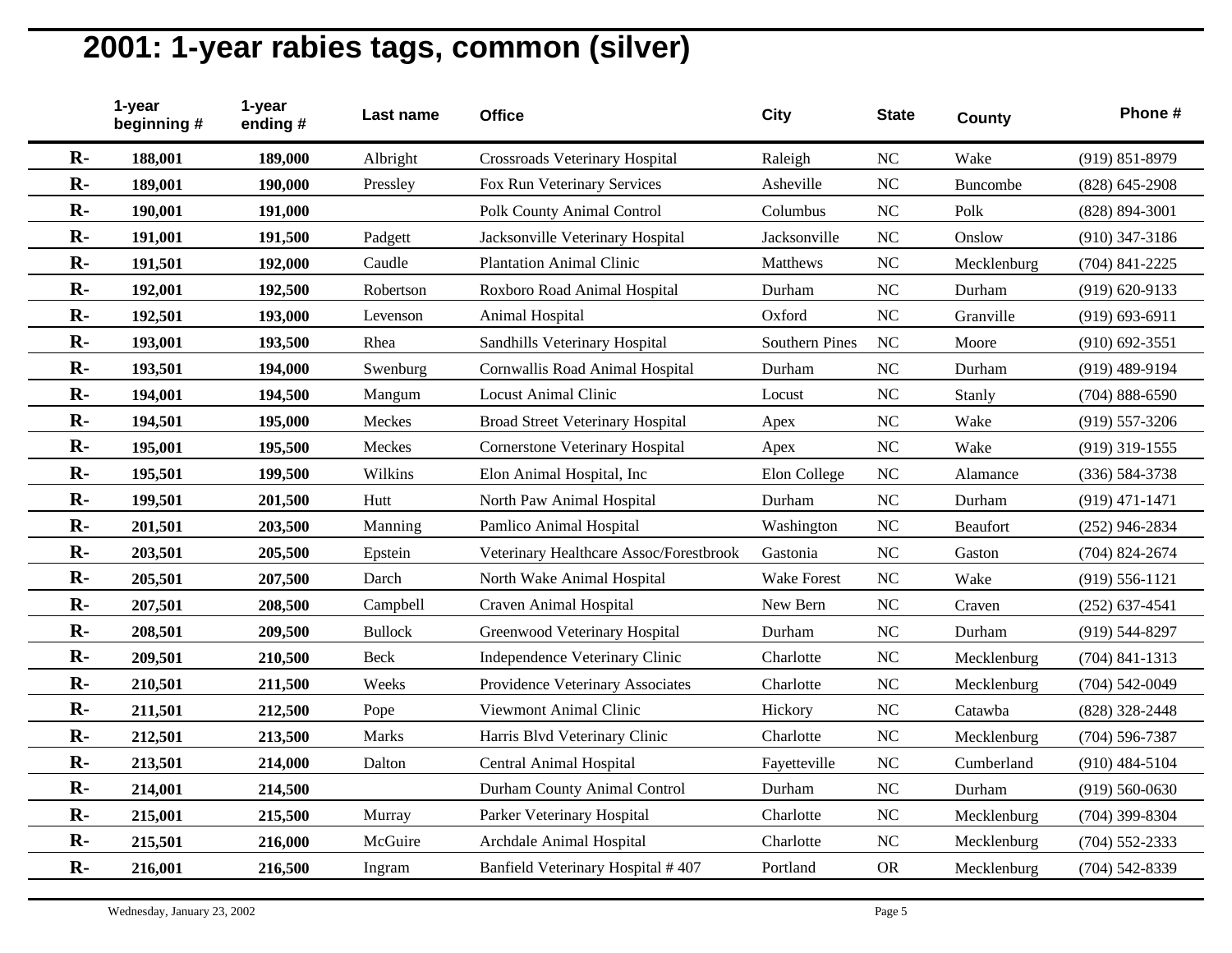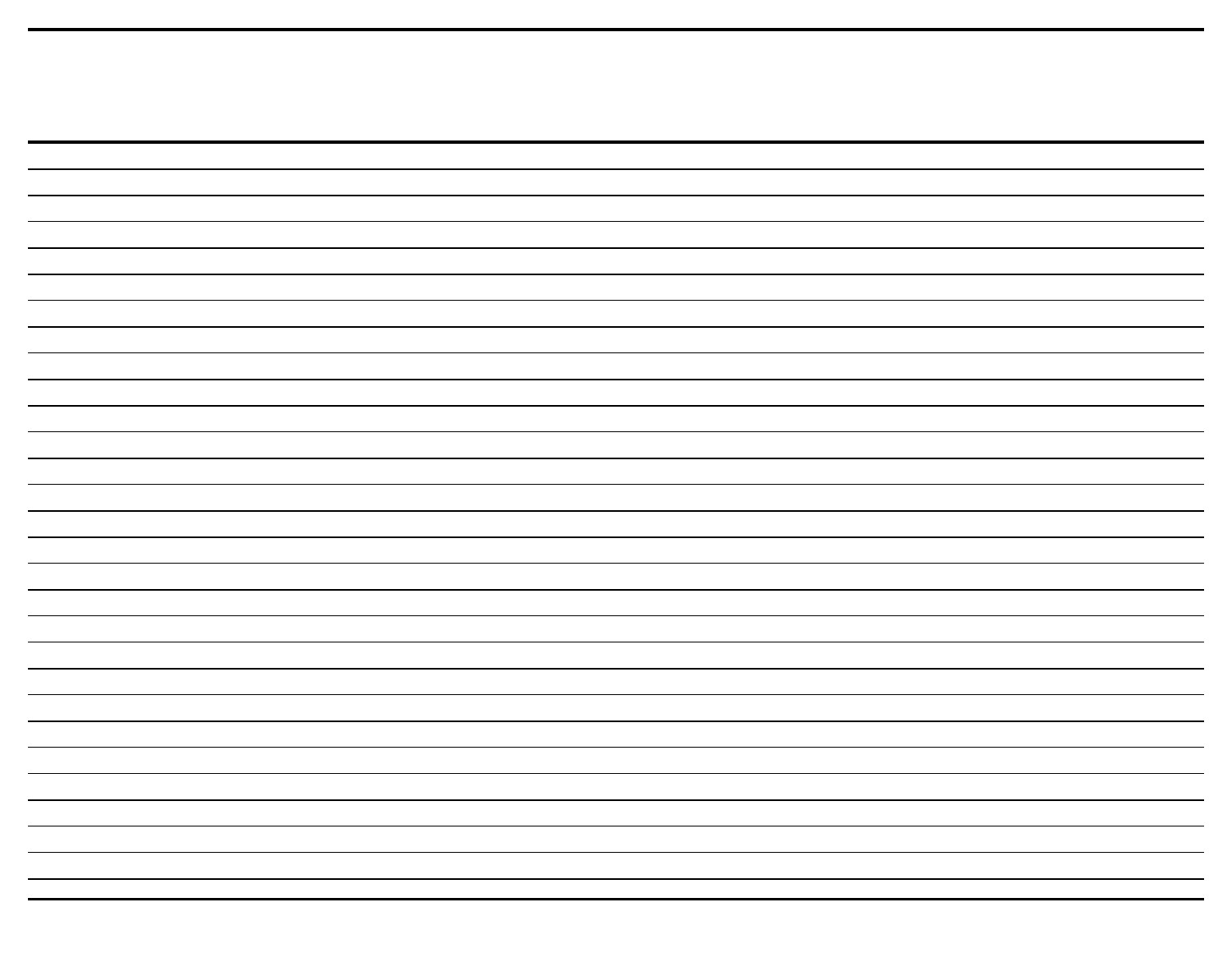|                | 1-year<br>beginning # | 1-year<br>ending# | Last name       | <b>Office</b>                           | <b>City</b>          | <b>State</b> | County           | Phone #            |
|----------------|-----------------------|-------------------|-----------------|-----------------------------------------|----------------------|--------------|------------------|--------------------|
| $\mathbf{R}$   | 216,501               | 218,800           | <b>Bianco</b>   | Quail Roost Veterinary Hospital         | Rougemont            | <b>NC</b>    | Durham           | $(919)$ 471-4103   |
| $R -$          | 218,801               | 220,000           | Killough        | Long Animal Hospital                    | Charlotte            | NC           | Mecklenburg      | $(704)$ 523-2996   |
| $\mathbf{R}$   | 220,001               | 221,200           | Armstrong       | Monroe Animal Hospital                  | Monroe               | NC           | Union            | (704) 289-5242     |
| $\mathbf{R}$   | 221,201               | 222,500           | Glenn           | <b>Indian Trail Animal Hospital</b>     | <b>Indian Trail</b>  | NC           | Union            | $(704)$ 821-7040   |
| $\mathbf{R}$ - | 222,501               | 223,600           | <b>Brown</b>    | Northampton County Health Department    | Jackson              | <b>NC</b>    | Northampton      | $(252) 534 - 5841$ |
| $\mathbf{R}$ - | 223,601               | 225,800           | Schaffer        | Alexander County Veterinary Services PA | Taylorsville         | NC           | Alexander        | (828) 632-8742     |
| $\mathbf{R}$ - | 225,801               | 227,400           | Upshaw          | <b>Burlington Rd Animal Hospital</b>    | Greensboro           | NC           | Guilford         | (336) 375-3939     |
| $\mathbf{R}$   | 227,401               | 228,200           | Crabtree        | <b>Carver Street Animal Hospital</b>    | Durham               | NC           | Durham           | (919) 477-7319     |
| $\mathbf{R}$   | 228,201               | 228,800           | Parrish         | Animal Care Clinic                      | Concord              | NC           | Cabarrus         | $(704) 786 - 6669$ |
| $\mathbf{R}$ - | 228,801               | 229,400           | McCann          | Cary Veterinary Hospital                | Cary                 | <b>NC</b>    | Wake             | $(919)$ 469-0947   |
| R-             | 229,401               | 230,000           | Puckett         | Greenock Farm Veterinary Hospital       | Midland              | NC           | Cabarrus         | $(704)$ 455-3004   |
| R-             | 230,001               | 230,600           | Hight           | <b>Hight Veterinary Hospital</b>        | Charlotte            | NC           | Mecklenburg      | $(704)$ 595-9377   |
| R-             | 230,601               | 231,000           | Gintis          | Lake Pine Animal Hospital               | Apex                 | NC           | Wake             | $(919)$ 380-1157   |
| $\mathbf{R}$   | 231,001               | 231,300           | Hutsell         | Fairview Animal Hospital                | Fairview             | <b>NC</b>    | Buncombe         | (828) 628-3557     |
| $R -$          | 231,301               | 231,500           | Rodgers         | Hemlock Bluffs Animal Hospital          | Cary                 | NC           | Wake             | $(919)$ 362-1223   |
| $\mathbf{R}$ - | 231,501               | 235,100           | <b>Thompson</b> | Appalachian-New River Veterinary Assoc  | Boone                | <b>NC</b>    | Watauga          | $(828)$ 264-5621   |
| R-             | 235,101               | 238,500           | Canchola        | Lejeune Veterinary Facility -#CLM01P39  | Tarawa Terrace       | NC           | Onslow           | $(910)$ 451-5757   |
| $\mathbf{R}$ - | 238,501               | 241,300           | Foster          | <b>Foster Animal Hospital</b>           | Concord              | NC           | Cabarrus         | $(704) 786 - 0104$ |
| $\mathbf{R}$ - | 241,301               | 243,500           | Ward            | Seashore Animal Care                    | Calabash             | NC           | <b>Brunswick</b> | $(910) 579 - 3550$ |
| $\mathbf{R}$ - | 243,501               | 245,100           | Greene          | Caldwell County Animal Shelter          | Lenoir               | <b>NC</b>    | Caldwell         | (828) 757-8625     |
| $R -$          | 245,101               | 246,500           |                 | <b>Macon County Health Department</b>   | Franklin             | NC           | Macon            | (828) 349-2081     |
| $\mathbf{R}$   | 246,501               | 247,900           | Newlin          | Watauga Veterinary Hospital             | Boone                | <b>NC</b>    | Watauga          | (828) 297-3300     |
| R-             | 247,901               | 249,200           | Beretich        | Cape Fear Valley Animal Hospital        | Dunn                 | NC           | Harnett          | $(910) 892 - 3540$ |
| $\mathbf{R}$ - | 249,201               | 250,500           | Tapley          | Waxhaw Animal Hospital                  | Waxhaw               | NC           | Union            | $(704)$ 843-2269   |
| $\mathbf{R}$   | 250,501               | 251,800           | Baron           | Matthews Animal Clinic                  | Matthews             | NC           | Mecklenburg      | $(704)$ 847-9856   |
| $\mathbf{R}$ - | 251,801               | 253,000           | <b>Boston</b>   | Countryside Pet Hospital                | Conover              | NC           | Catawba          | $(828)$ 465-7387   |
| R-             | 253,001               | 254,200           | Glander         | Lake Hickory Veterinary Hospital        | <b>Granite Falls</b> | <b>NC</b>    | Caldwell         | (828) 396-7002     |
| $\mathbf{R}$ - | 254,201               | 255,400           | Stanbery        | Mitchell Veterinary Clinic              | Spruce Pine          | <b>NC</b>    | Mitchell         | $(828)$ 765-6039   |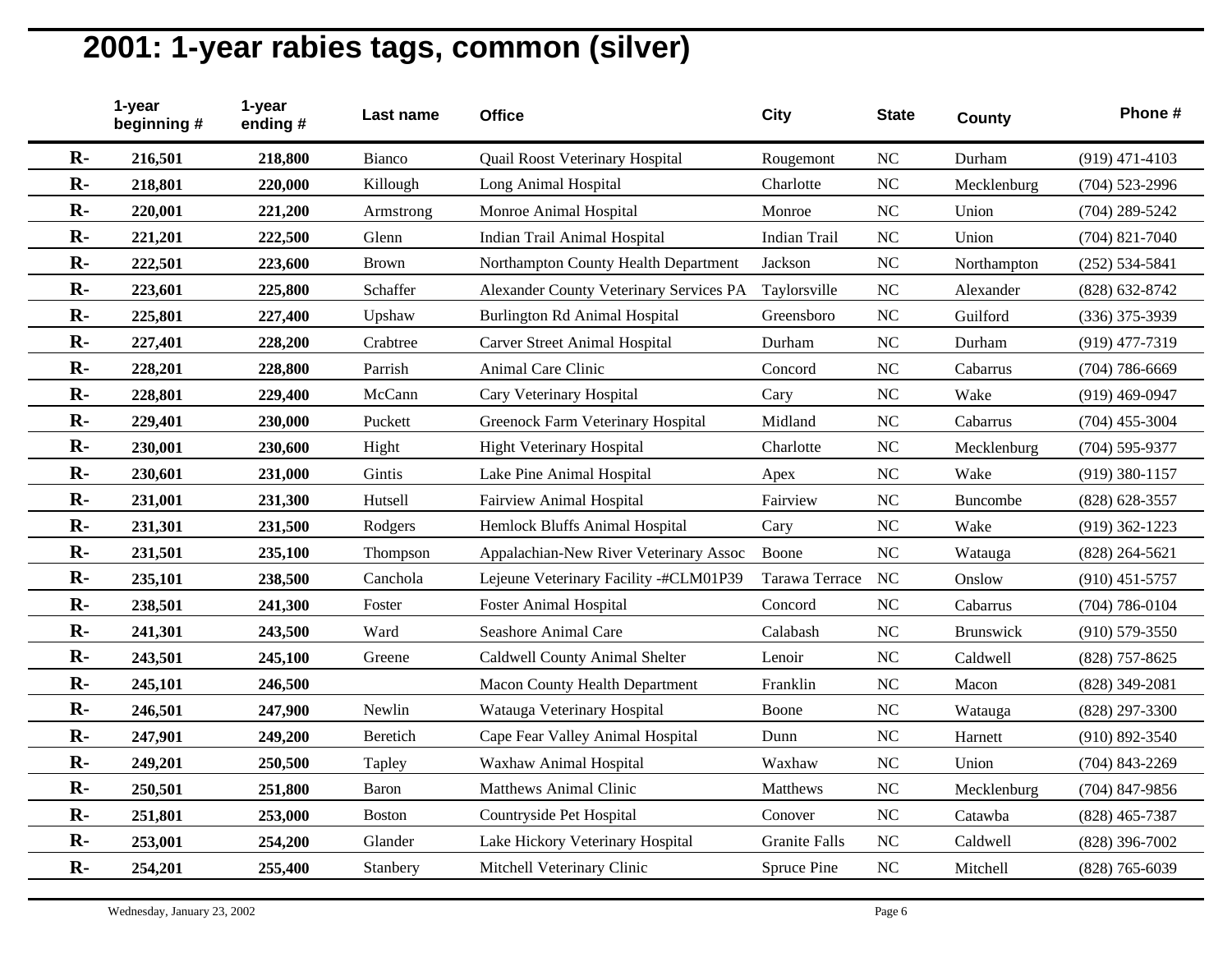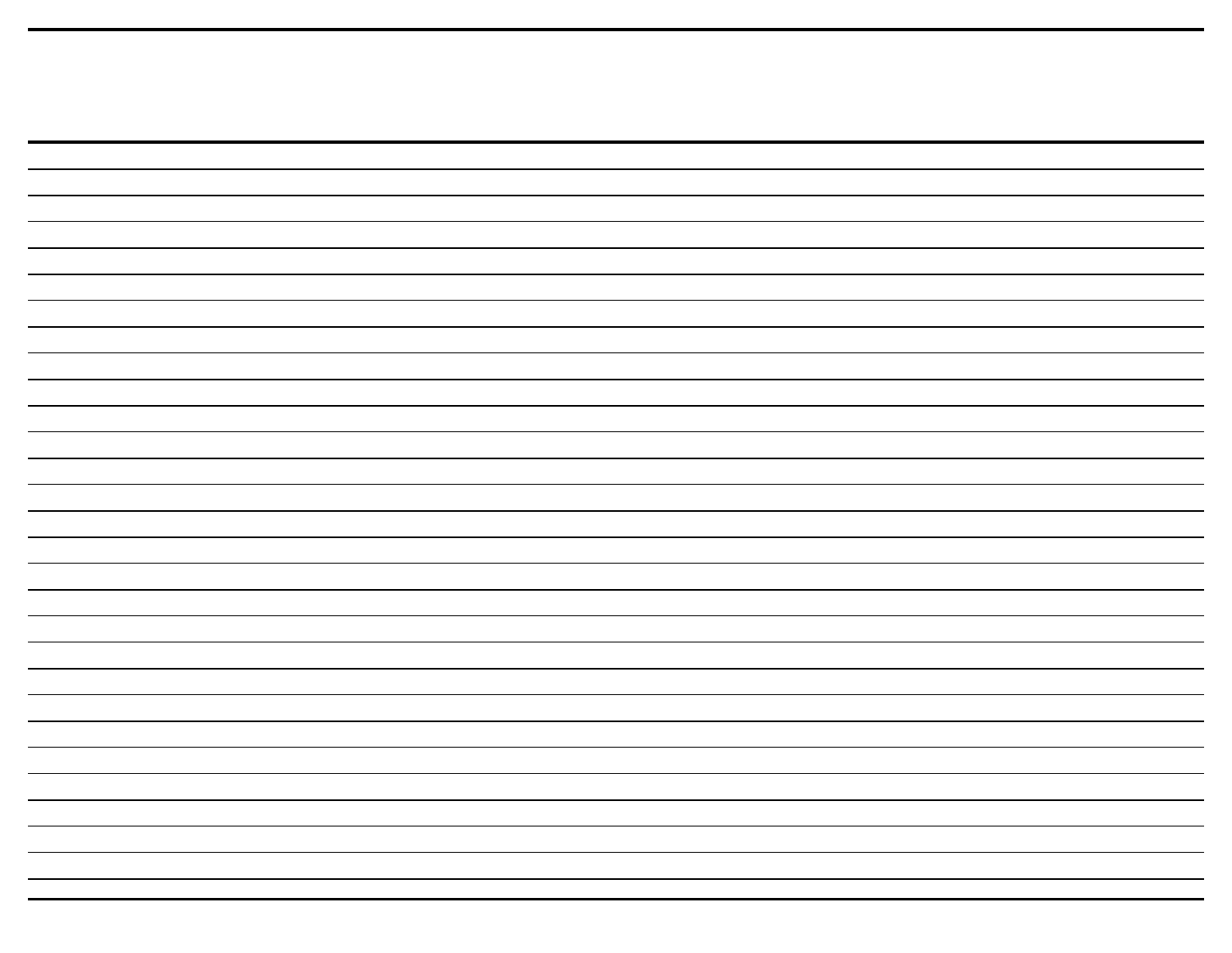|                | 1-year<br>beginning# | 1-year<br>ending# | Last name     | <b>Office</b>                       | <b>City</b>    | <b>State</b> | County      | Phone #            |
|----------------|----------------------|-------------------|---------------|-------------------------------------|----------------|--------------|-------------|--------------------|
| $\mathbf{R}$   | 255,401              | 256,600           | Gordon        | Oberlin Animal Hospital             | Raleigh        | <b>NC</b>    | Wake        | (919) 832-3107     |
| $\mathbf{R}$   | 256,601              | 257,800           | Tarkington    | Parkwood Animal Hospital            | Durham         | <b>NC</b>    | Durham      | (919) 544-7711     |
| $\mathbf{R}$   | 257,801              | 259,000           | Cooper        | Pasquotank Animal Hospital          | Elizabeth City | NC           | Pasquotank  | $(252)$ 264-3372   |
| R-             | 259,001              | 260,200           | Lawrence      | Lake Country Animal Hospital        | Roanoke Rapids | NC           | Halifax     | $(252)$ 308-1882   |
| $\mathbf{R}$   | 260,201              | 261,300           | Gordon        | Glenwood Animal Hospital            | Raleigh        | NC           | Wake        | (919) 783-7387     |
| $R -$          | 261,301              | 262,400           | <b>Barnes</b> | <b>Topsail Animal Hospital</b>      | Hampstead      | NC           | Pender      | $(910)$ 270-4401   |
| $\mathbf{R}$   | 262,401              | 263,300           | Rutowski      | Animal Care Hospital of Matthews    | Matthews       | NC           | Mecklenburg | $(704)$ 847-3647   |
| $\mathbf{R}$   | 263,301              | 264,100           | Highsmith     | Animal Kingdom Veterinary Hospital  | Cary           | NC           | Wake        | $(919)$ 460-9111   |
| $\mathbf{R}$ - | 264,101              | 264,900           | Robinson      | Robinson Animal Hospital            | Clayton        | <b>NC</b>    | Johnston    | $(919) 553 - 7173$ |
| R-             | 264,901              | 265,700           | Gintis        | Swift Creek Animal Hospital         | Raleigh        | NC           | Wake        | $(919) 851 - 8387$ |
| $R -$          | 265,701              | 266,500           | Schell        | Timbercreek Veterinary Hospital     | Jonesville     | NC           | Yadkin      | $(336) 526 - 6013$ |
| $\mathbf{R}$   | 266,501              | 267,300           | Kahdy         | Wake Veterinary Hospital            | Knightdale     | <b>NC</b>    | Wake        | $(919)$ 266-9852   |
| $R -$          | 267,301              | 268,100           | <b>Barth</b>  | Zebulon Animal Hospital             | Zebulon        | <b>NC</b>    | Wake        | $(919)$ 269-4500   |
| R-             | 268,101              | 268,900           | Mercer        | Southpark Animal Hospital           | Charlotte      | NC           | Mecklenburg | $(704)$ 523-3457   |
| R-             | 268,901              | 269,700           | Sauls         | <b>Orange County Animal Control</b> | Hillsborough   | NC           | Orange      | $(919)$ 245-2081   |
| $R -$          | 269,701              | 270,500           | Kaylor        | Arcadia Veterinary Hospital         | Winston Salem  | NC           | Forsyth     | $(336)$ 775-5700   |
| $R -$          | 270,501              | 271,200           | Said          | Academy Veterinary Hospital         | Durham         | <b>NC</b>    | Durham      | $(919) 688 - 6628$ |
| R-             | 271,201              | 271,900           | Lash          | Cleveland School Animal Hospital    | Garner         | <b>NC</b>    | Wake        | $(919) 662 - 7387$ |
| $\mathbf{R}$ - | 271,901              | 272,600           |               | Halifax County Animal Control       | Halifax        | NC           | Halifax     | $(252) 583 - 1050$ |
| $\mathbf{R}$   | 272,601              | 273,300           | Haywood       | Montgomery Animal Clinic            | <b>Troy</b>    | <b>NC</b>    | Montgomery  | $(910) 572 - 3781$ |
| $R -$          | 273,301              | 274,000           | <b>Black</b>  | North Wayne Animal Hospital         | Pikeville      | NC           | Wayne       | $(919)$ 242-6044   |
| $\mathbf{R}$   | 274,001              | 274,700           | Sheegog       | <b>Onslow Animal Hospital</b>       | Jacksonville   | <b>NC</b>    | Onslow      | $(910)$ 347-1219   |
| $R -$          | 274,701              | 275,400           | Young         | Steele Creek Animal Hospital        | Charlotte      | <b>NC</b>    | Mecklenburg | $(704) 588 - 4400$ |
| $\mathbf{R}$ - | 275,401              | 276,100           | Diehl         | Timberlyne Animal Clinic            | Chapel Hill    | NC           | Orange      | $(919)$ 968-3047   |
| R-             | 276,101              | 276,700           | Rubin         | Animal Health Care Center           | Charlotte      | NC           | Mecklenburg | $(704)$ 392-3259   |
| $\mathbf{R}$   | 276,701              | 277,300           | Hanes         | Davis Lake Animal Hospital          | Charlotte      | <b>NC</b>    | Mecklenburg | $(704)$ 599-0405   |
| R-             | 277,301              | 277,900           | Lowry         | Eastridge Animal Hospital           | Gastonia       | <b>NC</b>    | Gaston      | $(704) 869 - 9400$ |
| $\mathbf{R}$ - | 277,901              | 278,500           | Garing        | Elkin Veterinary Clinic             | Elkin          | <b>NC</b>    | Surry       | $(336) 835 - 1853$ |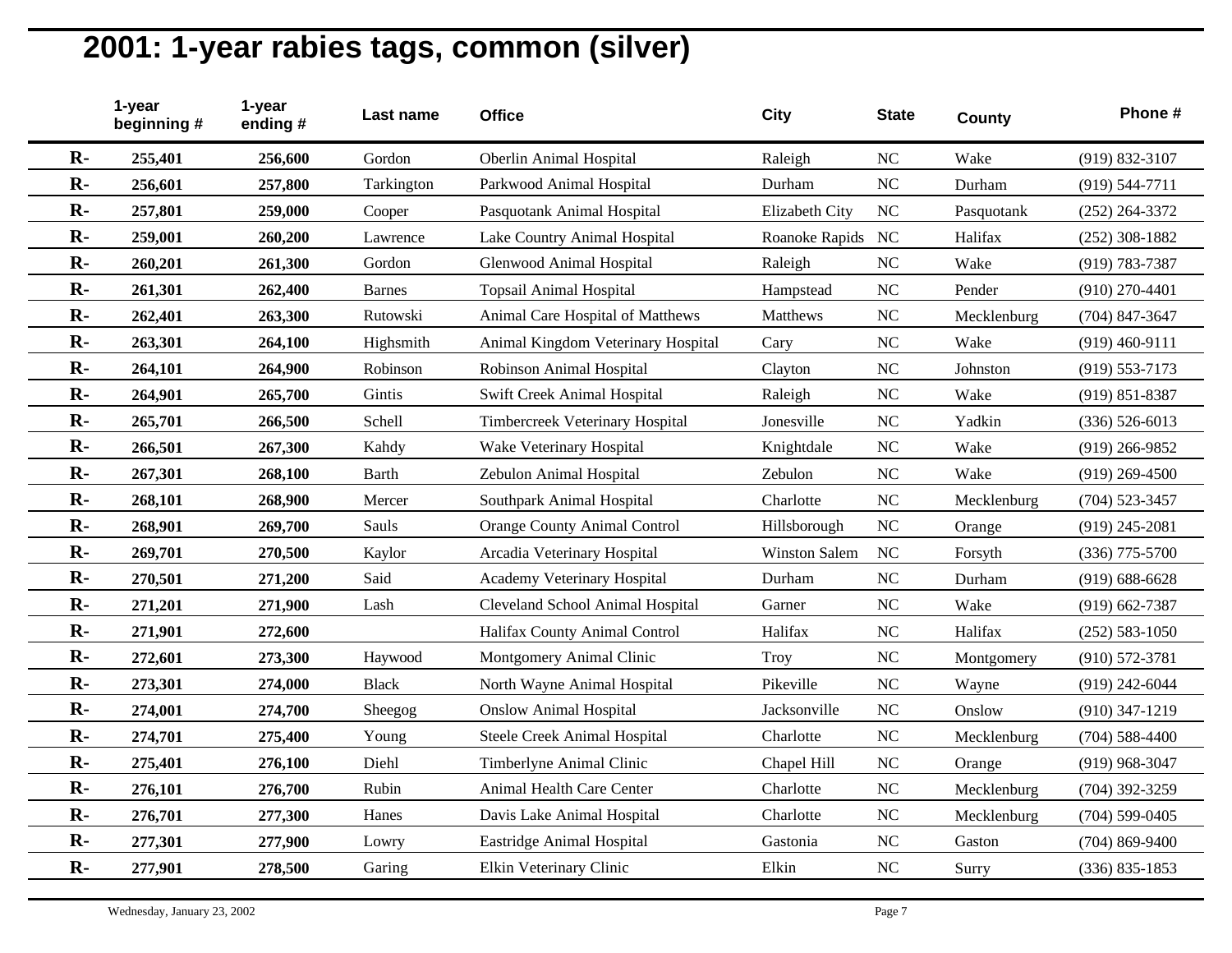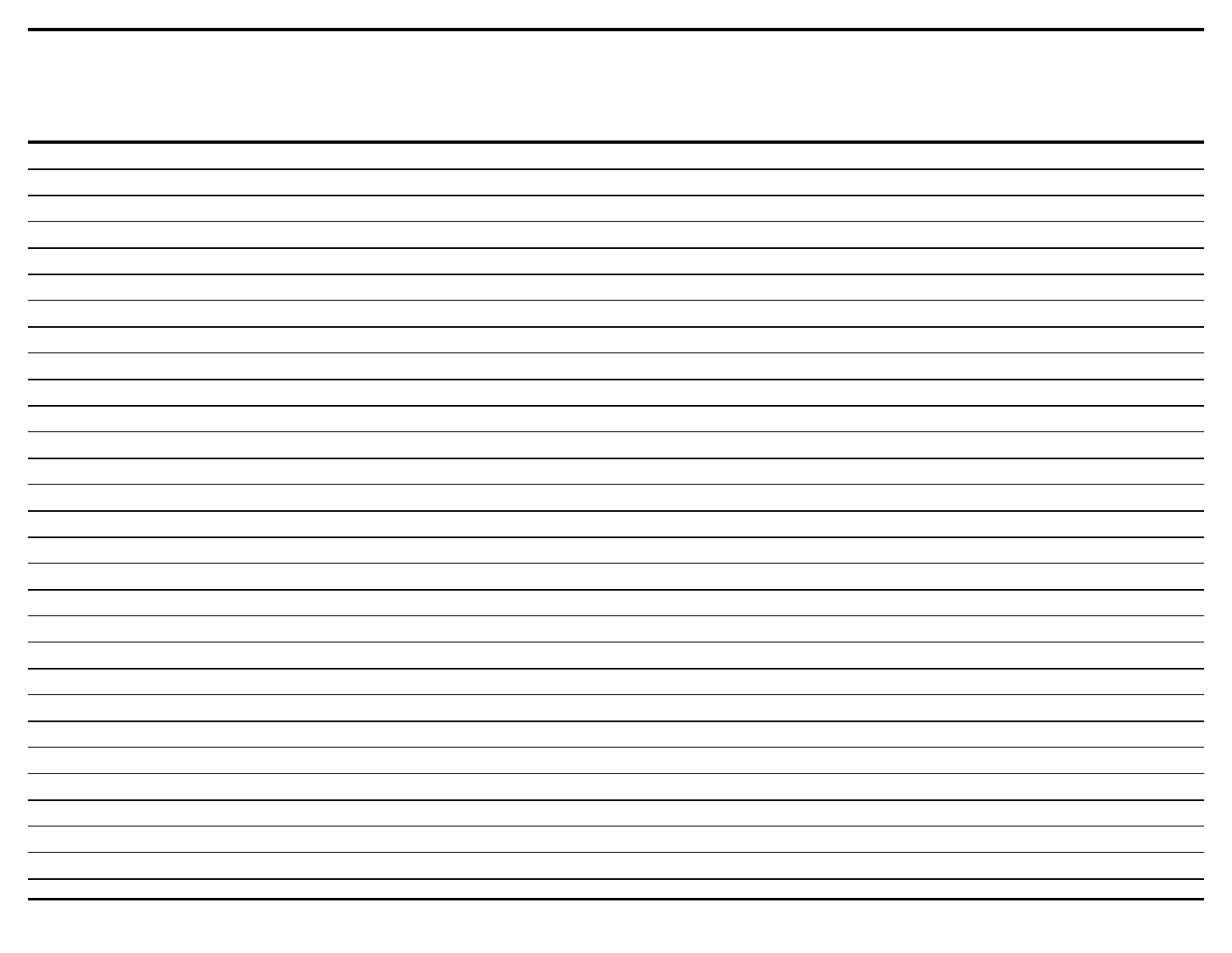|              | 1-year<br>beginning# | 1-year<br>ending# | Last name      | <b>Office</b>                            | City        | <b>State</b> | County          | Phone #            |
|--------------|----------------------|-------------------|----------------|------------------------------------------|-------------|--------------|-----------------|--------------------|
| $\mathbf{R}$ | 278,501              | 279,100           | <b>Suggs</b>   | <b>Gaston Veterinary Hospital</b>        | Gastonia    | <b>NC</b>    | Gaston          | (704) 864-5739     |
| $\mathbf{R}$ | 279,101              | 279,700           | Nusbaum        | North College Road Animal Hospital       | Wilmington  | <b>NC</b>    | New Hanover     | $(910)$ 452-2273   |
| $\mathbf{R}$ | 279,701              | 280,100           | Lackey         | <b>Avery Animal Hospital</b>             | Newland     | <b>NC</b>    | Avery           | (828) 733-9810     |
| $R -$        | 280,101              | 280,500           | Ball           | Banfield, The Pet Hospital               | Raleigh     | <b>NC</b>    | Wake            | (919) 790-8337     |
| $\mathbf{R}$ | 280,501              | 280,900           | Jaconis        | <b>Carteret Animal Hospital</b>          | Beaufort    | <b>NC</b>    | Carteret        | $(252)$ 728-7600   |
| $\mathbf{R}$ | 280,901              | 281,300           | Rountree       | Goose Creek Animal Hospital              | Sunbury     | <b>NC</b>    | Gates           | $(252)$ 465-4831   |
| $\mathbf{R}$ | 281,301              | 281,700           | Schacht        | <b>Idlewild Animal Hospital</b>          | Charlotte   | NC           | Mecklenburg     | $(704)$ 535-6688   |
| $\mathbf{R}$ | 281,701              | 282,100           | Covington      | Oak Park Creedmoor Rd Veterinary Hosp    | Raleigh     | NC           | Wake            | $(919) 781 - 0696$ |
| $\mathbf{R}$ | 282,101              | 282,500           | Queck          | The Carolinas Animal Hospital & Dental   | Charlotte   | NC           | Mecklenburg     | $(704) 588 - 9788$ |
| $\mathbf{R}$ | 282,501              | 282,900           | Riley          | Robeson County Humane Society            | Lumberton   | NC           | Robeson         | $(910) 671 - 9884$ |
| $\mathbf{R}$ | 282,901              | 283,300           | Horstman       | Woodlawn Animal Hospital                 | Charlotte   | NC           | Mecklenburg     | $(704)$ 523-3576   |
| $\mathbf{R}$ | 283,301              | 283,700           | Jennings       | Carrol's Foods                           | Warsaw      | NC           | Duplin          | (910) 293-3434     |
| $R -$        | 283,701              | 284,000           | Ward           | 70 West Veterinary Hospital              | Havelock    | <b>NC</b>    | Craven          | $(252)$ 447-9525   |
| $\mathbf{R}$ | 284,001              | 284,300           | Haden          | Animal Medical Center of Garner          | Garner      | NC           | Wake            | (919) 779-8887     |
| $\mathbf{R}$ | 284,301              | 284,600           | Hombs          | <b>Atrium Animal Hospital</b>            | Charlotte   | NC           | Mecklenburg     | $(704)$ 542-2000   |
| $\mathbf{R}$ | 284,601              | 284,900           | Whitley        | Berkeley Veterinary Clinic               | Goldsboro   | <b>NC</b>    | Wayne           | (919) 778-5398     |
| $R -$        | 284,901              | 285,200           | White          | Catawba Heights Animal Hospital          | Belmont     | <b>NC</b>    | Gaston          | $(704)$ 827-0616   |
| $\mathbf{R}$ | 285,201              | 285,500           | Karl           | Falconbridge Animal Hospital             | Chapel Hill | <b>NC</b>    | Orange          | $(919)$ 403-5591   |
| $R -$        | 285,501              | 285,800           | Schutz         | Foothills Mobile Veterinary Service      | Marion      | <b>NC</b>    | McDowell        | (828) 738-3883     |
| $\mathbf{R}$ | 285,801              | 286,100           | <b>Booker</b>  | <b>Fullwood Animal Hospital</b>          | Matthews    | <b>NC</b>    | Mecklenburg     | $(704)$ 847-2400   |
| $\mathbf{R}$ | 286,101              | 286,400           | O'Hara         | O'Hara Veterinary Clinic                 | Charlotte   | NC           | Mecklenburg     | $(704)$ 372-2537   |
| $\mathbf{R}$ | 286,401              | 286,700           | Staten         | Pet-Vet House Call Practice              | Raleigh     | <b>NC</b>    | Wake            | $(919) 676 - 3130$ |
| $\mathbf{R}$ | 286,701              | 287,000           | Duffy          | Raleigh Cat Clinic                       | Raleigh     | NC           | Wake            | $(919) 518 - 8013$ |
| $\mathbf{R}$ | 287,001              | 287,300           | Thompson       | <b>Thompson Animal Hospital</b>          | Monroe      | NC           | Union           | $(704)$ 283-5942   |
| $R -$        | 287,301              | 287,600           | Thomann        | Greater Charlotte Mobile Veterinary Hosp | Charlotte   | <b>NC</b>    | Mecklenburg     | $(704) 522 - 0677$ |
| $\mathbf{R}$ | 287,601              | 287,900           | Vadala-Barbour | Crepe Myrtle Animal Hospital             | Angier      | <b>NC</b>    | Harnett         | $(919) 639 - 8387$ |
| $\mathbf{R}$ | 287,901              | 288,100           | <b>Bridges</b> |                                          | Grover      | <b>NC</b>    | Cleveland       | $(704)$ 937-3300   |
| $\mathbf{R}$ | 288,101              | 288,300           | Davis          | Asheville Veterinary Housecalls          | Asheville   | <b>NC</b>    | <b>Buncombe</b> | (828) 254-2227     |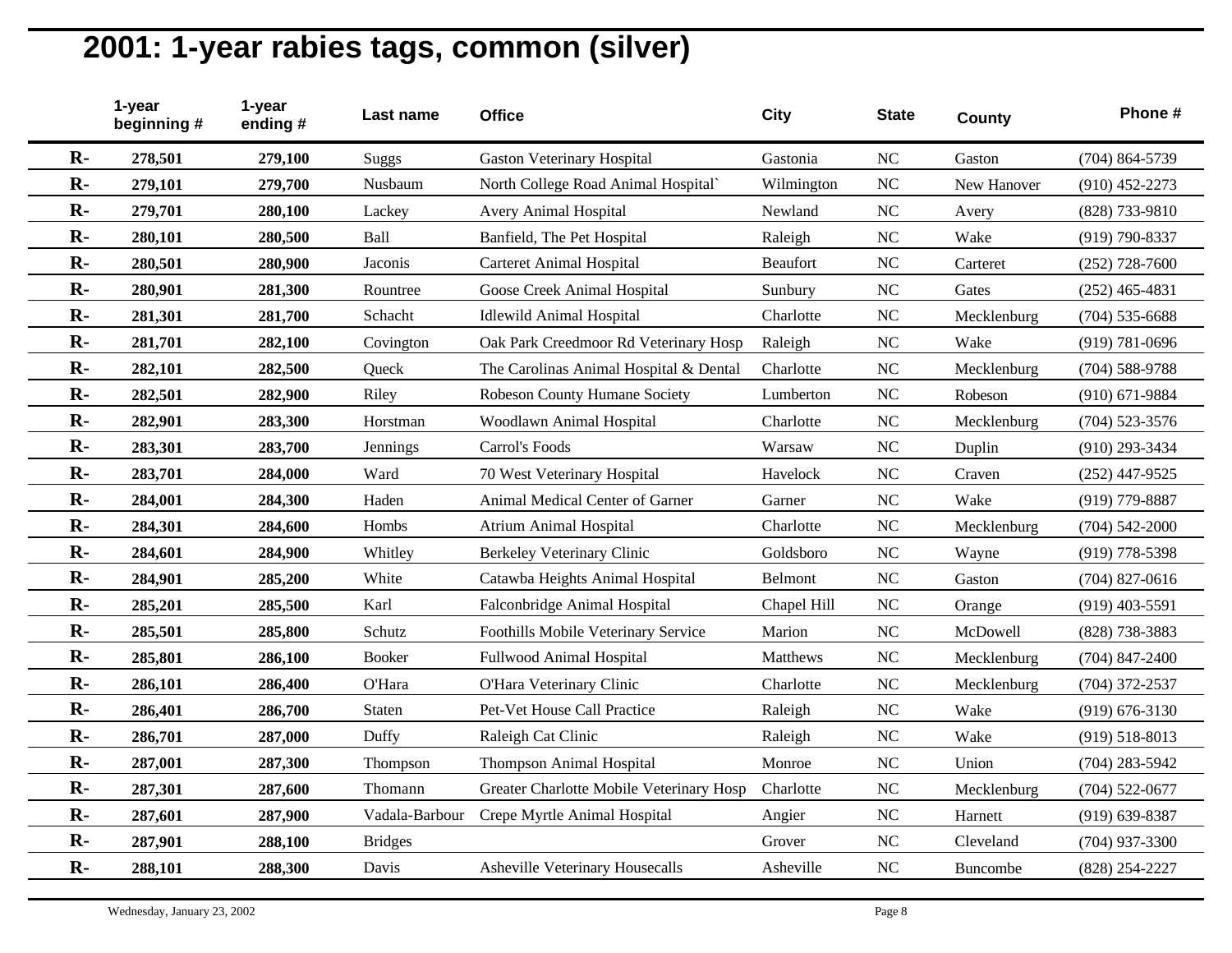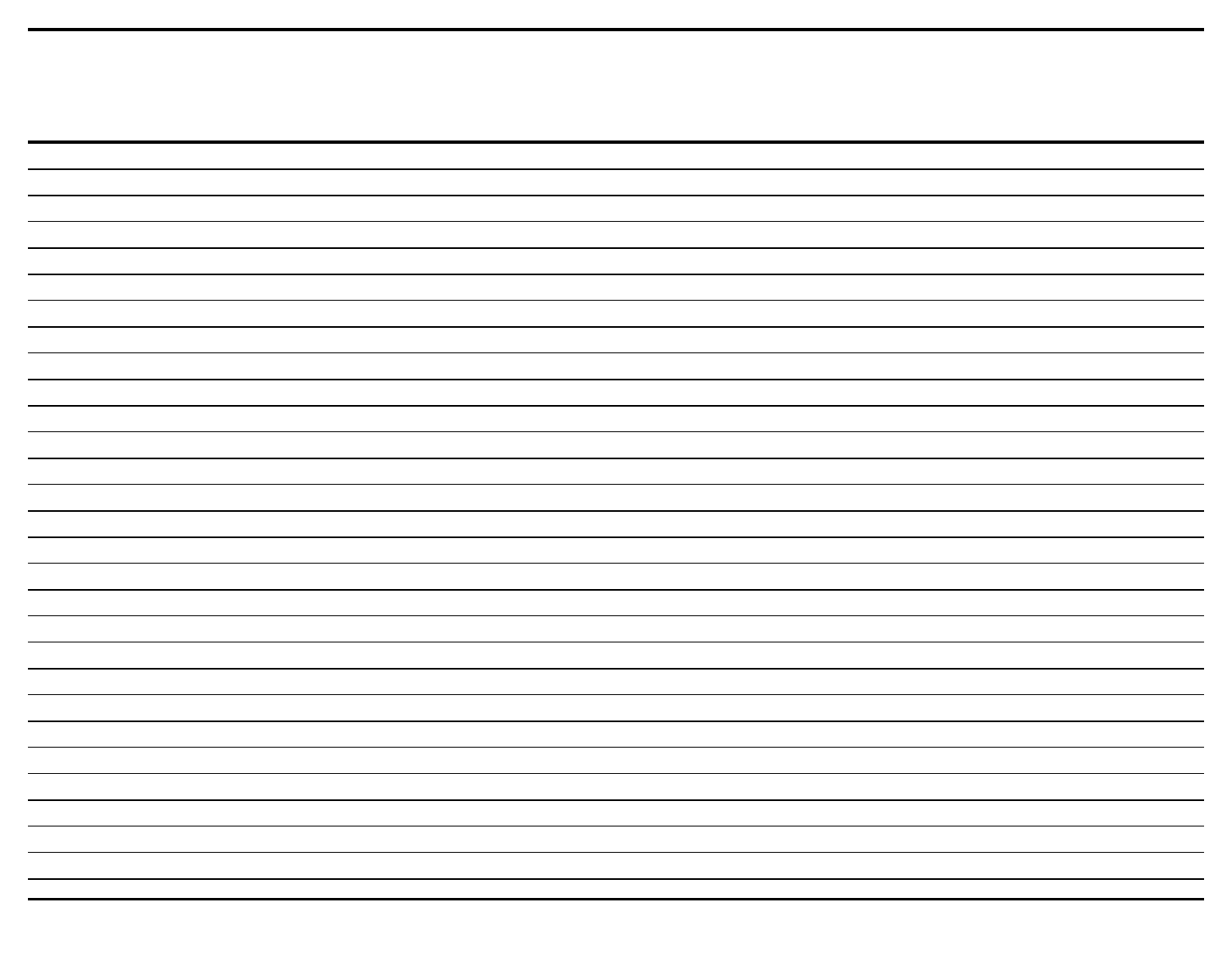|              | 1-year<br>beginning# | 1-year<br>ending# | Last name      | <b>Office</b>                           | <b>City</b>   | <b>State</b>   | County      | Phone #            |
|--------------|----------------------|-------------------|----------------|-----------------------------------------|---------------|----------------|-------------|--------------------|
| $\mathbf{R}$ | 288,301              | 288,400           | Dienhart       | Hilltop Animal Hospital                 | Fuquay-Varina | <b>NC</b>      | Wake        | $(919) 552 - 5232$ |
| $\mathbf{R}$ | 288,401              | 288,500           | Kordick        |                                         | Raleigh       | <b>NC</b>      | Wake        | (919) 733-3372     |
| $\mathbf{R}$ | 288,501              | 288,700           | Scott          | <b>Brentwood Veterinary Center</b>      | Wilson        | <b>NC</b>      | Wilson      | $(252)$ 243-6252   |
| $R -$        | 288,701              | 288,900           | Suggs          | Carolina Cat Clinic                     | Gastonia      | <b>NC</b>      | Gaston      | $(704)$ 865-5554   |
| $\mathbf{R}$ | 288,901              | 289,100           | Dienhart       | <b>Hilltop Animal Hospital</b>          | Fuquay-Varina | <b>NC</b>      | Wake        | $(919) 552 - 5232$ |
| $\mathbf{R}$ | 289,101              | 289,300           | Lattimore      | <b>Housecall Practice for Pets</b>      | Raleigh       | N <sub>C</sub> | Wake        | $(919)$ 362-8041   |
| $\mathbf{R}$ | 289,301              | 289,500           | Nabel          | James Landing Veterinary Hospital       | Jamestown     | <b>NC</b>      | Guilford    | $(336) 852 - 9800$ |
| $\mathbf{R}$ | 289,501              | 289,700           | Hamrick        | Lexington Large Animal Hospital         | Lexington     | <b>NC</b>      | Davidson    | $(336)$ 787-4901   |
| $\mathbf{R}$ | 289,701              | 289,900           | Gochnauer      | Mobile Large Animal Veterinaryt Service | Cornelius     | N <sub>C</sub> | Mecklenburg | $(704)$ 895-8820   |
| $\mathbf{R}$ | 289,901              | 290,100           | Lackey         | Morningstar Animal Hospital             | Matthews      | <b>NC</b>      | Mecklenburg | $(704)$ 847-0224   |
| $\mathbf{R}$ | 290,101              | 290,300           | Pearson        | Mountain Laurel Mobile Vet Service      | Lenoir        | <b>NC</b>      | Caldwell    | $(828)$ 758-7860   |
| $\mathbf{R}$ | 290,301              | 290,500           | <b>Nicks</b>   | Nicks Veterinary Hospital               | Charlotte     | <b>NC</b>      | Mecklenburg | $(704)$ 523-8015   |
| $\mathbf{R}$ | 290,501              | 290,700           | Rogers         | Rogers Veterinary Hospital              | Siler City    | <b>NC</b>      | Chatham     | (919) 742-3646     |
| $\mathbf{R}$ | 290,701              | 290,900           | Sullivan       | <b>Six Forks Animal Hospital</b>        | Raleigh       | <b>NC</b>      | Wake        | (919) 847-5854     |
| $R -$        | 290,901              | 291,100           | <b>Bradler</b> | <b>Animal House Calls</b>               | Wilmington    | <b>NC</b>      | New Hanover | $(910) 686 - 4806$ |
| $\mathbf{R}$ | 291,101              | 291,300           | Whited         | Mebane Mobile Veterinary Service        | Mebane        | <b>NC</b>      | Alamance    | $(336)$ 421-9044   |
| $\mathbf{R}$ | 291,301              | 291,500           | Bowman         | Iredell Companion Animal Hospital       | Statesville   | <b>NC</b>      | Iredell     | $(704)$ 872-4090   |
| $\mathbf{R}$ | 291,501              | 291,700           | Kirkman        |                                         | Siler City    | N <sub>C</sub> | Chatham     | $(919) 742 - 5500$ |
| $\mathbf{R}$ | 291,701              | 291,900           | Hill           | Hill Mobile Veterinary Svc              | Fayetteville  | N <sub>C</sub> | Cumberland  | $(910)$ 484-9400   |
| $\mathbf{R}$ | 291,901              | 292,100           | McAvoy         | Forsyth County Humane Society           | Winston Salem | N <sub>C</sub> | Forsyth     | $(336) 785 - 9228$ |
| $R -$        | 292,101              | 292,300           | Freer          | Freer Animal Hospital                   | Mt Airy       | N <sub>C</sub> | surry       | $(336) 786 - 5197$ |
| $\mathbf{R}$ | 292,301              | 292,500           | Betton         | Banfield, The Pet Hospital              | Portland      | <b>OR</b>      | Durham      | $(919) 620 - 8142$ |
| $R -$        | 292,501              | 292,700           | Ipcock         | Institute Mobile Veterinary Service     | LaGrange      | N <sub>C</sub> | Lenoir      | $(252) 566 - 5041$ |
| $\mathbf{R}$ | 292,701              | 292,900           | Scotton        | Southeast Community Animal Hospital     | Greensboro    | <b>NC</b>      | Guilford    | $(336) 674 - 1002$ |
| $R -$        | 292,901              | 293,100           | Lewis          | Piper Glen Animal Hospital              | Charlotte     | NC             | Mecklenburg | $(704) 541 - 7171$ |
| $\mathbf{R}$ | 293,101              | 293,200           | Jordan         |                                         | Siler City    | N <sub>C</sub> | Chatham     | $(919)$ 663-5996   |
| $\mathbf{R}$ | 293,201              | 293,300           | Wright         |                                         | Eden          | <b>NC</b>      | Rockingham  | $(336) 632 - 9260$ |
| $\mathbf{R}$ | 293,301              | 293,400           | Sifers         | After Hours Small Animal Emer Clinic    | Raleigh       | NC             | Wake        | $(919) 781 - 5147$ |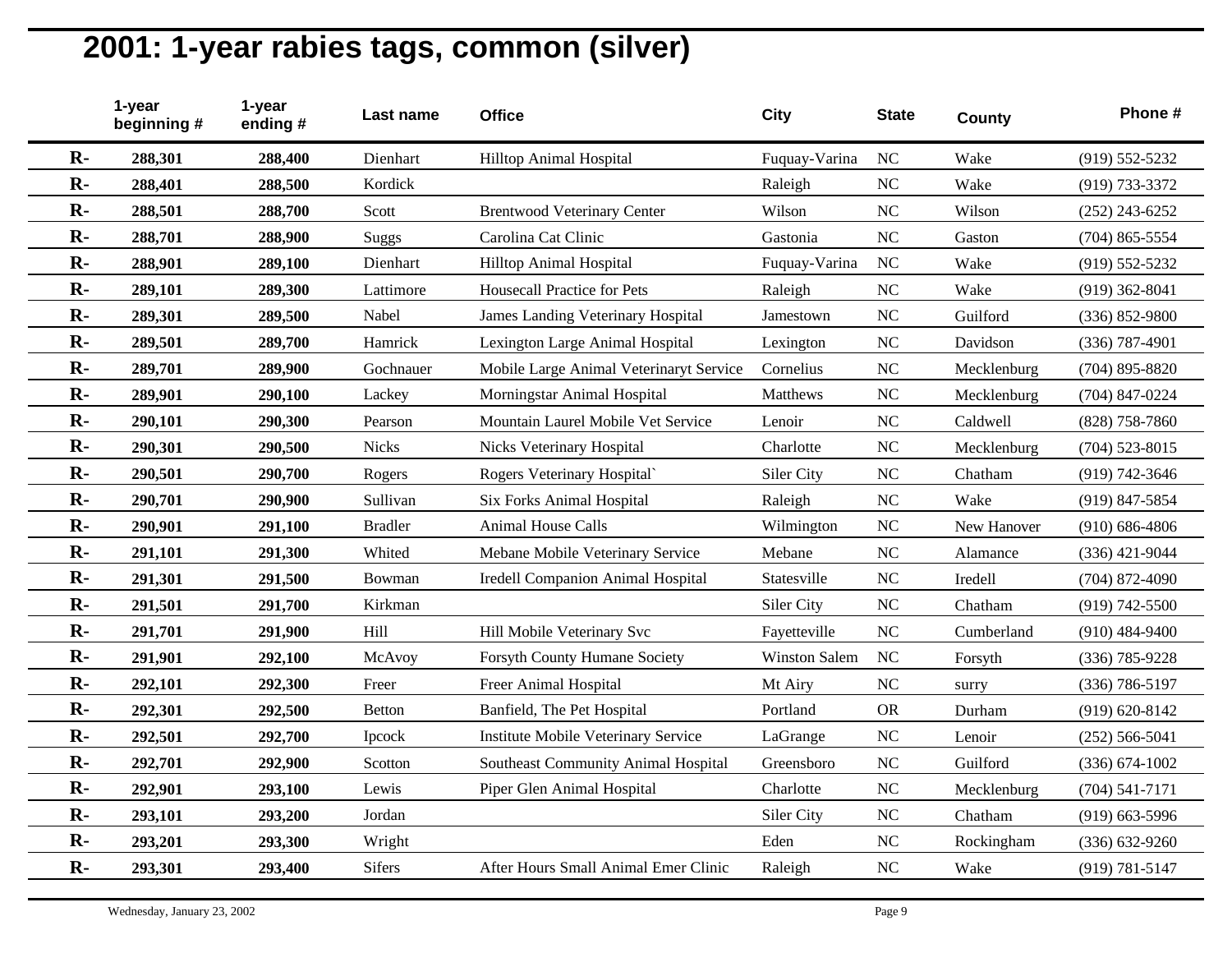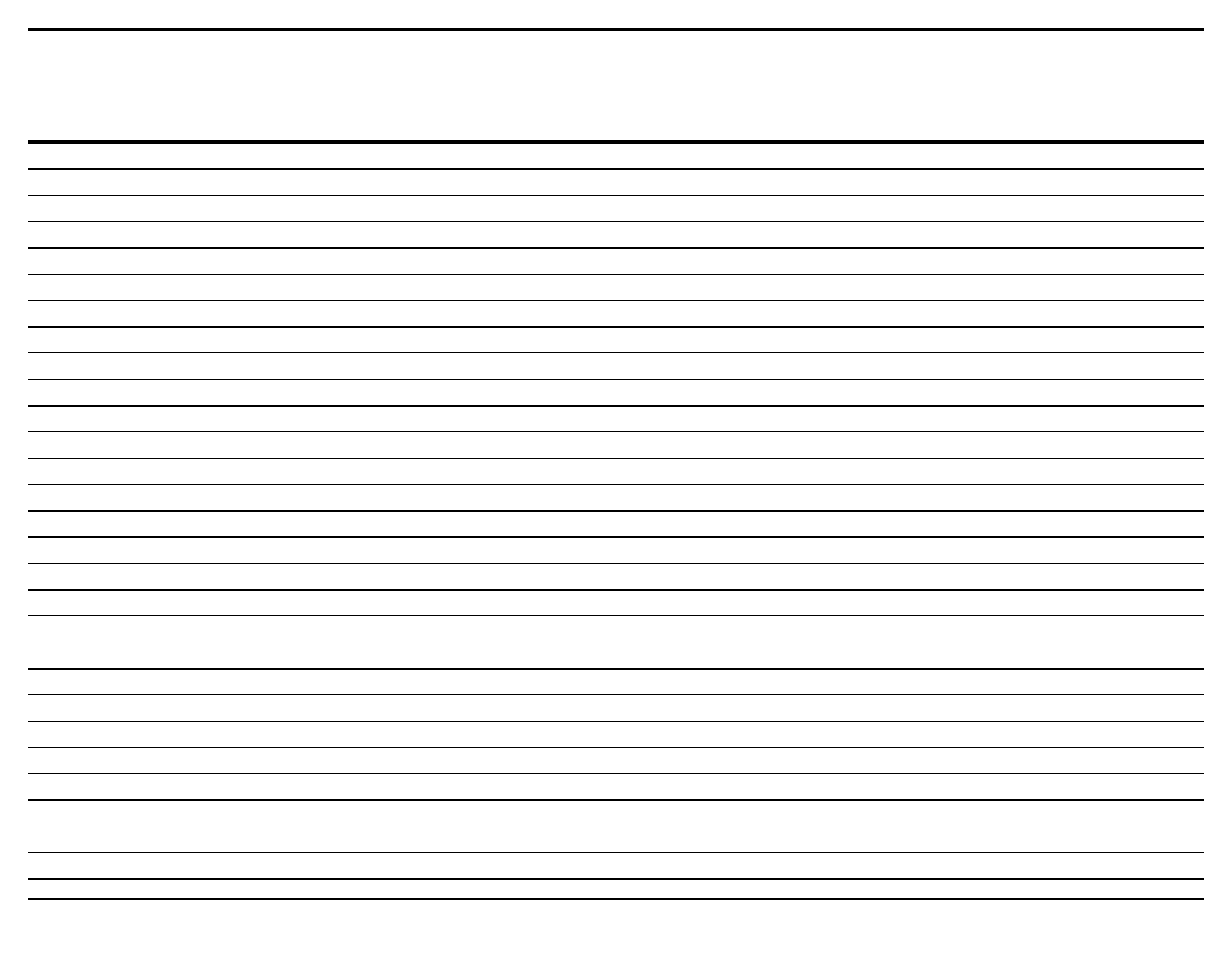|              | 1-year<br>beginning # | 1-year<br>ending# | Last name       | <b>Office</b>                            | <b>City</b>       | <b>State</b>   | <b>County</b> | Phone #            |
|--------------|-----------------------|-------------------|-----------------|------------------------------------------|-------------------|----------------|---------------|--------------------|
| $\mathbf{R}$ | 293,401               | 293,500           | Allred          | Allred's Mobile Veterinary Care          | Yadkinville       | NC             | Yadkin        | $(336) 682 - 7107$ |
| $\mathbf{R}$ | 293,501               | 293,600           | Campbell        | Animal Care Center                       | New Bern          | N <sub>C</sub> | Craven        | $(252) 636 - 5040$ |
| $\mathbf{R}$ | 293,601               | 293,700           | <b>Bailey</b>   | Animal Hospital of Peak Plaza            | Apex              | <b>NC</b>      | Wake          | $(919)$ 362-0515   |
| $\mathbf{R}$ | 293,701               | 293,800           | Moser           | <b>Animal Medical Center</b>             | Danville          | <b>VA</b>      | Virginia      | (804) 793-6477     |
| $R -$        | 293,801               | 293,900           | Edmunds         | Animal Medical Clinic of South Boston    | South Boston      | <b>VA</b>      | Virginia      | $(804) 575 - 0034$ |
| $\mathbf{R}$ | 293,901               | 294,000           | <b>O'Malley</b> | Cherokee Mobile Veterinary Services`     | Warrenton         | <b>NC</b>      | Warren        | $(252)$ 257-0737   |
| $\mathbf{R}$ | 294,001               | 294,100           | Dahl            | Clarksville Veterinary Hospital          | Clarksville       | <b>VA</b>      | Virginia      | $(804)$ 374-0166   |
| $\mathbf{R}$ | 294,101               | 294,200           | Wright          | <b>Crystal Coast Mobile Vet Services</b> | Swansboro         | NC             | Carteret      | $(252)$ 393-7546   |
| $R -$        | 294,201               | 294,300           |                 | Davidson County Health Department        | Lexington         | N <sub>C</sub> | Davidson      | (336) 242-2384     |
| $\mathbf{R}$ | 294,301               | 294,400           | Spencer         | Dickson Animal Clinic                    | Gastonia          | NC             | Gaston        | $(704)$ 824-9160   |
| $\mathbf{R}$ | 294,401               | 294,500           | Morton          | Elizabethtown Veterinary Hospital        | Clarkton          | NC             | Bladen        | $(910) 862 - 3000$ |
| $\mathbf{R}$ | 294,501               | 294,600           | Heron           | Flat River Veterinary Hospital           | Rougemont         | <b>NC</b>      | Durham        | $(919)$ 477-4210   |
| $\mathbf{R}$ | 294,601               | 294,700           | Pearce          | Leesville Animal Hospital                | Raleigh           | <b>NC</b>      | Wake          | $(919) 870 - 7000$ |
| $\mathbf{R}$ | 294,701               | 294,800           | Parks           | Large Animal Health Services             | Asheboro          | <b>NC</b>      | Randolph      | $(336) 629 - 8910$ |
| $R -$        | 294,801               | 294,900           | Gardner         | Large Animal Medicine & Surgery          | Salisbury         | <b>NC</b>      | Rowan         | $(704)$ 637-0546   |
| $\mathbf{R}$ | 294,901               | 295,000           | Lineberger      | Lineberger Veterinary Hospital           | Gastonia          | <b>NC</b>      | Gaston        | $(704)$ 824-8451   |
| $\mathbf{R}$ | 295,001               | 295,100           | Farmer          | Linville Animal Hospital                 | Linville          | NC             | Avery         | (828) 733-0672     |
| $\mathbf{R}$ | 295,101               | 295,200           | Dick            | Magnolia Animal Hospital                 | Deland            | FL             | Wake          | $(919) 873 - 9190$ |
| $\mathbf{R}$ | 295,201               | 295,300           | Smith           | Mt Hernon Animal Clinic                  | Danville          | <b>VA</b>      | Virginia      | $(804) 836 - 2499$ |
| $\mathbf{R}$ | 295,301               | 295,400           | Hite            | Nature Veterinary Center                 | South Hill        | <b>VA</b>      | Virginia      | $(804)$ 447-3553   |
| $R -$        | 295,401               | 295,500           | <b>Brown</b>    | <b>State Road Animal Hospital</b>        | <b>State Road</b> | NC             | Surry         | $(336) 874 - 2050$ |
| $\mathbf{R}$ | 295,501               | 295,600           | <b>Bush</b>     | Veterinary Home Service                  | Raleigh           | <b>NC</b>      | Wake          | (919) 847-2255     |
| $R -$        | 295,601               | 295,700           | Gill            | Wilkinson Animal Hospital                | Lowell            | <b>NC</b>      | Gaston        | $(704)$ 824-9876   |
| $\mathbf{R}$ | 295,701               | 295,800           |                 | Franklin County Health Department        | Louisburg         | <b>NC</b>      | Franklin      | $(919)$ 496-8110   |
| $R -$        | 295,801               | 295,900           | Teeter          | Veterinary Homecare                      | Gastonia          | N <sub>C</sub> | Gaston        | $(704)$ 854-6487   |
| $\mathbf{R}$ | 295,901               | 296,000           | Cotton          | Ambassador Animal Hospital               | Greensboro        | <b>NC</b>      | Guilford      | (336) 379-1227     |
| $\mathbf{R}$ | 296,001               | 296,100           | Dutterer        | Applewood Veterinary Hospital            | Dallas            | NC             | Gaston        | $(704)$ 922-0532   |
| $\mathbf{R}$ | 296,101               | 296,200           | Moore           | All Creatures Pet Hospital               | Stanley           | <b>NC</b>      | Gaston        | $(704)$ 263-1366   |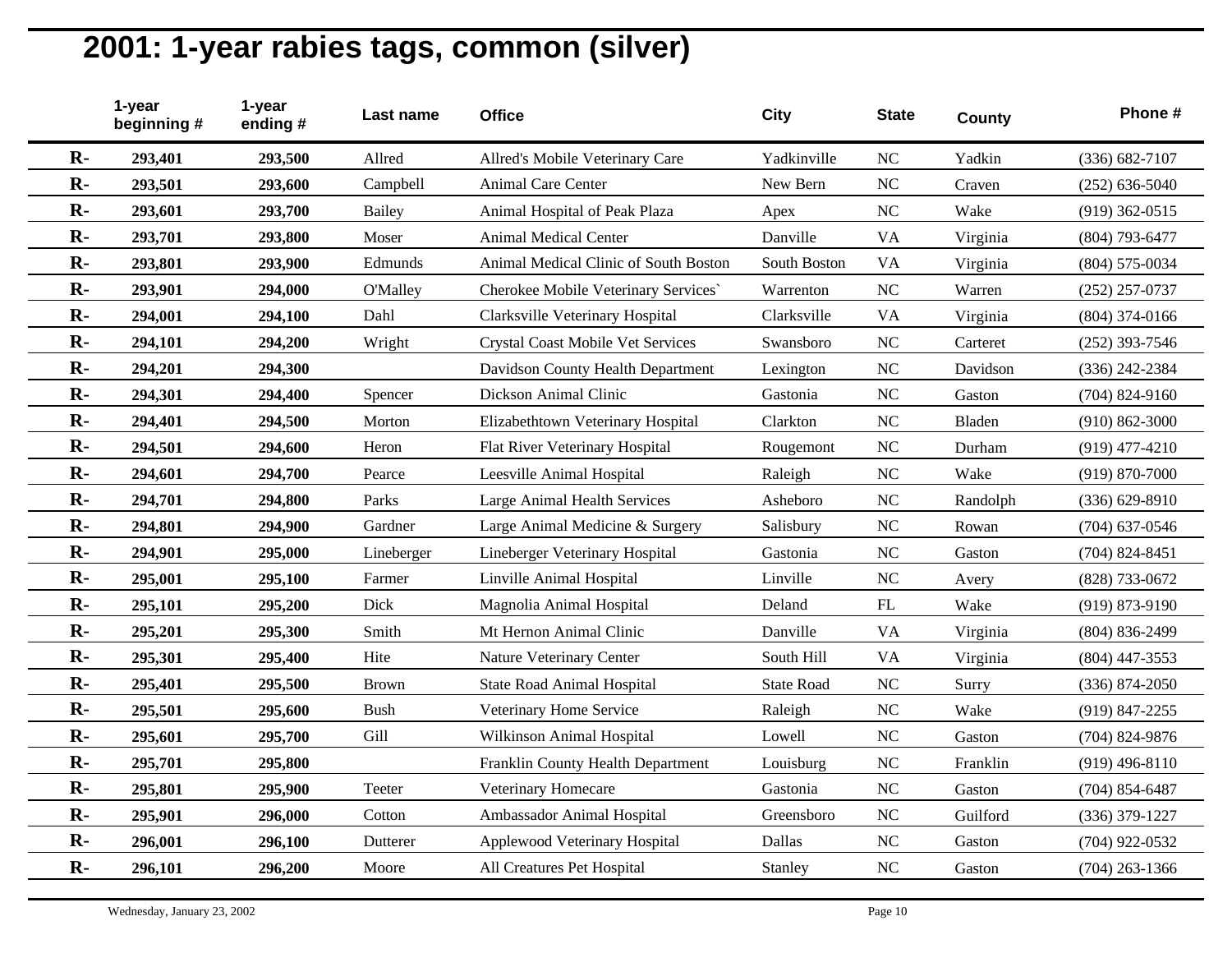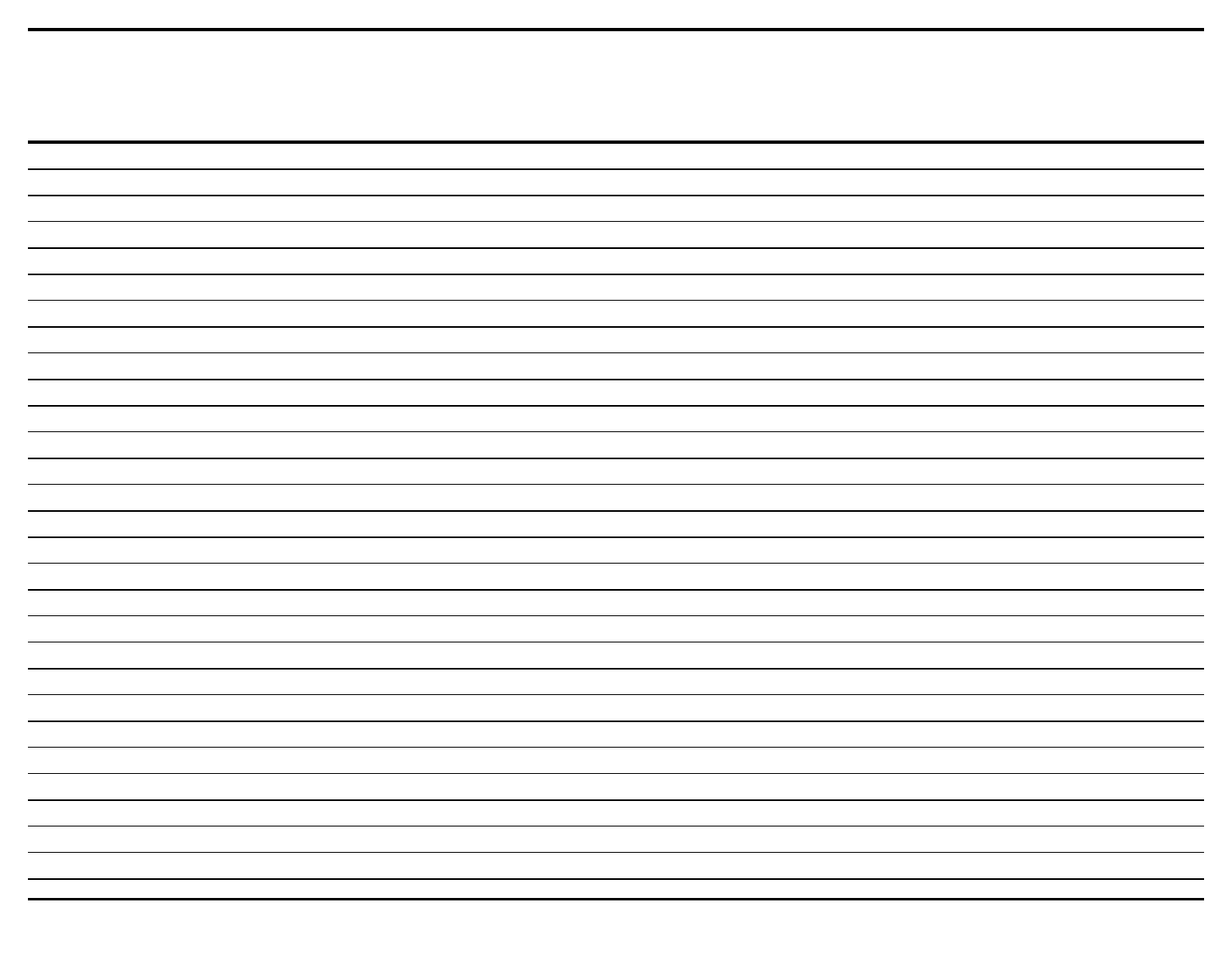|                | 1-year<br>beginning# | 1-year<br>ending# | Last name      | <b>Office</b>                       | City                  | <b>State</b>   | County       | Phone #            |
|----------------|----------------------|-------------------|----------------|-------------------------------------|-----------------------|----------------|--------------|--------------------|
| $\mathbf{R}$   | 296,201              | 296,300           | Weirick        | Novartis Animal Health              | Greensboro            | <b>NC</b>      | Guilford     | $(336)$ 387-1092   |
| $\mathbf{R}$   | 296,301              | 296,400           | Federhart      | Whispering Waters Animal Clinic     | <b>Blowing Rock</b>   | <b>NC</b>      | Watauga      | (828) 295-9181     |
| $\mathbf{R}$   | 296,401              | 296,500           | Simmons        | <b>Springs Road Animal Hospital</b> | Hickory               | NC             | Catawba      | $(828)$ 256-2151   |
| $\mathbf{R}$   | 296,501              | 296,600           | Phillips       | Phillips Animal Medical Hospital    | Gastonia              | NC             | Gaston       | $(704) 867 - 3514$ |
| $\mathbf{R}$   | 296,601              | 296,700           | Hamilton       | Southern Pines Equine Associates    | <b>Southern Pines</b> | NC             | Moore        | $(910) 692 - 8640$ |
| $\mathbf{R}$   | 296,701              | 296,800           | Spragins       | Humane Society of Charlotte         | Charlotte             | NC             | Mecklenburg  | (704) 377-0534     |
| $\mathbf{R}$   | 296,801              | 296,900           | Holmes         | Holmes Mobile Veterinary Service    | <b>Banner Elk</b>     | NC             | Avery        | (828) 266-3959     |
| $\mathbf{R}$   | 296,901              | 297,000           | Concannon      | Veterinary Specialty Hospital       | Cary                  | NC             | Wake         | (919) 233-4911     |
| $\mathbf{R}$   | 297,001              | 297,500           | Evans          | <b>Boulevard Animal Hospital</b>    | Raleigh               | <b>NC</b>      | Wake         | $(919) 828 - 7468$ |
| $\mathbf{R}$   | 297,501              | 298,500           | Fuller         | <b>Caswell Veterinary Services</b>  | Yanceyville           | NC             | Caswell      | $(336) 694 - 6321$ |
| $R -$          | 298,501              | 299,500           | Little         | Coddle Creek Animal Hospital        | Concord               | NC             | Cabarrus     | $(704)$ 795-9005   |
| $\mathbf{R}$   | 299,501              | 301,000           | Robinson       | Robinson Veterinary Clinic          | Newton                | <b>NC</b>      | Catawba      | (828) 294-2900     |
| $R -$          | 301,001              | 302,600           | Wellborn       | Animal Hospital of East Burke       | Valdese               | <b>NC</b>      | <b>Burke</b> | (828) 874-8387     |
| $\mathbf{R}$   | 302,601              | 303,100           | <b>Simmons</b> | <b>Butner Veterinary Clinic</b>     | <b>Butner</b>         | <b>NC</b>      | Granville    | $(919) 575 - 6210$ |
| $\mathbf{R}$   | 303,101              | 304,900           | Jones          | Chowan Animal Hospital              | Edenton               | NC             | Chowan       | $(252)$ 482-4113   |
| $\mathbf{R}$   | 304,901              | 305,400           |                | Madison County Animal Shelter       | Marshall              | <b>NC</b>      | Madison      | (828) 649-3190     |
| $R -$          | 305,401              | 306,200           | Greene         | McDowell Veterinary Clinic          | Marion                | <b>NC</b>      | McDowell     | $(828) 652 - 8471$ |
| $\mathbf{R}$   | 306,201              | 306,800           | Hudson         | Northwoods Animal Hospital          | Cary                  | <b>NC</b>      | Wake         | $(919)$ 481-2987   |
| $\mathbf{R}$   | 306,801              | 308,300           | Shelton        | Shelton's Vet Clinic                | Williamston           | NC             | Martin       | $(252)$ 792-2808   |
| $\mathbf{R}$   | 308,301              | 308,400           | Malocha        | <b>Stage Road Animal Hospital</b>   | Angier                | <b>NC</b>      | Harnett      | (919) 639-3337     |
| $R -$          | 308,401              | 309,000           | <b>Bowles</b>  | <b>Stanly Animal Clinic</b>         | Albemarle             | NC             | Stanly       | $(704)$ 982-8611   |
| $\mathbf{R}$   | 309,001              | 309,600           | Arnold         | Harmony Heights Animal Hospital     | Yadkinville           | <b>NC</b>      | Yadkin       | $(336) 679 - 8818$ |
| $R -$          | 309,601              | 310,600           | Manchester     | Hayes Barton Animal Hospital        | Raleigh               | <b>NC</b>      | Wake         | $(919)$ 833-2666   |
| $\mathbf{R}$   | 310,601              | 311,100           | <b>Brown</b>   | Dixie Trail Animal Hospital         | Raleigh               | NC             | Wake         | (919) 781-5977     |
| $\mathbf{R}$   | 311,101              | 311,200           | Green          | Mallard Creek Animal Hospital       | Charlotte             | NC             | Mecklenburg  | $(704)$ 598-6525   |
| $R -$          | 311,201              | 311,800           | Currin         | Mayfair Animal Hospital             | Cary                  | <b>NC</b>      | Wake         | $(919)$ 467-6146   |
| $\mathbf{R}$   | 311,801              | 312,000           | Marlatt        | <b>Garner Animal Hospital</b>       | Garner                | N <sub>C</sub> | Wake         | (919) 772-0404     |
| $\mathbf{R}$ - | 312,001              | 313,500           | Mitchell       | Maiden Small Animal Hospital        | Maiden                | <b>NC</b>      | Catawba      | $(828)$ 428-0010   |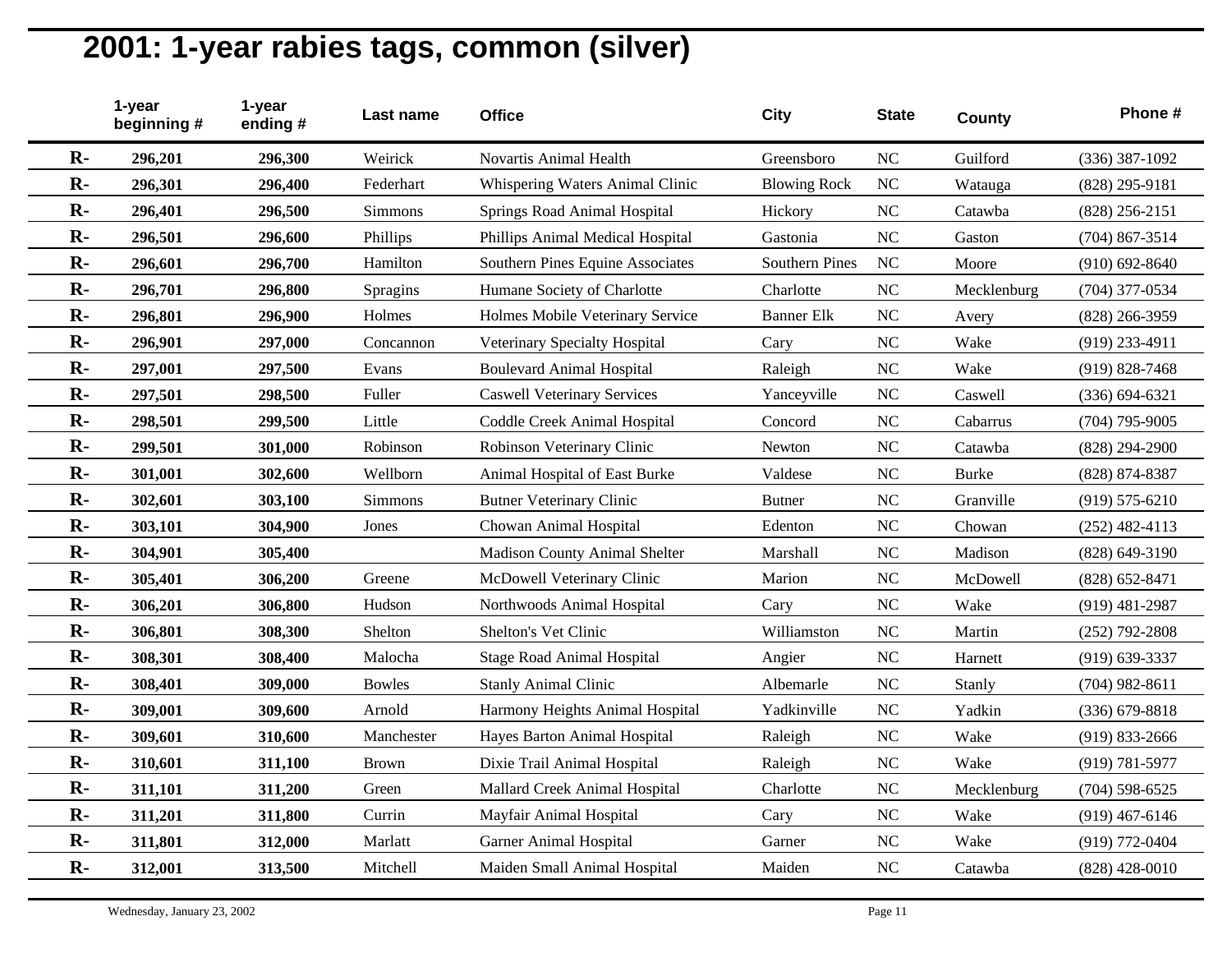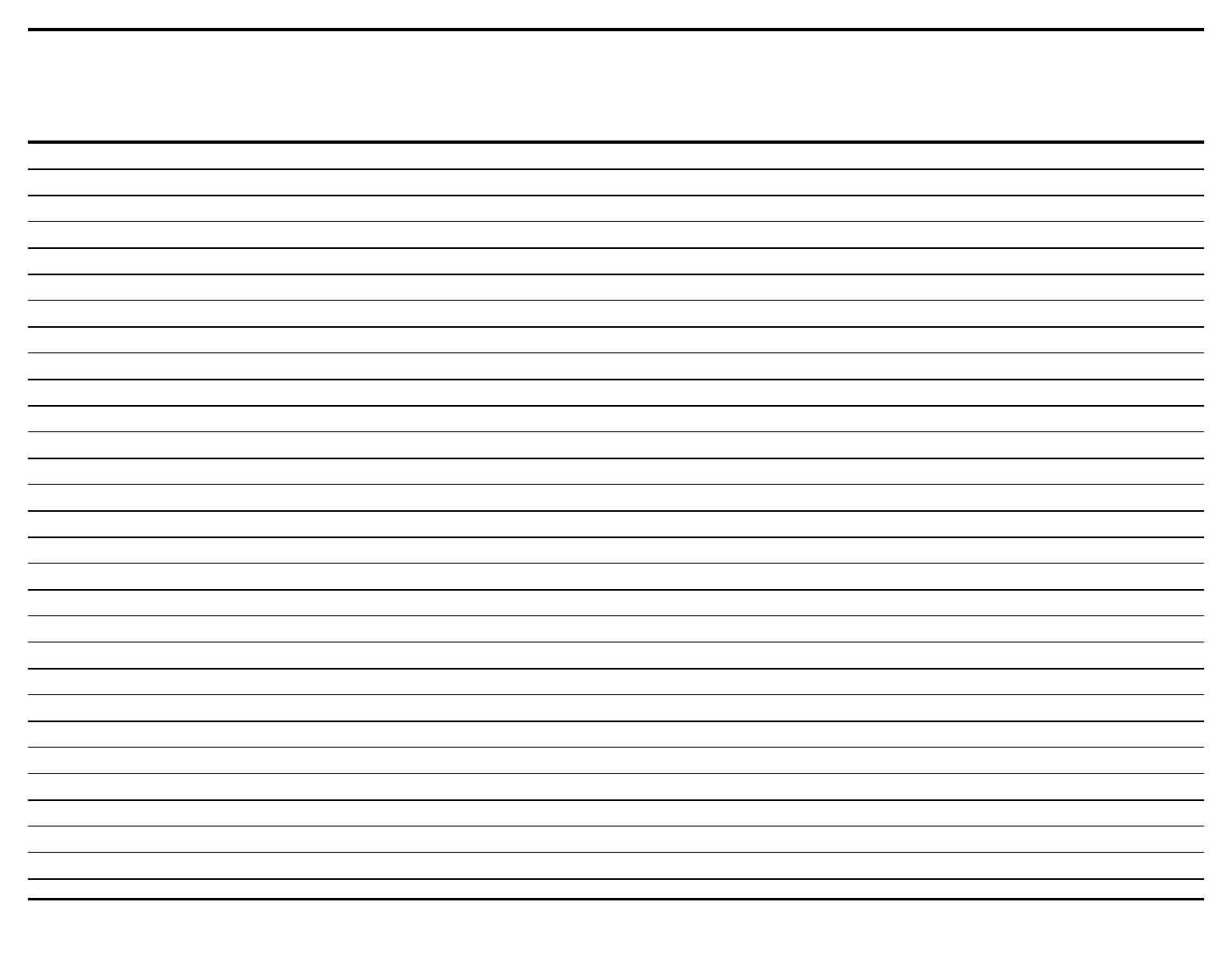|                | 1-year<br>beginning # | 1-year<br>ending# | Last name      | <b>Office</b>                                | <b>City</b>  | <b>State</b> | County        | Phone #            |
|----------------|-----------------------|-------------------|----------------|----------------------------------------------|--------------|--------------|---------------|--------------------|
| $\mathbf{R}$ - | 313,501               | 314,500           | Flynn          | Banfield, The Pet Hospital #410              | Portland     | <b>OR</b>    | Mecklenburg   | $(704)$ 599-3488   |
| $R -$          | 314,501               | 315,500           | Ashburg        | Town and Country Veterinary Hospital         | Apex         | <b>NC</b>    | Wake          | $(919)$ 363-6363   |
| $\mathbf{R}$   | 315,501               | 317,500           | Ward           | The Animal Hospital                          | Carrboro     | <b>NC</b>    | Orange        | $(919)$ 967-9261   |
| $\mathbf{R}$   | 317,501               | 320,500           | Suggs          | Piedmont Veterinary Clinic                   | Hillsborough | <b>NC</b>    | Orange        | (919) 732-2569     |
| $R -$          | 320,501               | 321,000           | Price          | <b>Cumberland Animal Hospital</b>            | Fayetteville | <b>NC</b>    | Cumberland    | (910) 822-3338     |
| $\mathbf{R}$ - | 321,001               | 321,500           | Wilson         | <b>Bayleaf Veterinary Hospital</b>           | Raleigh      | <b>NC</b>    | Wake          | (919) 848-1926     |
| $\mathbf{R}$ - | 321,501               | 322,000           | Rodeffer       | Mebane Pet Clinic                            | Mebane       | NC           | Alamance      | $(919)$ 304-5200   |
| $\mathbf{R}$   | 322,001               | 323,000           | Grissom        | Vance County Animal Shelter                  | Henderson    | NC           | Vance         | $(252)$ 492-3136   |
| $\mathbf{R}$   | 323,001               | 323,500           | <b>Stocks</b>  | Greene County Animal Control                 | Snow Hill    | NC           | Greene        | $(252)$ 747-3411   |
| $\mathbf{R}$   | 323,501               | 326,000           |                | SPCA of Wake County                          | Garner       | NC           | Wake          | $(919) 772 - 3203$ |
| $R -$          | 326,001               | 327,200           | Jackson        | Quail Corners Animal Hospital                | Raleigh      | <b>NC</b>    | Wake          | (919) 876-0739     |
| $\mathbf{R}$   | 327,201               | 327,800           | <b>Bullock</b> | <b>Bullock Animal Hospital</b>               | New Bern     | <b>NC</b>    | Craven        | $(252)$ 637-6161   |
| R-             | 327,801               | 328,400           | Rook           | <b>Coastal Animal Hospital</b>               | Kitty Hawk   | <b>NC</b>    | Dare          | $(252)$ 261-3960   |
| $R -$          | 328,401               | 329,000           | Tice           | Cat Clinic of Cary                           | Cary         | NC           | Wake          | $(919)$ 469-9000   |
| $R -$          | 329,001               | 329,500           | McMillian      | Banfield #411 (PO 0411010829)                | Portland     | <b>OR</b>    | Forsyth       | $(336)$ 765-8339   |
| $\mathbf{R}$ - | 329,501               | 330,300           |                | Pender County Health Dept Animal Shelt       | Burgaw       | NC           | Pender        | $(910)$ 259-1485   |
| R-             | 330,301               | 331,200           | Jackson        | Hidden Valley Animal Hospital                | Raleigh      | <b>NC</b>    | Wake          | (919) 847-9396     |
| $\mathbf{R}$ - | 331,201               | 331,400           | Graves         | Veterinary House Calls                       | Charlotte    | <b>NC</b>    | Mecklenburg   | $(704) 556 - 1070$ |
| $\mathbf{R}$ - | 331,401               | 331,500           | <b>Branch</b>  | <b>Branch Veterinary House Call Practice</b> | Clayton      | <b>NC</b>    | Johnston      | $(919) 550 - 0217$ |
| $\mathbf{R}$   | 331,501               | 331,600           | Childress      | Mobile Veterinary Care South Charlotte       | Charlotte    | NC           | Mecklenburg   | $(704) 724 - 0629$ |
| $R$            | 331,601               | 331,700           |                | NCSU College of Veterinary Medicine          | Raleigh      | <b>NC</b>    | Wake          | $(919) 513 - 6572$ |
| $\mathbf{R}$   | 331,701               | 331,800           | Hite           | <b>Nature Veterinary Facility</b>            | South Hills  | <b>VA</b>    | Virginia      | $(804)$ 447-3553   |
| $R -$          | 331,801               | 331,900           | Wilhalf        | Just Cats Veterinary Hospital                | Wilmington   | <b>NC</b>    | New Hanover   | $(910)$ 792-9996   |
| $\mathbf{R}$ - | 331,901               | 332,000           | Pearce         | Leesville Animal Hospital                    | Raleigh      | NC           | Wake          | $(919) 870 - 7000$ |
| $R -$          | 332,001               | 332,100           | Cochran        | <b>Burlington Animal Shelter</b>             | Haw River    | <b>NC</b>    | Alamance      | $(336) 578 - 1386$ |
| $\mathbf{R}$ - | 332,101               | 332,600           | Gemeinhardt    | Latitude 36 Mobile Veterinary Services       | Germanton    | <b>NC</b>    | <b>Stokes</b> | $(336) 593 - 5422$ |
| R-             | 332,601               | 332,800           | Jordan         | <b>Coastal Cat Clinic</b>                    | Jacksonville | <b>NC</b>    | Onslow        | $(910)$ 938-4515   |
| $\mathbf{R}$ - | 332,801               | 333,000           | Strasser       | Kildaire Animal Medical Center               | Cary         | <b>NC</b>    | Wake          | $(919)$ 469-8086   |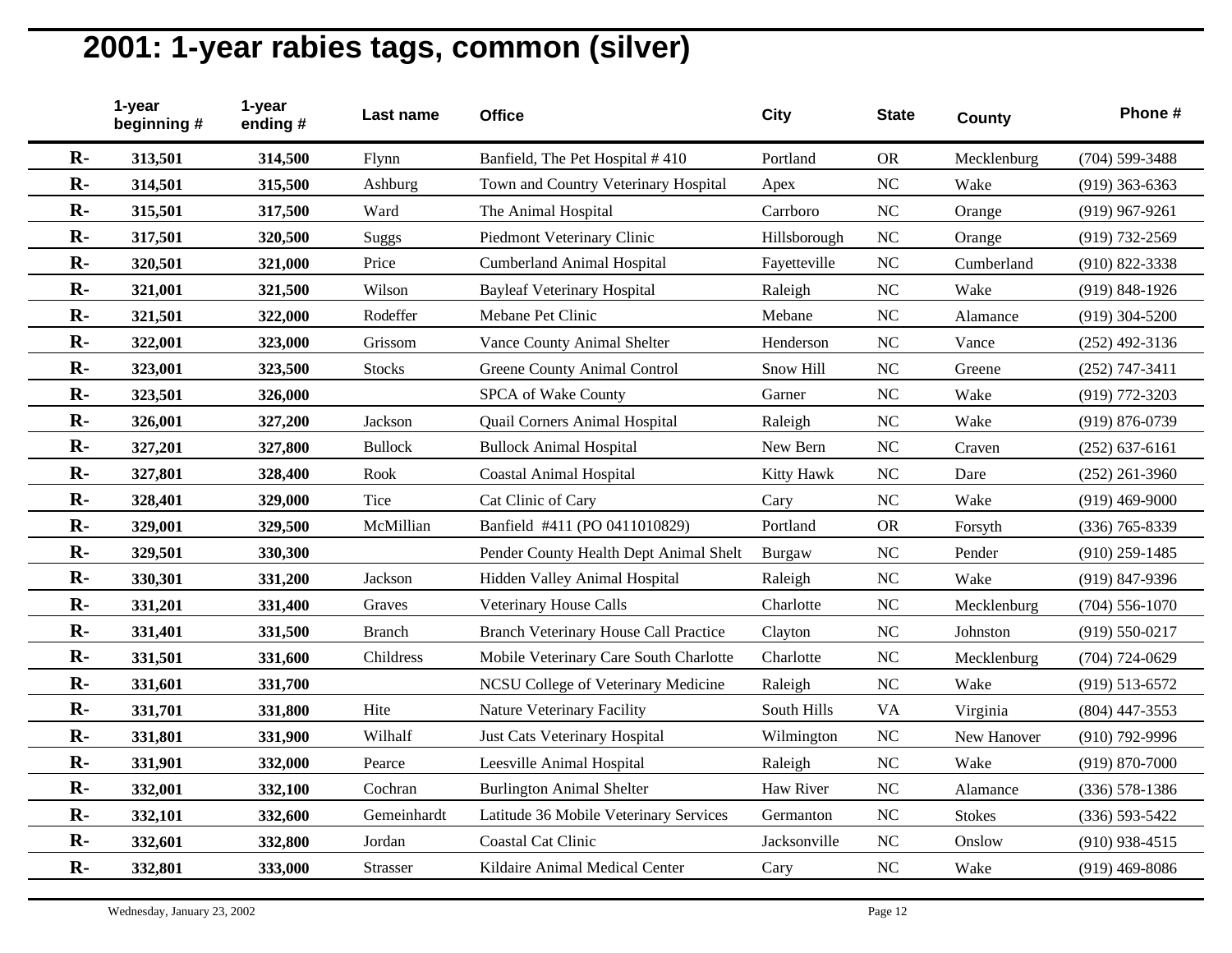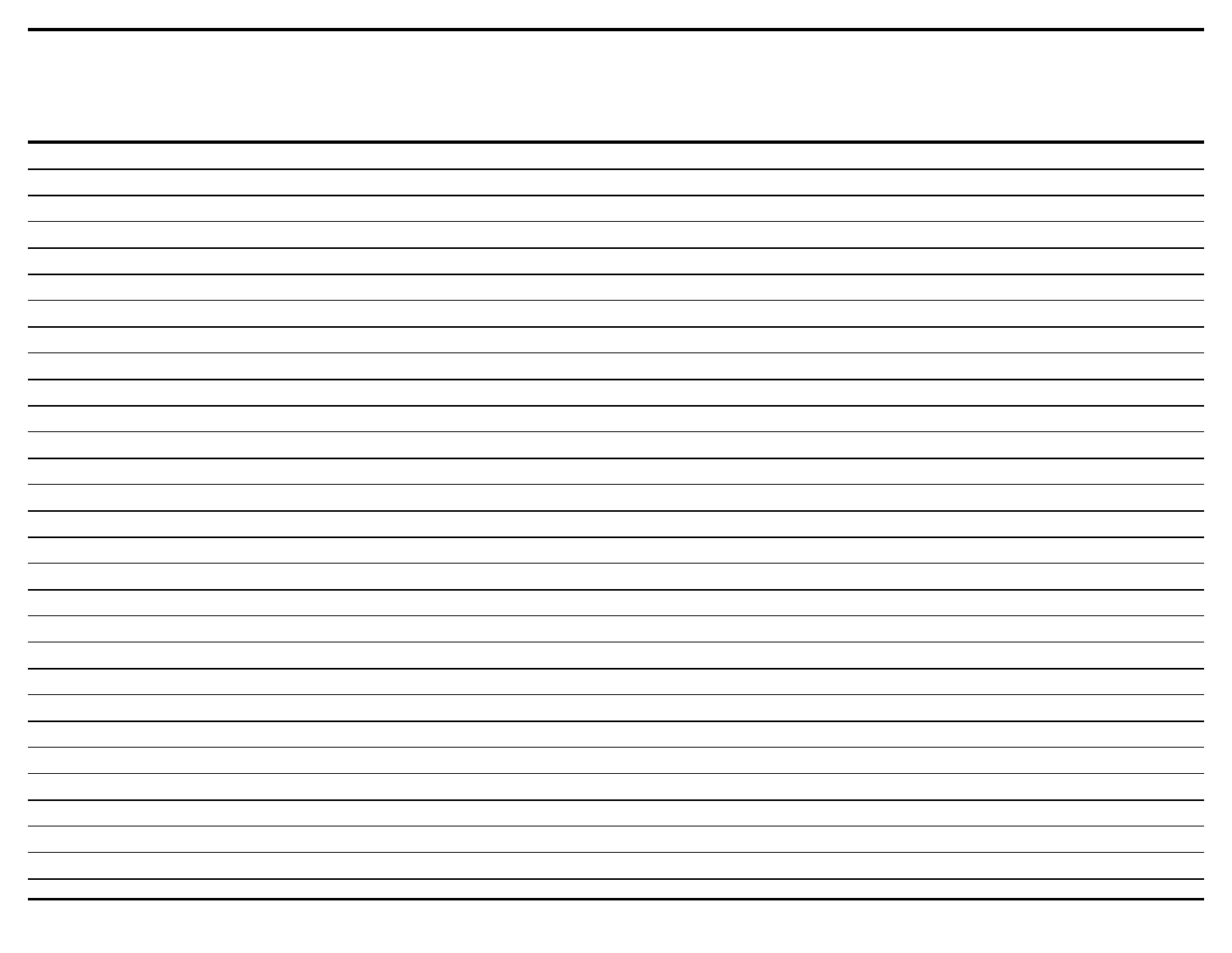|              | 1-year<br>beginning# | 1-year<br>ending# | Last name    | <b>Office</b>                          | <b>City</b>          | <b>State</b> | County      | Phone #            |
|--------------|----------------------|-------------------|--------------|----------------------------------------|----------------------|--------------|-------------|--------------------|
| $\mathbf{R}$ | 333,001              | 333,100           | Powell       | Lake Wheeler Veterinary Hospital       | Raleigh              | <b>NC</b>    | Wake        | $(919) 829 - 5511$ |
| $\mathbf{R}$ | 333,101              | 333,200           | Powell       | <b>Wellington Animal Hospital</b>      | Cary                 | <b>NC</b>    | Wake        | $(919) 851 - 7475$ |
| $\mathbf{R}$ | 333,201              | 333,400           | Whittier     | <b>Operation Cat Nip</b>               | Raleigh              | <b>NC</b>    | Wake        | (919) 515-8110     |
| $\mathbf{R}$ | 333,401              | 333,500           | Mix          | Southern Oaks Animal Hospital          | Hope Mills           | NC           | Cumberland  | $(910)$ 424-3011   |
| $\mathbf{R}$ | 333,501              | 333,600           | Todd         | Charlotte Veterinary Clinic            | Charlotte            | NC           | Mecklenburg | $(704) 537 - 2272$ |
| $\mathbf{R}$ | 333,601              | 333,700           | Davis        | Kill Devil Hills Police Department     | Kill Devil Hills     | <b>NC</b>    | Dare        | $(252)$ 480-4036   |
| $R -$        | 333,701              | 333,800           | Gerardi      | Companion Animal Vet Care              | <b>Wake Forest</b>   | <b>NC</b>    | Wake        | $(919) 554 - 0027$ |
| $\mathbf{R}$ | 333,801              | 333,900           | Konvalinka   | <b>Triangle Pet Emergency</b>          | Durham               | NC           | Durham      | $(919)$ 489-0615   |
| $\mathbf{R}$ | 333,901              | 334,000           | Samuels      | All Walks of Life Mobile Vet Services  | <b>Holly Springs</b> | NC           | Wake        | $(919) 567 - 2965$ |
| $R -$        | 334,001              | 334,300           | McBride      | SNAP - NC                              | Raleigh              | NC           | Wake        | (919) 783-7627     |
| $R -$        | 334,301              | 334,400           | Fisher       | <b>Fisher Veterinary Hospital</b>      | Raleigh              | <b>NC</b>    | Wake        | (919) 790-0412     |
| $\mathbf{R}$ | 334,401              | 334,500           | Russell      | Western Wake Veterinary Services       | Apex                 | <b>NC</b>    | Wake        | (919) 362-1344     |
| $\mathbf{R}$ | 334,501              | 334,600           | Marais       | Foothills Animal Hospital              | <b>Forest City</b>   | NC           | Rutherford  | (828) 248-2168     |
| $\mathbf{R}$ | 334,601              | 334,700           | Cassell      | <b>Healing Springs Animal Hospital</b> | Galax                | <b>VA</b>    | Virginia    | $(540)$ 236-5103   |
| $R -$        | 334,701              | 334,900           | Corbin       | Pleasant Garden Veterinary Hospital    | Greensboro           | <b>NC</b>    | Guilford    | $(336) 676 - 8387$ |
| $\mathbf{R}$ | 334,901              | 335,100           | Shue         | Cabarrus Sheriff's Dept/Animal Control | Concord              | <b>NC</b>    | Cabarrus    | $(704) 782 - 0912$ |
| $\mathbf{R}$ | 335,101              | 335,300           | Ridgeway     | Ridgeway Animal Clinic                 | New Bern             | NC           | Craven      | $(252)$ 633-1264   |
| $R -$        | 335,301              | 335,500           | Zebley       | Mobile Vet to Pet Service              | <b>Granite Falls</b> | NC           | Caldwell    | (828) 320-5171     |
| $R -$        | 335,501              | 335,800           | Dick         | Magnolia Animal Hospital               | Deland               | FL           | Wake        | $(919) 873 - 9190$ |
| $\mathbf{R}$ | 335,801              | 336,000           | Gigliotti    | Forest Hill Veterinary Hospital        | Wilmington           | <b>NC</b>    | New Hanover | $(910)$ 362-9955   |
| $\mathbf{R}$ | 336,001              | 336,500           | Lannon       | Lannon's Animal Hospital               | Elizabeth City       | NC           | Pasquotank  | $(252)$ 335-7708   |
| $\mathbf{R}$ | 336,501              | 337,000           |              | College of Veterinary Medicine         | Raleigh              | NC           | Wake        | $(919) 513 - 6572$ |
| $R -$        | 337,001              | 337,100           | Fish         | NCSU College of Veterinary Medicine    | Raleigh              | NC           | Wake        | $(919) 513 - 6340$ |
| $\mathbf{R}$ | 337,101              | 338,400           | Whittier     | <b>Operation Cat Nip</b>               | Raleigh              | NC           | Wake        | $(919) 515 - 8110$ |
| $\mathbf{R}$ | 338,401              | 339,400           | Bowman       | <b>Bowman Animal Hospital</b>          | Raleigh              | NC           | Wake        | $(919)$ 847-6216   |
| $\mathbf{R}$ | 339,401              | 340,200           | Schell       | Timbercreek Veterinary Hospital        | Jonesville           | NC           | Yadkin      | $(336) 526 - 6013$ |
| $\mathbf{R}$ | 340,201              | 340,700           | Campbell     | Animal Care Center                     | New Bern             | NC           | Craven      | $(252) 636 - 5040$ |
| $\mathbf{R}$ | 340,701              | 342,700           | <b>Tysor</b> | <b>Chatham Veterinary Services</b>     | Siler City           | <b>NC</b>    | Chatham     | (919) 742-4441     |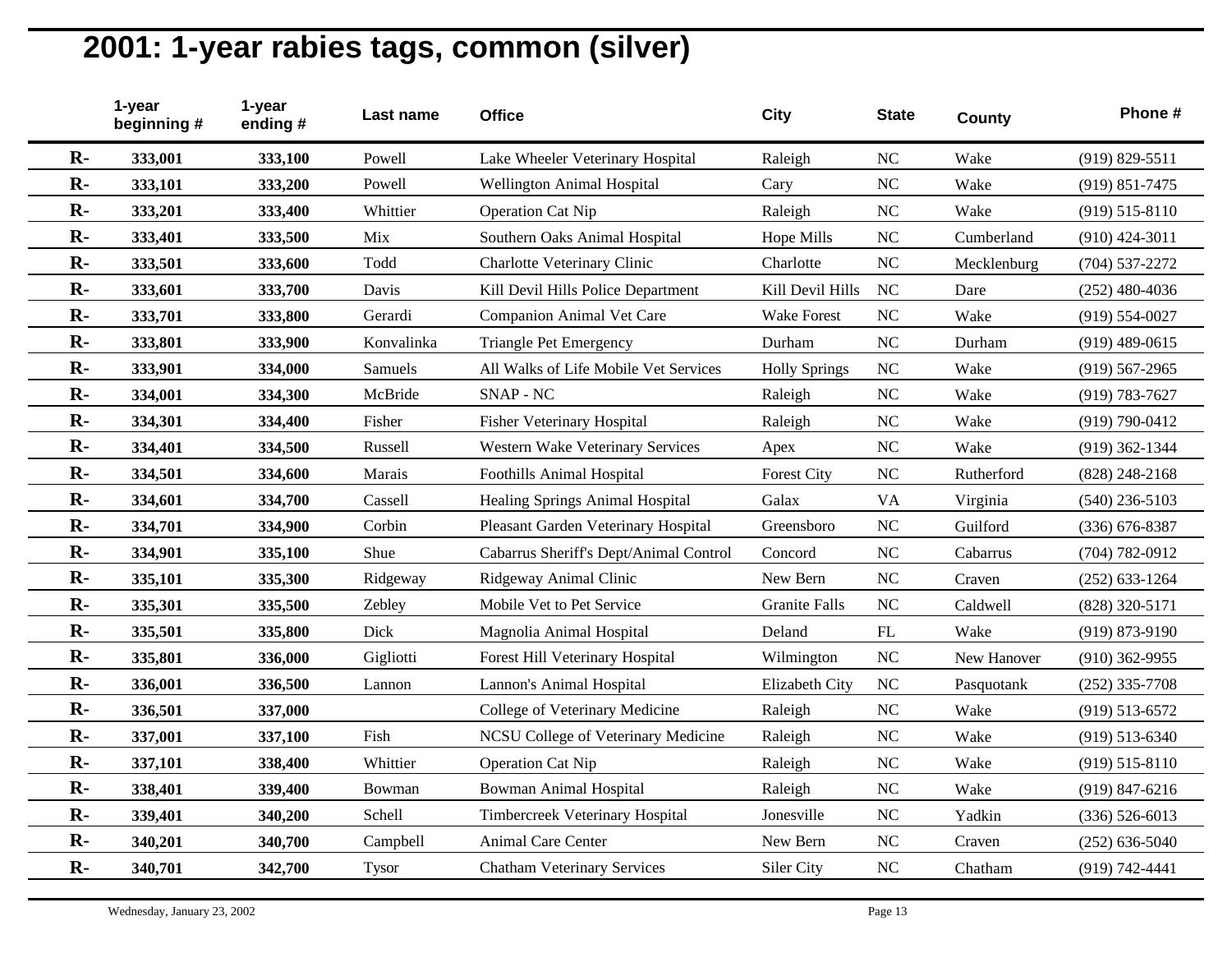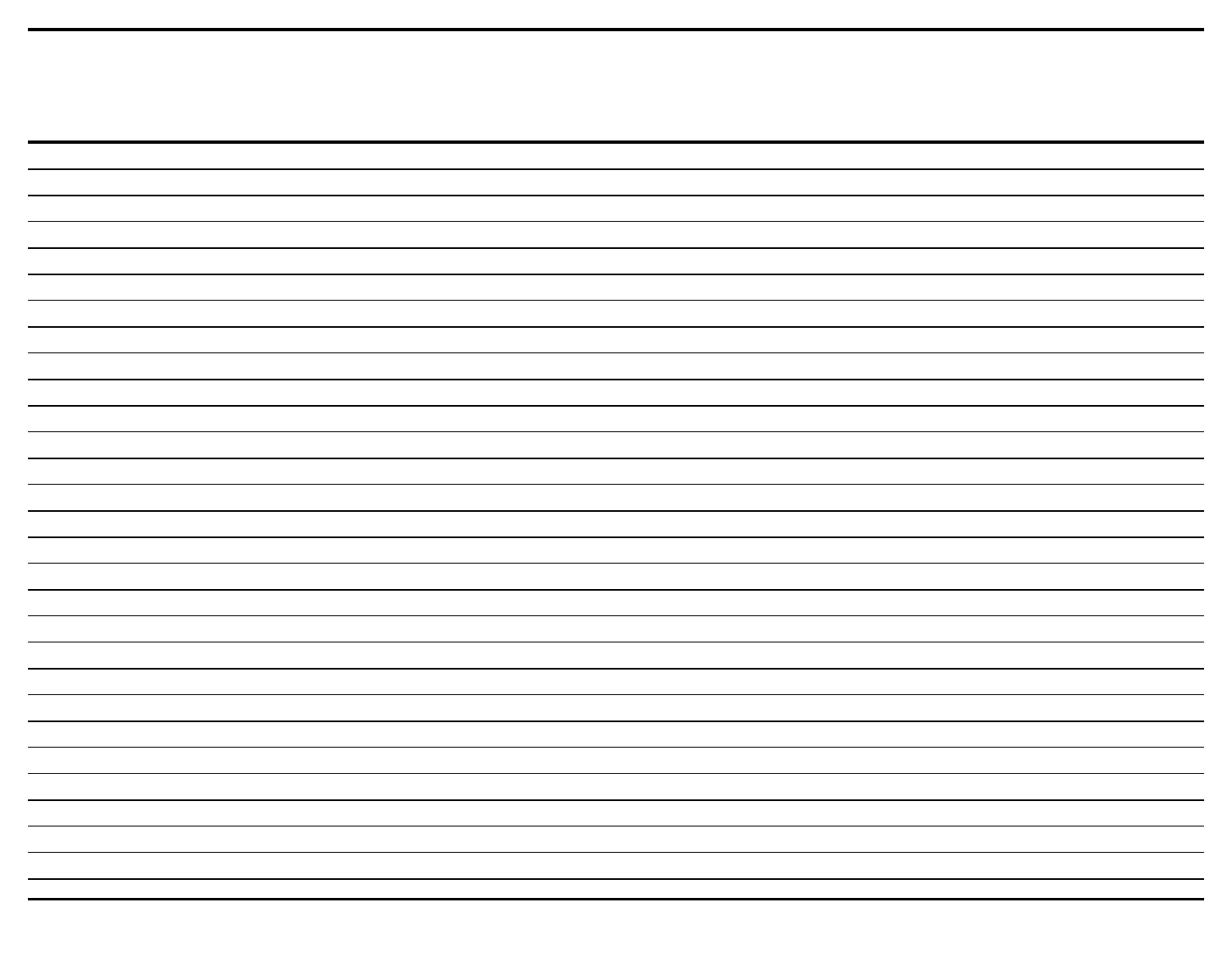|              | 1-year<br>beginning# | 1-year<br>ending# | Last name      | <b>Office</b>                           | City               | <b>State</b> | County      | Phone #            |
|--------------|----------------------|-------------------|----------------|-----------------------------------------|--------------------|--------------|-------------|--------------------|
| $\mathbf{R}$ | 342,701              | 343,700           | Wilhalf        | Just Cats Veterinary Hospital           | Wilmington         | <b>NC</b>    | New Hanover | (910) 792-9996     |
| $\mathbf{R}$ | 343,701              | 343,900           | Alexander      | House Calls North                       | Huntersville       | <b>NC</b>    | Mecklenburg | $(704)$ 875-1806   |
| $\mathbf{R}$ | 343,901              | 344,000           | Meeker         | Davie County Large Animal Hospital      | Mocksville         | NC           | Davie       | $(336)$ 998-7131   |
| $\mathbf{R}$ | 344,001              | 351,000           |                | <b>Cleveland County Animal Shelter</b>  | Shelby             | NC           | Cleveland   | $(704)$ 481-9884   |
| $\mathbf{R}$ | 351,001              | 356,000           |                | Iredell County Animal Control, PO# 4202 | Statesville        | NC           | Iredell     | $(704)$ 878-5424   |
| $\mathbf{R}$ | 356,001              | 357,500           | Marais         | Foothills Animal Hospital               | <b>Forest City</b> | NC           | Rutherford  | $(828)$ 248-2168   |
| $\mathbf{R}$ | 357,501              | 374,500           | McNeil         | New Hanover County Animal Control       | Wilmington         | NC           | New Hanover | $(910)$ 341-4197   |
| $\mathbf{R}$ | 374,501              | 376,000           |                | Guilford County Environmental Health Di | Greensboro         | NC           | Guilford    | $(336)$ 373-7613   |
| $\mathbf{R}$ | 376,001              | 377,200           | Hudson         | Animal Hospital of Kannapolis           | Kannapolis         | <b>NC</b>    | Rowan       | $(704)$ 938-4606   |
| $\mathbf{R}$ | 377,201              | 383,200           | McBride        | SNAP - NC                               | Raleigh            | NC           | Wake        | (919) 783-7627     |
| $R -$        | 382,201              | 382,400           | Boyd           | <b>Boyd's Animal Hospital</b>           | Havelock           | NC           | Craven      | $(252)$ 447-4018   |
| $\mathbf{R}$ | 382,401              | 382,900           | Farmer         | Linville Animal Hospital                | Linville           | <b>NC</b>    | Avery       | (828) 733-0672     |
| $R -$        | 382,901              | 383,400           | Marsh          | <b>Union County Animal Control</b>      | Monroe             | NC           | Union       | $(704)$ 283-2308   |
| $\mathbf{R}$ | 383,401              | 384,400           |                | <b>Polk County Animal Control</b>       | Columbus           | NC           | Polk        | $(828) 894 - 3001$ |
| $\mathbf{R}$ | 384,401              | 384,500           | Bellinger      | University of NC                        | Chapel Hill        | NC           | Orange      | $(919)$ 966-3111   |
| $\mathbf{R}$ | 384,501              | 385,000           | <b>Brestle</b> | <b>Cashiers Area Humane Society</b>     | Cashiers           | <b>NC</b>    | Jackson     | (828) 743-5752     |
| $R -$        | 385,001              | 385,600           | Arnold         | Harmony Heights Animal Hospital         | Yadkinville        | <b>NC</b>    | Yadkin      | $(336)$ 679-8818   |
| $\mathbf{R}$ | 385,601              | 385,800           | Ansede         | Ansede Veterinary Relief Service        | Monroe             | <b>NC</b>    | Union       | $(704) 764 - 3711$ |
| $\mathbf{R}$ | 385,801              | 386,000           | Langford       | Humane Society of Concord & Cabarrus    | Concord            | NC           | Cabarrus    | (704) 892-7554     |
| $\mathbf{R}$ | 386,001              | 386,600           | Ridgeway       | Ridgeway Animal Clinic                  | New Bern           | <b>NC</b>    | Craven      | $(252)$ 633-1264   |
| $R -$        | 386,601              | 387,300           | Powell         | Lake Wheeler Veterinary Hospital        | Raleigh            | NC           | Wake        | $(919) 829 - 5511$ |
| $\mathbf{R}$ | 387,301              | 388,000           | Powell         | <b>Wellington Animal Hospital</b>       | Cary               | <b>NC</b>    | Wake        | $(919) 851 - 7475$ |
| $R -$        | 388,001              | 388,400           | Dick           | Magnolia Animal Hospital                | Deland             | FL           | Wake        | $(919) 873 - 9190$ |
| $\mathbf{R}$ | 388,401              | 388,500           | Smith          | Second Chance Pet Adoption              | Cary               | NC           | Wake        | $(919)$ 460-0610   |
| $\mathbf{R}$ | 388,501              | 389,500           |                | College of Veterinary Medicine          | Raleigh            | NC           | Wake        | $(919) 513 - 6572$ |
| $R -$        | 389,501              | 389,800           | Marlatt        | <b>Garner Animal Hospital</b>           | Garner             | NC           | Wake        | (919) 772-0404     |
| $\mathbf{R}$ | 389,801              | 390,300           | Cristea        | <b>Neuhoff Farms</b>                    | Richland           | <b>NC</b>    | Onslow      | $(910)$ 324-3632   |
| $\mathbf{R}$ | 390,301              | 390,400           | Fisher         | <b>Fisher Veterinary Hospital</b>       | Raleigh            | <b>NC</b>    | Wake        | $(919) 790 - 0412$ |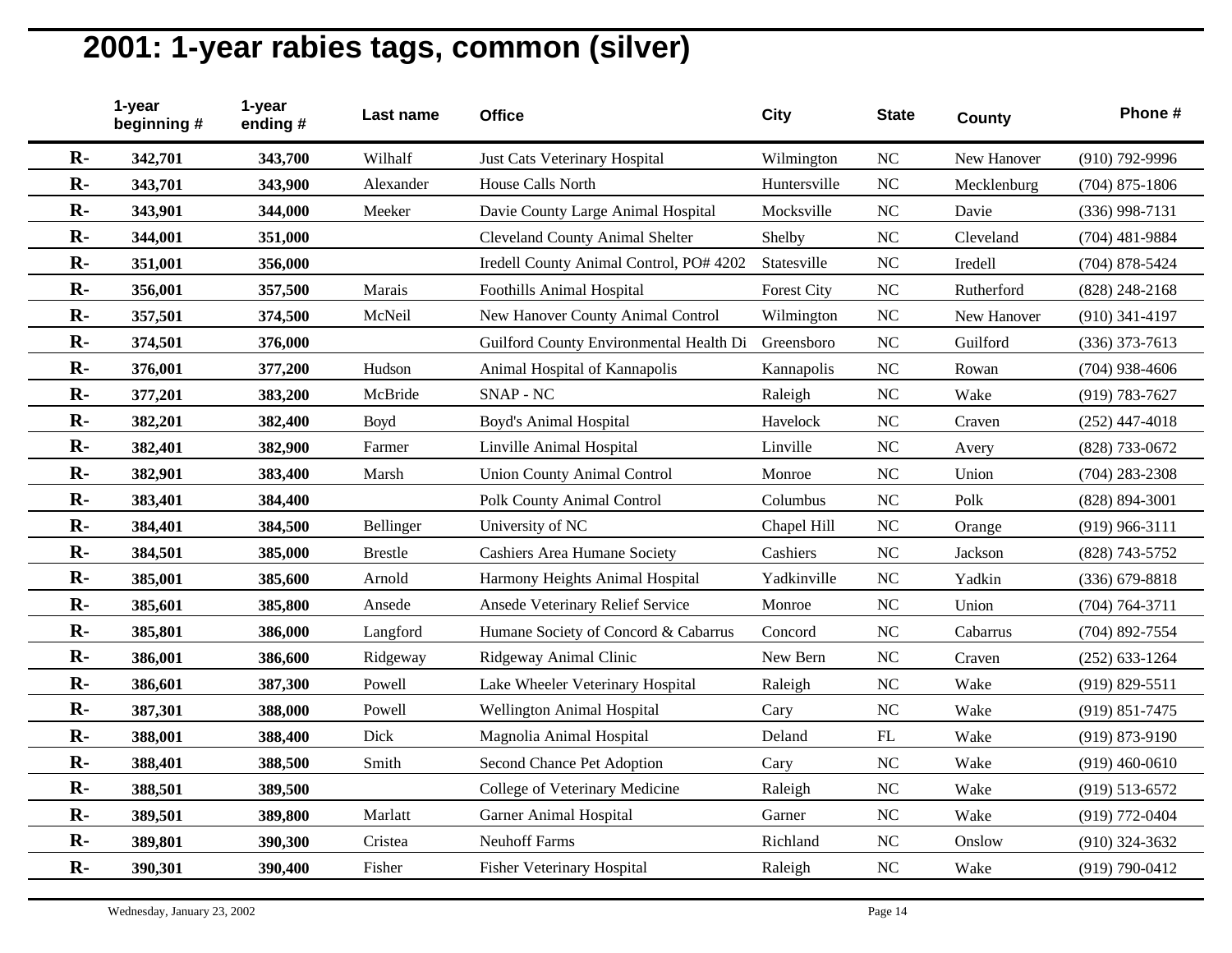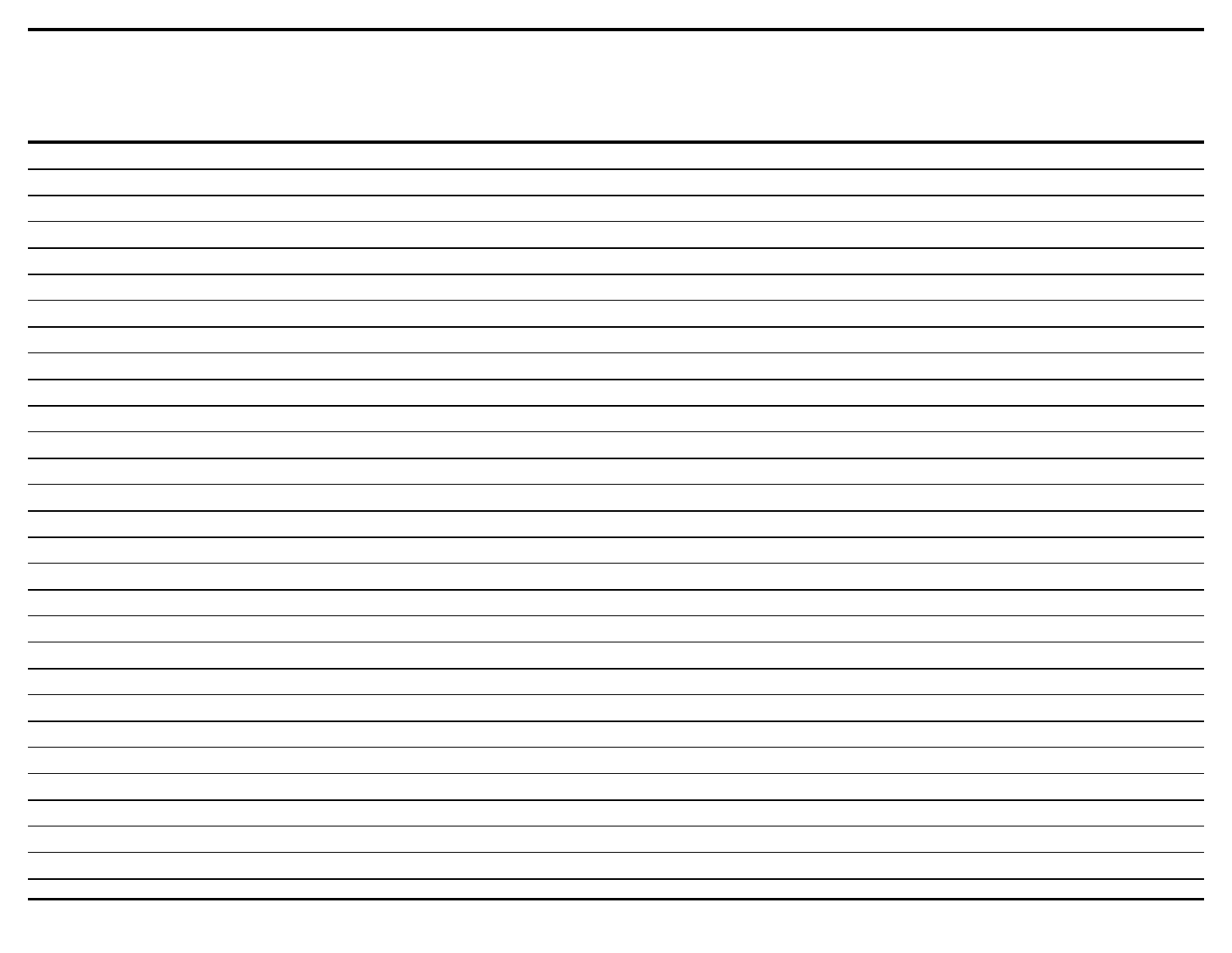|              | 1-year<br>beginning# | 1-year<br>ending# | Last name        | <b>Office</b>                                           | <b>City</b>           | <b>State</b> | County          | Phone #            |
|--------------|----------------------|-------------------|------------------|---------------------------------------------------------|-----------------------|--------------|-----------------|--------------------|
| $\mathbf{R}$ | 390,401              | 390,600           | Bailey           | Animal Hospital of Peak Plaza                           | Apex                  | <b>NC</b>    | Wake            | $(919)$ 362-0515   |
| $\mathbf{R}$ | 390,601              | 392,600           | Thompson         | <b>Thompson Animal Hospital</b>                         | Monroe                | <b>NC</b>    | Union           | (704) 283-5942     |
| $\mathbf{R}$ | 392,601              | 392,800           | Nabel            | James Landing Veterinary Hospital                       | Jamestown             | NC           | Guilford        | (336) 852-9800     |
| $\mathbf{R}$ | 392,801              | 393,000           | Bradshaw         | Tri-City Animal Clinic                                  | <b>Forest City</b>    | NC           | Rutherford      | (828) 286-2326     |
| $\mathbf{R}$ | 393,001              | 393,800           |                  | Gayle ----#04060 Banfield, The Pet Hospital of Matthews | Portland              | <b>OR</b>    | Mecklenburg     | $(704)$ 847-7001   |
| $\mathbf{R}$ | 393,801              | 394,800           | Holland          | New Hanover Humane Society                              | Wilmington            | NC           | New Hanover     | $(910)$ 763-6692   |
| $R -$        | 394,801              | 395,300           | Lannon           | Lannon's Animal Hospital                                | Elizabeth City        | <b>NC</b>    | Pasquotank      | $(252)$ 335-7708   |
| $\mathbf{R}$ | 395,301              | 395,500           |                  | <b>Madison County Animal Shelter</b>                    | Marshall              | NC           | Madison         | (828) 649-3190     |
| $\mathbf{R}$ | 395,501              | 395,800           | Eure             | Moyock Animal Hospital                                  | Moyock                | NC           | Currituck       | $(252)$ 435-2250   |
| $R -$        | 395,801              | 395,900           | McCashin         | Carolina Equine Clinic                                  | <b>Southern Pines</b> | NC           | Moore           | $(910) 692 - 8680$ |
| $R -$        | 395,901              | 396,000           | Haden            | Animal Medical Center of Garner                         | Garner                | NC           | Wake            | (919) 779-8887     |
| $\mathbf{R}$ | 396,001              | 396,800           | Haywood          | Montgomery Animal Clinic                                | <b>Troy</b>           | <b>NC</b>    | Montgomery      | $(910) 572 - 3781$ |
| $\mathbf{R}$ | 396,801              | 396,900           | Ansede           | Ansede Veterinary Relief Service                        | Monroe                | NC           | Union           | $(704) 764 - 3711$ |
| $\mathbf{R}$ | 396,901              | 397,000           | <b>Brown</b>     | Northampton County Health Department                    | Jackson               | <b>NC</b>    | Northampton     | $(252) 534 - 5841$ |
| $R -$        | 397,001              | 397,500           | Campbell         | Animal Care Center                                      | New Bern              | <b>NC</b>    | Craven          | $(252) 636 - 5040$ |
| $\mathbf{R}$ | 397,501              | 397,700           | Allen            | Allen Animal Hospital                                   | Weaverville           | <b>NC</b>    | <b>Buncombe</b> | $(828)$ 658-2287   |
| $\mathbf{R}$ | 397,701              | 398,000           | Hombs            | <b>Atrium Animal Hospital</b>                           | Charlotte             | NC           | Mecklenburg     | $(704) 542 - 2000$ |
| $R -$        | 398,001              | 398,500           | <b>Burroughs</b> | Knightdale Animal Hospital                              | Knightdale            | <b>NC</b>    | Wake            | $(919)$ 261-8811   |
| $R -$        | 398,501              | 398,700           | Hugh             | <b>Stoney Creek Veterinary Hospital</b>                 | <b>Stoney Creek</b>   | NC           | Caswell         | $(336)$ 446-8071   |
| $\mathbf{R}$ | 398,701              | 399,000           | Lewis            | Piper Glen Animal Hospital                              | Charlotte             | <b>NC</b>    | Mecklenburg     | $(704) 541 - 7171$ |
| $\mathbf{R}$ | 399,001              | 402,500           | Epstein          | Veterinary Healthcare Assoc/Forestbrook                 | Gastonia              | NC           | Gaston          | $(704)$ 824-2674   |
| $\mathbf{R}$ | 402,501              | 402,600           | Cotton           | Ambassador Animal Hospital                              | Greensboro            | NC           | Guilford        | (336) 379-1227     |
| $R -$        | 402,601              | 402,800           | Mangum           | <b>Locust Animal Clinic</b>                             | Locust                | NC           | Stanly          | $(704) 888 - 6590$ |
| $\mathbf{R}$ | 402,801              | 403,300           | Evans            | <b>Boulevard Animal Hospital</b>                        | Raleigh               | NC           | Wake            | $(919)$ 828-7468   |
| $\mathbf{R}$ | 403,301              | 403,500           | Vadala-Barbour   | Crepe Myrtle Animal Hospital                            | Angier                | NC           | Harnett         | $(919) 639 - 8387$ |
| $\mathbf{R}$ | 403,501              | 403,700           | Wilson           | Pine Hollow Animal Hospital                             | Warrenton             | NC           | Warren          | $(252)$ 257-3833   |
| $R -$        | 403,701              | 404,200           | Garing           | Elkin Veterinary Clinic                                 | Elkin                 | <b>NC</b>    | Surry           | $(336) 835 - 1853$ |
| $\mathbf{R}$ | 404,201              | 404,700           | Rivero           | Caldwell Animal Hospital                                | Lenoir                | <b>NC</b>    | Caldwell        | $(828)$ 728-6100   |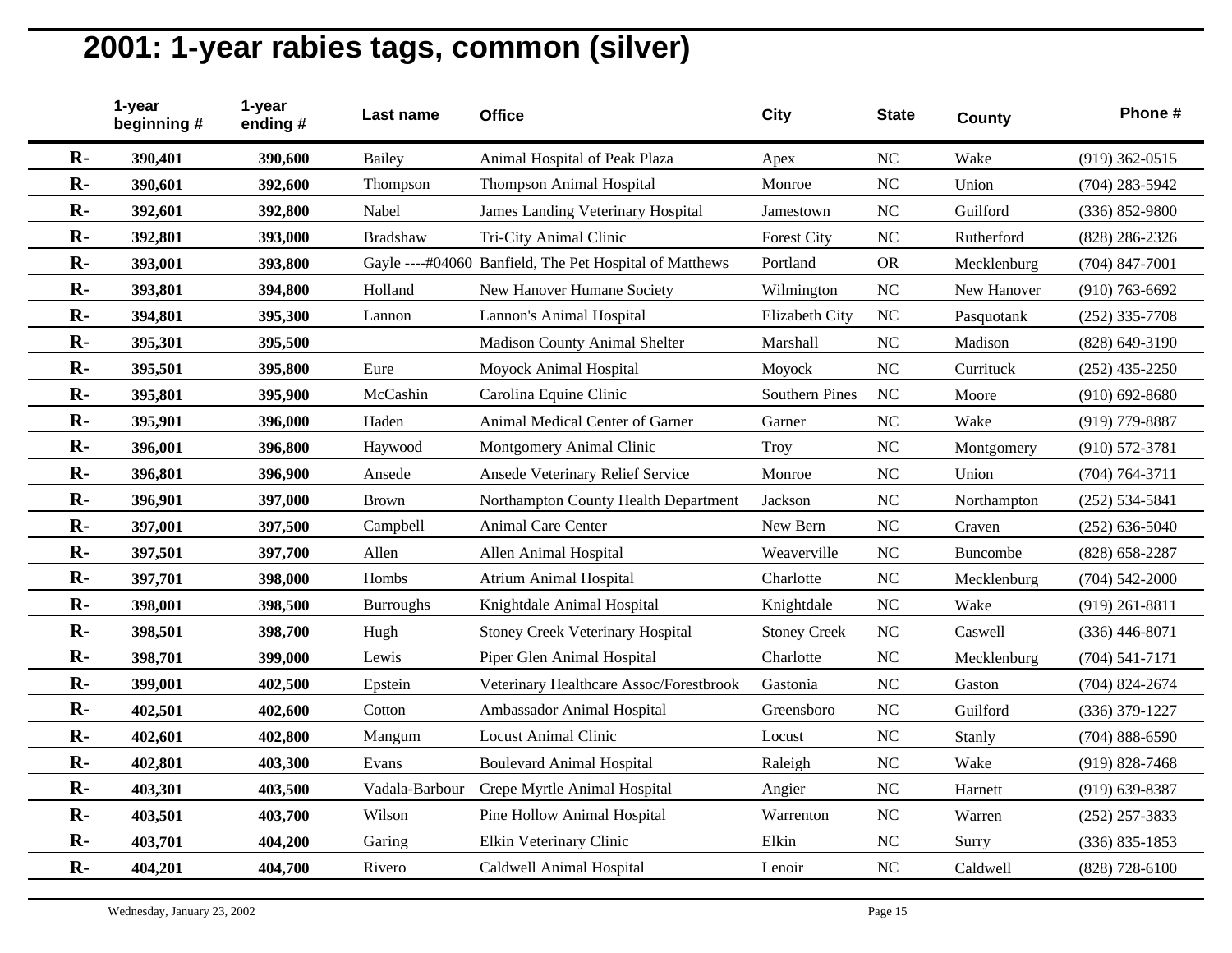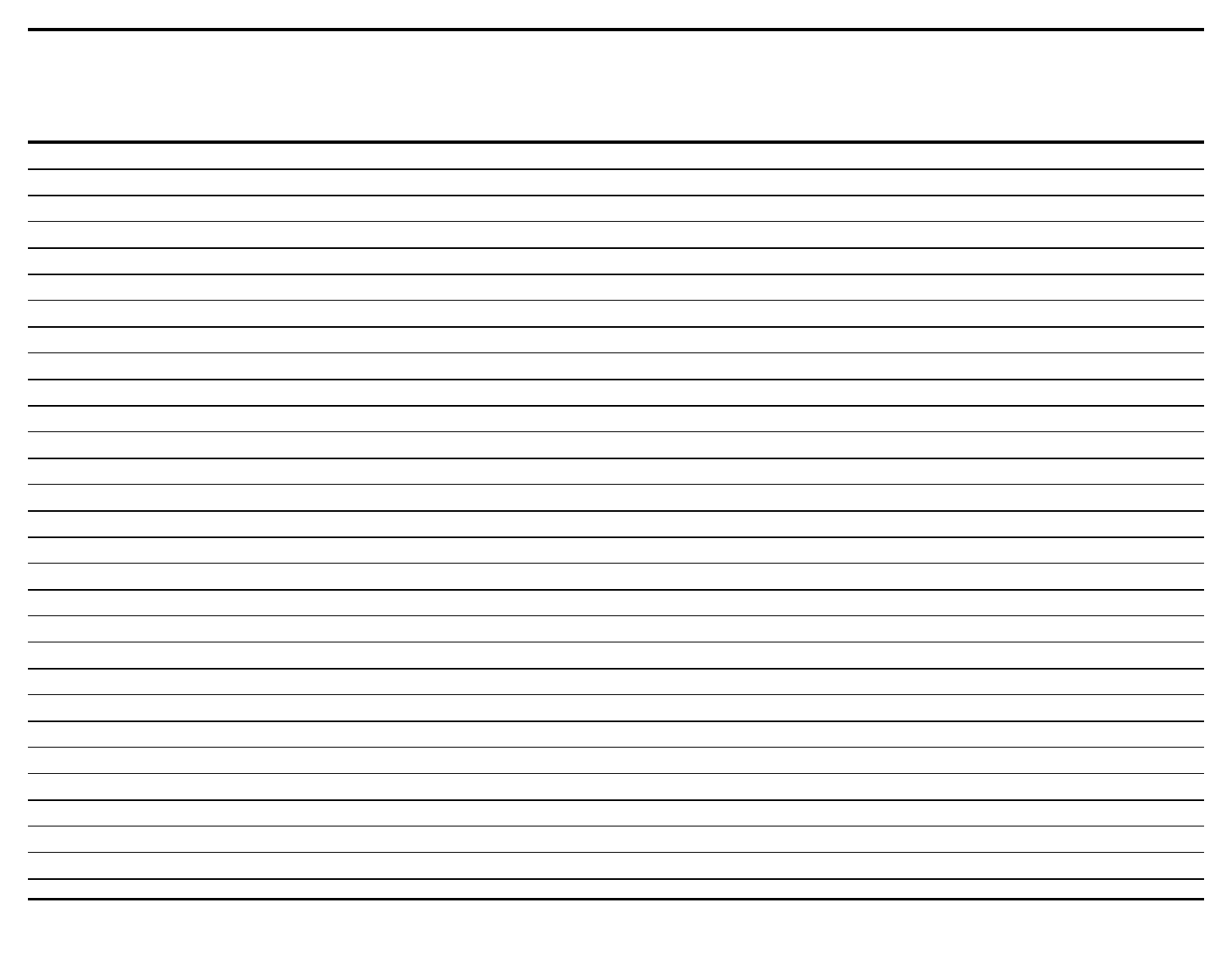|                | 1-year<br>beginning# | 1-year<br>ending# | Last name     | <b>Office</b>                        | <b>City</b>          | <b>State</b>   | County      | Phone #            |
|----------------|----------------------|-------------------|---------------|--------------------------------------|----------------------|----------------|-------------|--------------------|
| $\mathbf{R}$   | 404,701              | 404,800           | Milliren      | Thomasville Veterinary Hospital      | Thomasville          | <b>NC</b>      | Davidson    | $(336)$ 475-9119   |
| $\mathbf{R}$   | 404,801              | 405,000           | Ward          | 70 West Veterinary Hospital          | Havelock             | <b>NC</b>      | Craven      | $(252)$ 447-9525   |
| R-             | 405,001              | 405,500           | Ball          | Banfield, The Pet Hospital           | Raleigh              | NC             | Wake        | (919) 790-8337     |
| R-             | 405,501              | 405,700           | Sullivan      | <b>Six Forks Animal Hospital</b>     | Raleigh              | NC             | Wake        | (919) 847-5854     |
| $\mathbf{R}$   | 405,701              | 405,900           |               | Pamlico County Health Department     | Bayboro              | NC             | Pamlico     | $(252)$ 745-5634   |
| R-             | 405,901              | 406,000           | Blanton       | Matthews Animal Control/Public Works | <b>Matthews</b>      | NC             | Mecklenburg | (704) 847-3644     |
| $R -$          | 406,001              | 406,100           | Rountree      | Goose Creek Animal Hospital          | Sunbury              | <b>NC</b>      | Gates       | $(252)$ 465-4831   |
| R-             | 406,101              | 406,300           | Moisan        | Cozy Cat Veterinary Hospital         | Raleigh              | NC             | Wake        | $(919) 571 - 9007$ |
| $\mathbf{R}$ - | 406,301              | 406,400           | Heron         | Flat River Veterinary Hospital       | Rougemont            | NC             | Durham      | $(919)$ 477-4210   |
| $R -$          | 406,401              | 406,500           | Freer         | Freer Animal Hospital                | Mt Airy              | NC             | surry       | $(336) 786 - 5197$ |
| $R$            | 406,501              | 406,700           | Pearce        | Leesville Animal Hospital            | Raleigh              | <b>NC</b>      | Wake        | $(919) 870 - 7000$ |
| R-             | 406,701              | 407,000           | Wilson        | <b>Bayleaf Veterinary Hospital</b>   | Raleigh              | N <sub>C</sub> | Wake        | (919) 848-1926     |
| R-             | 407,001              | 407,200           | Pethick       | Safe Haven for Cats                  | Raleigh              | <b>NC</b>      | Wake        | $(919) 872 - 1128$ |
| R-             | 407,201              | 407,800           | Milliren      | Thomasville Veterinary Hospital      | Thomasville          | NC             | Davidson    | $(336)$ 475-9119   |
| $R$            | 407,801              | 408,000           | Haden         | Animal Medical Center of Garner      | Garner               | <b>NC</b>      | Wake        | $(919)$ 779-8887   |
| $\mathbf{R}$ - | 408,001              | 408,300           | Beckworth     | Ashe Animal Clinic                   | Jefferson            | <b>NC</b>      | Wilkes      | $(336)$ 246-2341   |
| R-             | 408,301              | 408,800           | Cooper        | Pasquotank Animal Hospital           | Elizabeth City       | NC             | Pasquotank  | $(252)$ 264-3372   |
| $R -$          | 408,801              | 409,300           | Marais        | Foothills Animal Hospital            | <b>Forest City</b>   | NC             | Rutherford  | $(828)$ 248-2168   |
| $R -$          | 409,301              | 409,400           | <b>Nicks</b>  | <b>Nicks Veterinary Hospital</b>     | Charlotte            | NC             | Mecklenburg | $(704)$ 523-8015   |
| $\mathbf{R}$   | 409,401              | 409,800           | <b>Betton</b> | Banfield, The Pet Hospital           | Portland             | <b>OR</b>      | Durham      | $(919) 620 - 8142$ |
| R-             | 409,801              | 410,600           | Goldman       | Tar River Veterinary Hospital        | Franklinton          | NC             | Franklin    | $(919)$ 494-5500   |
| $\mathbf{R}$   | 410,601              | 411,100           | Schmunk       | North Davidson Veterinary Hospital   | Welcome              | NC             | Davidson    | (336) 731-3159     |
| $R -$          | 411,101              | 412,100           | James         | James Animal Hospital                | Salisbury            | NC             | Rowan       | $(704)$ 636-1100   |
| $\mathbf{R}$   | 412,101              | 412,400           | Schacht       | <b>Idlewild Animal Hospital</b>      | Charlotte            | NC             | Mecklenburg | $(704)$ 535-6688   |
| R-             | 412,401              | 412,700           | Midkiff       | <b>Banfield The Pet Hospital</b>     | Garner               | NC             | Wake        | $(919)$ 661-1926   |
| $\mathbf{R}$   | 412,701              | 413,200           | Schmunk       | North Davidson Veterinary Hospital   | Welcome              | NC             | Davidson    | (336) 731-3159     |
| R-             | 413,201              | 414,200           | Moore         | Banfield, The Pet Hospital           | Portland             | <b>OR</b>      | New Hanover | $(910)$ 796-0401   |
| $\mathbf{R}$   | 414,201              | 414,400           | Zebley        | Mobile Vet to Pet Service            | <b>Granite Falls</b> | <b>NC</b>      | Caldwell    | (828) 320-5171     |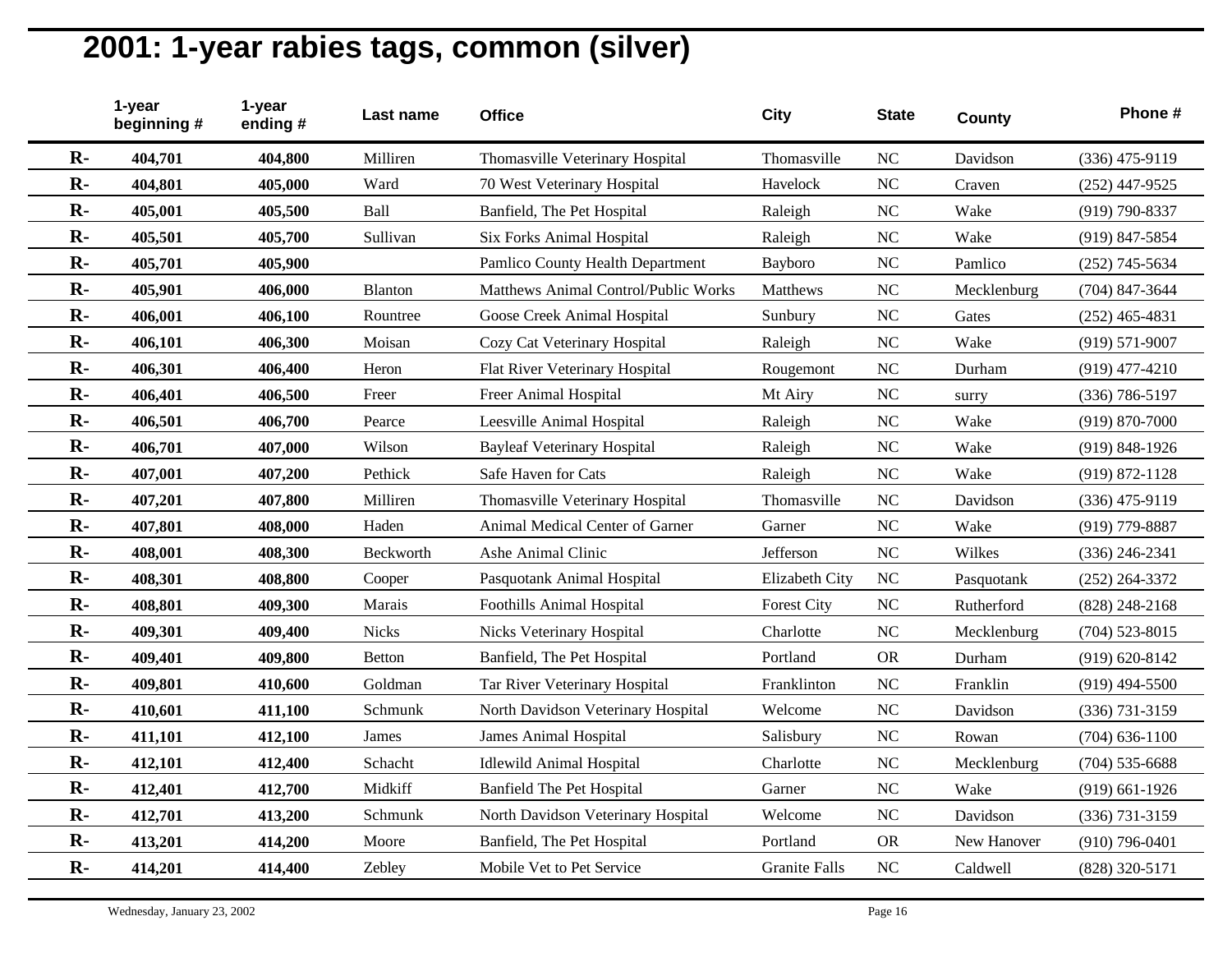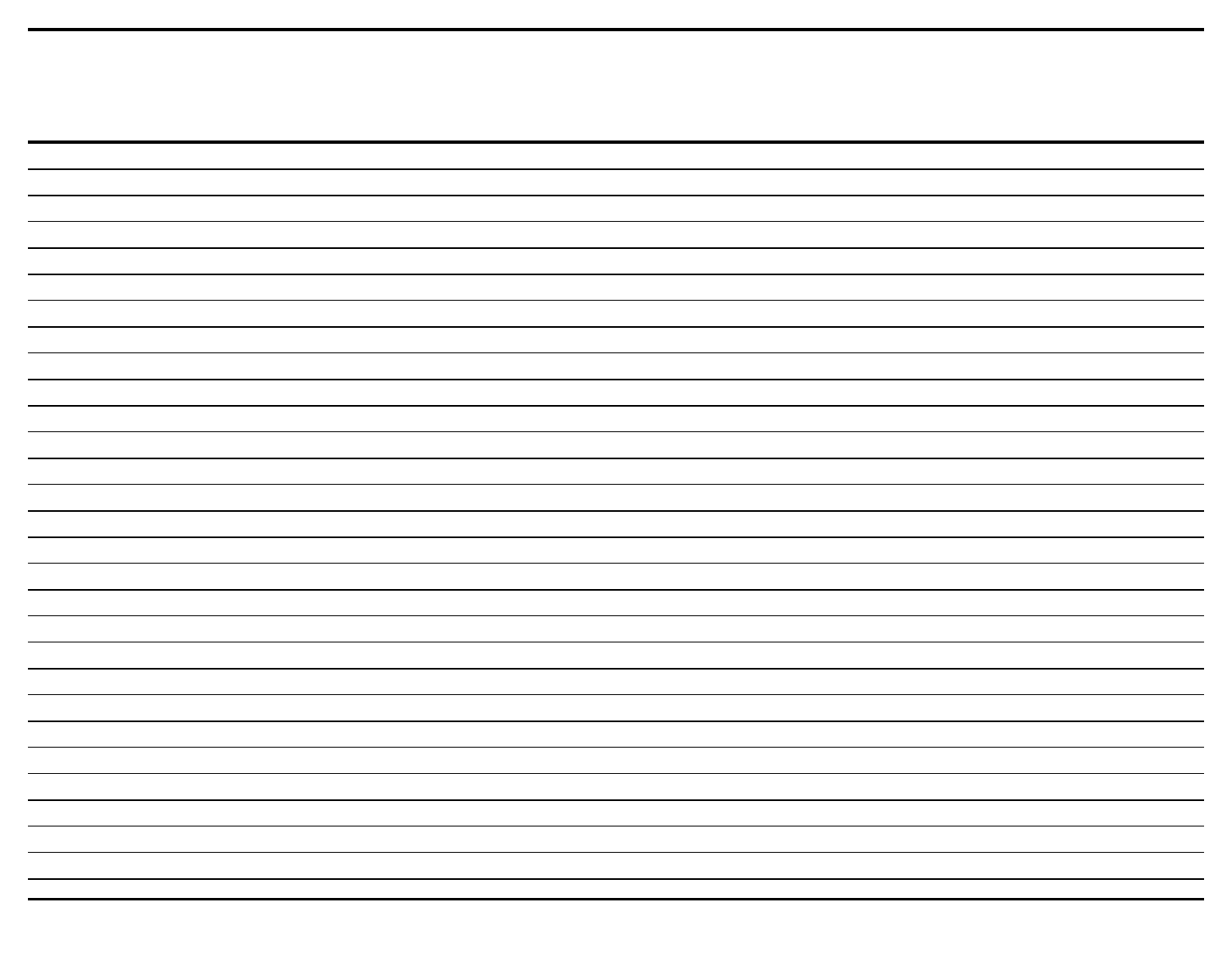|                | 1-year<br>beginning# | 1-year<br>ending# | Last name     | <b>Office</b>                          | <b>City</b>          | <b>State</b> | County        | Phone #            |
|----------------|----------------------|-------------------|---------------|----------------------------------------|----------------------|--------------|---------------|--------------------|
| $\mathbf{R}$ - | 414,401              | 414,500           | Dienhart      | Hilltop Animal Hospital                | Fuquay-Varina        | <b>NC</b>    | Wake          | $(919) 552 - 5232$ |
| $\mathbf{R}$   | 414,501              | 415,000           | Lannon        | Lannon's Animal Hospital               | Elizabeth City       | <b>NC</b>    | Pasquotank    | $(252)$ 335-7708   |
| R-             | 415,001              | 415,600           | Midyette      | <b>Bladen Animal Hospital</b>          | Elizabethtown        | <b>NC</b>    | Bladen        | $(910) 862 - 3960$ |
| R-             | 415,601              | 415,800           | Schmunk       | North Davidson Veterinary Hospital     | Welcome              | NC           | Davidson      | (336) 731-3159     |
| $\mathbf{R}$   | 415,801              | 416,000           | Krakowski     | Chatham Animal Hospital                | Cary                 | NC           | Wake          | $(919)$ 469-8114   |
| R-             | 416,001              | 416,300           | Young         | <b>Steele Creek Animal Hospital</b>    | Charlotte            | <b>NC</b>    | Mecklenburg   | $(704)$ 588-4400   |
| $\mathbf{R}$ - | 416,301              | 416,400           | Krakowski     | Green Level Animal Hospital            | Cary                 | <b>NC</b>    | Wake          | $(919)$ 303-1611   |
| R-             | 416,401              | 416,500           | Armstrong     | Weddington Animal Hospital             | Matthews             | NC           | Mecklenburg   | $(704)$ 847-8466   |
| $\mathbf{R}$ - | 416,501              | 416,800           | Lloyd         | Live Oak Veterinary Hospital           | <b>Beaufort</b>      | NC           | Carteret      | $(252) 504 - 2097$ |
| R-             | 416,801              | 416,900           | Uhlinger      | Brandywine Equine Clinic               | Apex                 | NC           | Wake          | $(919)$ 362-1345   |
| $R -$          | 416,901              | 417,000           | Leidecker     | Spring Oak Equine Services             | <b>Naples</b>        | <b>NC</b>    | Henderson     | $(828) 697 - 8002$ |
| R-             | 417,001              | 417,300           | Ward          | 70 West Veterinary Hospital            | Havelock             | <b>NC</b>    | Craven        | $(252)$ 447-9525   |
| R-             | 417,301              | 417,400           | Cotton        | Ambassador Animal Hospital             | Greensboro           | NC           | Guilford      | $(336)$ 379-1227   |
| R-             | 417,401              | 417,500           | Metz          | Companion Animal Hospital of Wakefield | Raleigh              | <b>NC</b>    | Wake          | $(919)$ 488-5300   |
| $R -$          | 417,501              | 417,800           | <b>Brown</b>  | <b>State Road Animal Hospital</b>      | <b>State Road</b>    | <b>NC</b>    | Surry         | $(336) 874 - 2050$ |
| $\mathbf{R}$ - | 417,801              | 418,000           | Mitchell      | Maiden Small Animal Hospital           | Maiden               | <b>NC</b>    | Catawba       | $(828)$ 428-0010   |
| R-             | 418,001              | 419,000           | Huggins       | <b>Guilford County Animal Shelter</b>  | Greensboro           | NC           | Guilford      | $(336)$ 297-5022   |
| $R -$          | 419,001              | 419,100           | McMillian     | Banfield #411 (PO 0411010829)          | Portland             | <b>OR</b>    | Forsyth       | $(336)$ 765-8339   |
| $R -$          | 419,101              | 419,200           | <b>Staggs</b> | Jordan Lake Animal Hospital            | Pittsboro            | <b>NC</b>    | Chatham       | (919) 542-5424     |
| $\mathbf{R}$   | 419,201              | 419,700           | Gemeinhardt   | Latitude 36 Mobile Veterinary Services | Germanton            | <b>NC</b>    | <b>Stokes</b> | $(336) 593 - 5422$ |
| R-             | 419,701              | 420,000           | Hester        | All Creatures Animal Clinic            | Rolesville           | NC           | Wake          | $(919) 554 - 2222$ |
| $\mathbf{R}$   | 420,001              | 420,100           | Cochran       | <b>Burlington Animal Shelter</b>       | Haw River            | NC           | Alamance      | $(336) 578 - 1386$ |
| $R -$          | 420,101              | 420,200           | Cutrell       | Pet General (Tyrrell County)           | Columbia             | NC           | Tyrrell       | $(252)$ 796-1667   |
| R-             | 420,201              | 420,300           | Spragins      | Humane Society of Charlotte            | Charlotte            | NC           | Mecklenburg   | $(704)$ 377-0534   |
| R-             | 420,301              | 420,800           | Cooper        | Pasquotank Animal Hospital             | Elizabeth City       | NC           | Pasquotank    | $(252)$ 264-3372   |
| $\mathbf{R}$   | 420,801              | 421,800           | Cristea       | <b>Neuhoff Farms</b>                   | Richland             | NC           | Onslow        | $(910)$ 324-3632   |
| R-             | 421,801              | 422,000           | Killough      | Long Animal Hospital                   | Charlotte            | <b>NC</b>    | Mecklenburg   | $(704)$ 523-2996   |
| $\mathbf{R}$ - | 422,001              | 422,200           | Kaylor        | Arcadia Veterinary Hospital            | <b>Winston Salem</b> | NC           | Forsyth       | $(336)$ 775-5700   |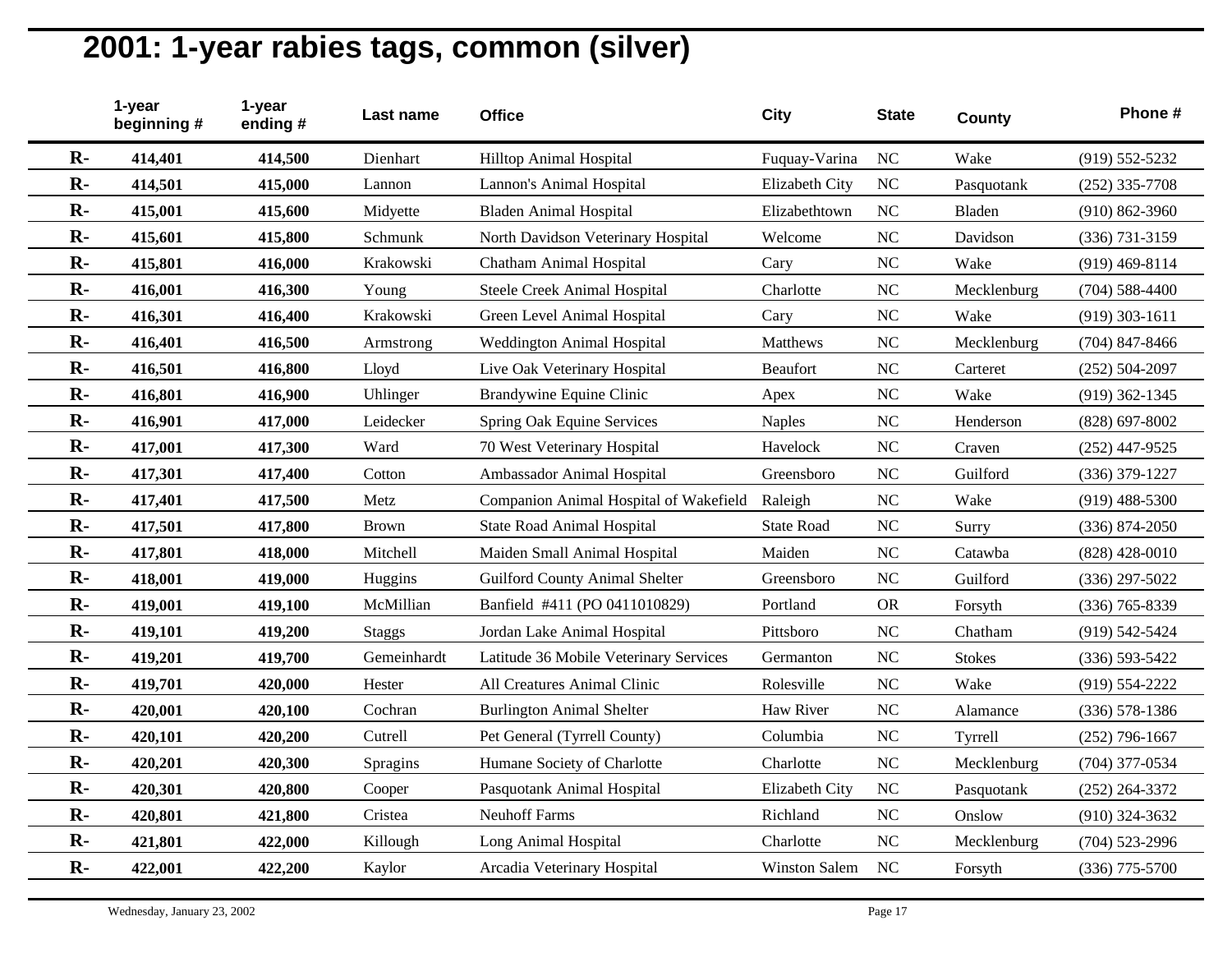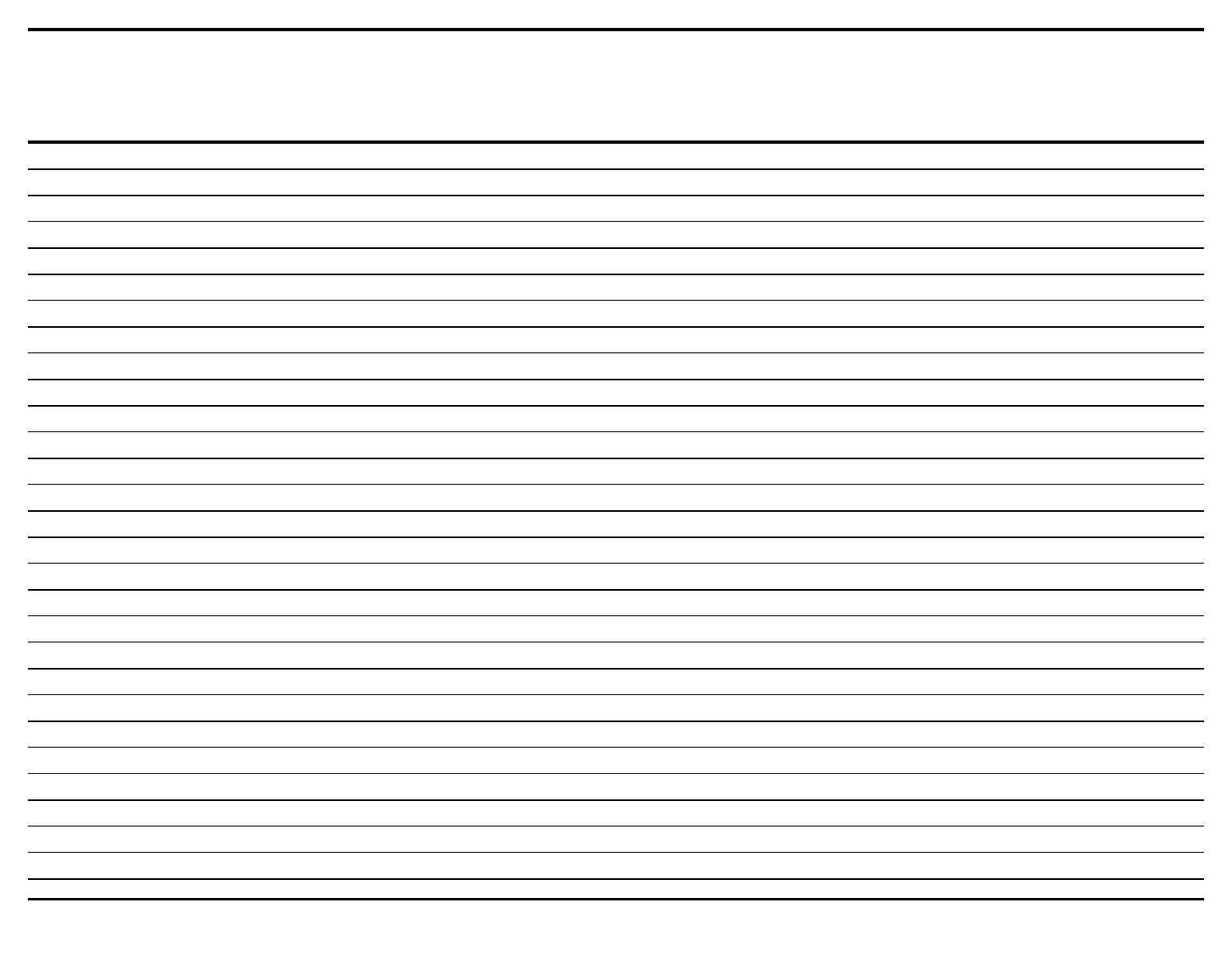|              | 1-year<br>beginning# | 1-year<br>ending# | Last name    | <b>Office</b>                            | City               | <b>State</b>   | County          | Phone #            |
|--------------|----------------------|-------------------|--------------|------------------------------------------|--------------------|----------------|-----------------|--------------------|
| $\mathbf{R}$ | 422,201              | 422,400           | Ward         | 70 West Veterinary Hospital              | Havelock           | <b>NC</b>      | Craven          | $(252)$ 447-9525   |
| $\mathbf{R}$ | 422,401              | 422,500           | Allen        | Allen Animal Hospital                    | Weaverville        | <b>NC</b>      | Buncombe        | $(828) 658 - 2287$ |
| $\mathbf{R}$ | 422,501              | 423,000           |              | Durham County Animal Shelter             | Durham             | <b>NC</b>      | Durham          | $(919) 560 - 0640$ |
| $\mathbf{R}$ | 423,001              | 423,400           | Beldegreen   | <b>Stoney Creek Animal Hospital</b>      | Charlotte          | <b>NC</b>      | Mecklenburg     | $(704)$ 717-0616   |
| $\mathbf{R}$ | 423,401              | 423,900           | Arnold       | Harmony Heights Animal Hospital          | Yadkinville        | NC             | Yadkin          | $(336) 679 - 8818$ |
| $\mathbf{R}$ | 423,501              | 423,700           | Cooper       | Pasquotank Animal Hospital               | Elizabeth City     | NC             | Pasquotank      | $(252)$ 264-3372   |
| $\mathbf{R}$ | 423,901              | 424,000           | Warren       | LakeCross Veterinary Hospital            | Huntersville       | NC             | Mecklenburg     | $(704)$ 948-6300   |
| $\mathbf{R}$ | 424,001              | 424,100           | Malocha      | <b>Stage Road Animal Hospital</b>        | Angier             | NC             | Harnett         | (919) 639-3337     |
| $\mathbf{R}$ | 424,101              | 425,100           | McBride      | SNAP - NC                                | Raleigh            | <b>NC</b>      | Wake            | (919) 783-7627     |
| $\mathbf{R}$ | 425,101              | 425,200           | Wright       | <b>Crystal Coast Mobile Vet Services</b> | Swansboro          | <b>NC</b>      | Carteret        | $(252)$ 393-7546   |
| $\mathbf{R}$ | 425,201              | 425,400           | Weaver       | <b>Sharon Lakes Animal Hospital</b>      | Charlotte          | N <sub>C</sub> | Mecklenburg     | $(704)$ 552-0647   |
| $\mathbf{R}$ | 425,401              | 425,900           |              | Guilford County Environmental Health Di  | Greensboro         | NC             | Guilford        | $(336)$ 373-7613   |
| $R -$        | 425,901              | 426,600           | Lee          | Randolph Animal Hospital                 | Asheboro           | NC             | Randolph        | $(336) 625 - 6822$ |
| $\mathbf{R}$ | 426,601              | 426,700           | Padfield     | Academy Veterinary Hospital              | Fuquay Varina      | <b>NC</b>      | Wake            | $(919) 552 - 1040$ |
| $R -$        | 426,701              | 426,900           | Shelton      | Shelton's Vet Clinic                     | Williamston        | <b>NC</b>      | Martin          | $(252)$ 792-2808   |
| $\mathbf{R}$ | 426,901              | 427,000           | Marshall     | Paws & Claws Mobile Vet Service          | Huntersville       | <b>NC</b>      | Mecklenburg     | $(704)$ 895-8214   |
| $\mathbf{R}$ | 427,001              | 427,500           | Swenburg     | Cornwallis Road Animal Hospital          | Durham             | <b>NC</b>      | Durham          | (919) 489-9194     |
| $\mathbf{R}$ | 427,501              | 427,600           |              | <b>Jones County Health Department</b>    | Trenton            | <b>NC</b>      | Jones           | $(252)$ 448-9111   |
| $R -$        | 427,601              | 427,800           |              | College of Veterinary Medicine           | Raleigh            | NC             | Wake            | (919) 513-6572     |
| $\mathbf{R}$ | 427,801              | 428,000           | Grissom      | Vance County Animal Shelter              | Henderson          | <b>NC</b>      | Vance           | $(252)$ 492-3136   |
| $R -$        | 428,001              | 428,500           | Milliren     | Thomasville Veterinary Hospital          | Thomasville        | NC             | Davidson        | $(336)$ 475-9119   |
| $\mathbf{R}$ | 428,501              | 429,000           | Franklin     | Academy Animal Hospital                  | Jacksonville       | <b>NC</b>      | Onslow          | $(910)$ 353-3131   |
| $\mathbf{R}$ | 429,001              | 429,100           | Davis        | Asheville Veterinary Housecalls          | Asheville          | NC             | <b>Buncombe</b> | (828) 254-2227     |
| $\mathbf{R}$ | 429,101              | 429,400           | Cotton       | Brookwood Veterinary Clinic              | Raleigh            | NC             | Wake            | (919) 779-2940     |
| $R -$        | 429,401              | 429,600           | Rountree     | Goose Creek Animal Hospital              | Sunbury            | NC             | Gates           | $(252)$ 465-4831   |
| $\mathbf{R}$ | 429,601              | 429,700           | Miller       | Carolina Small Release Service           | Matthews           | <b>NC</b>      | Mecklenburg     | $(704)$ 882-0826   |
| $R -$        | 429,701              | 429,800           | Smith        | Willowrun Veterinary Hospital            | Smithfield         | NC             | Johnston        | $(919)$ 934-1504   |
| $\mathbf{R}$ | 429,801              | 430,000           | <b>Brown</b> | Brown's Veterinary Clinic                | <b>Rich Square</b> | NC             | Northampton     | $(252) 539 - 2812$ |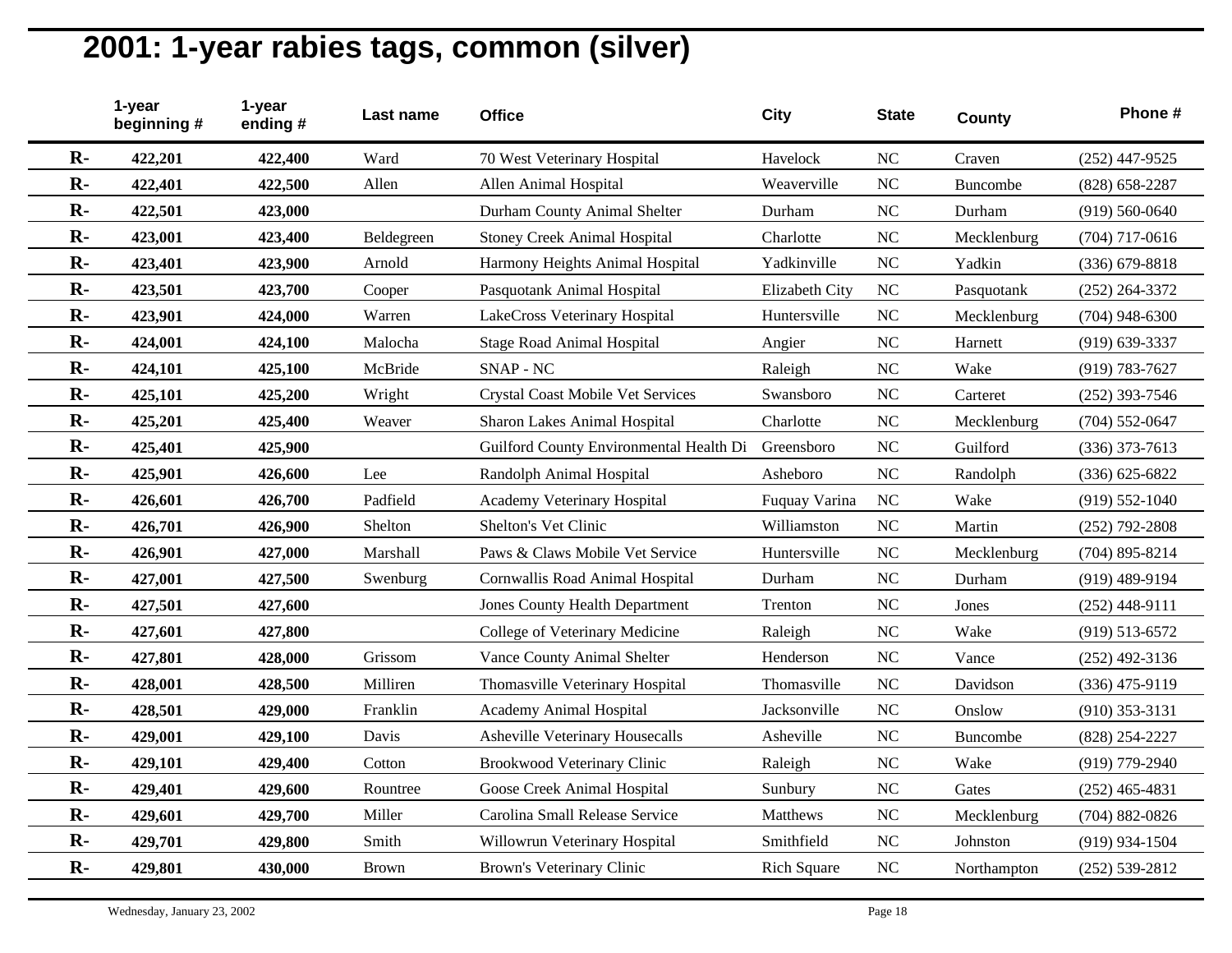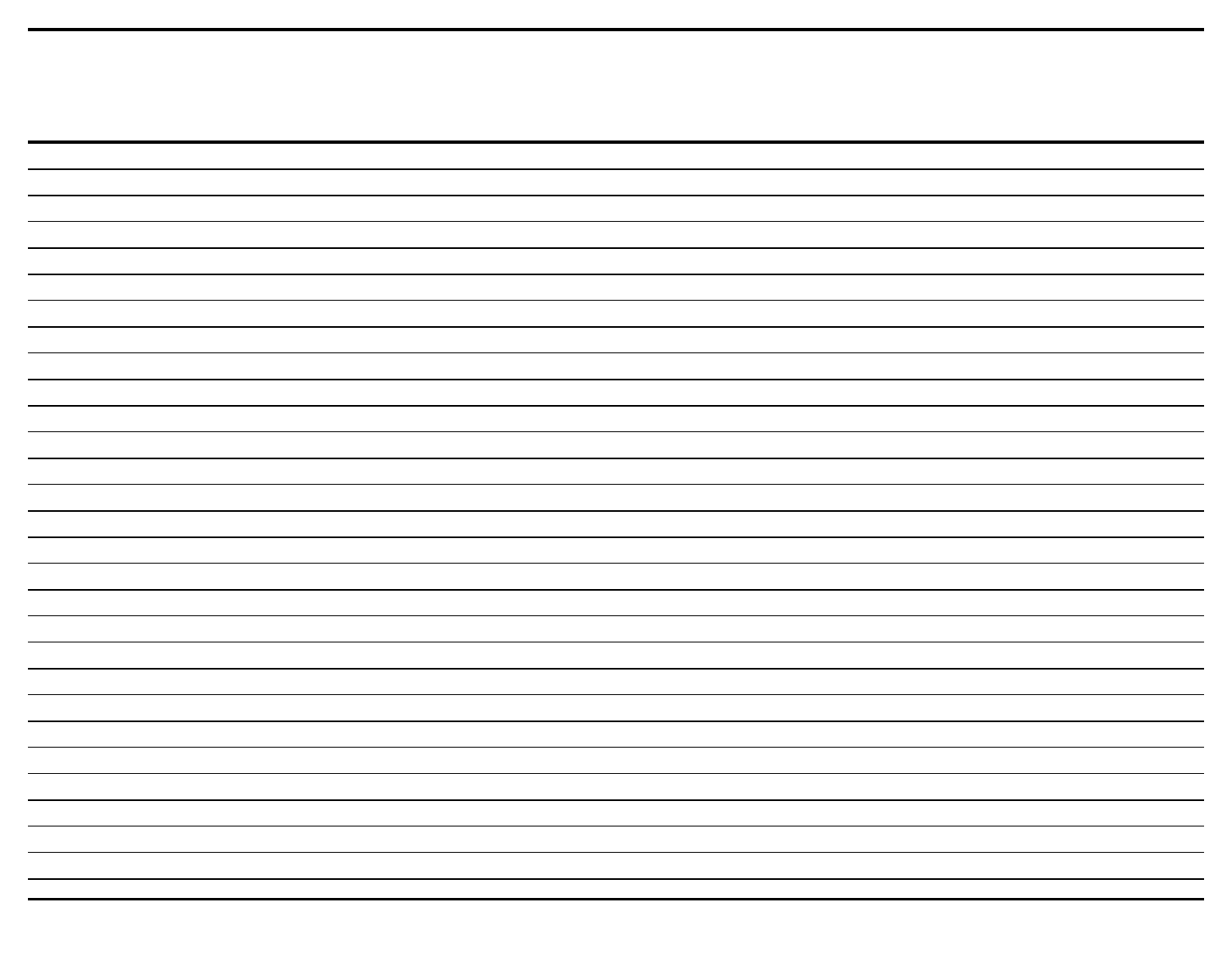|                | 1-year<br>beginning# | 1-year<br>ending# | Last name      | <b>Office</b>                           | <b>City</b>   | <b>State</b> | <b>County</b> | Phone #            |
|----------------|----------------------|-------------------|----------------|-----------------------------------------|---------------|--------------|---------------|--------------------|
| $\mathbf{R}$   | 430,001              | 430,100           | Dienhart       | Hilltop Animal Hospital                 | Fuquay-Varina | <b>NC</b>    | Wake          | $(919) 552 - 5232$ |
| $\mathbf{R}$   | 430,101              | 430,300           |                | Pender County Health Dept Animal Shelt  | <b>Burgaw</b> | <b>NC</b>    | Pender        | $(910)$ 259-1485   |
| R-             | 430,301              | 430,500           | Beretich       | Cape Fear Valley Animal Hospital        | Dunn          | NC           | Harnett       | (910) 892-3540     |
| R-             | 430,501              | 430,700           | Bowman         | <b>Bowman Animal Hospital</b>           | Raleigh       | NC           | Wake          | $(919) 847 - 6216$ |
| $\mathbf{R}$   | 430,701              | 430,800           | Chappell       | After Hours Veterinary Emergency Clinic | Greensboro    | NC           | Guilford      | $(336) 858 - 0443$ |
| R-             | 430,801              | 431,100           | Johnson        | Animal Hospital of Beulaville           | Beulaville    | <b>NC</b>    | Duplin        | $(910)$ 298-8188   |
| $\mathbf{R}$ - | 431,101              | 431,600           | Krawczyk       | Humane Society of Guilford County       | Greensboro    | <b>NC</b>    | Guilford      | $(336)$ 299-3060   |
| R-             | 431,601              | 431,800           | <b>Brown</b>   | Dixie Trail Animal Hospital             | Raleigh       | NC           | Wake          | (919) 781-5977     |
| $\mathbf{R}$ - | 431,801              | 431,900           |                | <b>Jones County Health Department</b>   | Trenton       | NC           | Jones         | $(252)$ 448-9111   |
| R-             | 431,901              | 432,000           | <b>Bridges</b> |                                         | Grover        | <b>NC</b>    | Cleveland     | $(704)$ 937-3300   |
| $\mathbf{R}$   | 432,001              | 432,200           | Nusbaum        | North College Road Animal Hospital      | Wilmington    | <b>NC</b>    | New Hanover   | $(910)$ 452-2273   |
| $\mathbf{R}$   | 432,201              | 432,300           | Fisher         | <b>Fisher Veterinary Hospital</b>       | Raleigh       | <b>NC</b>    | Wake          | (919) 790-0412     |
| R-             | 432,301              | 432,800           | Purvis         | for Animal Compassion Network           | Asheville     | NC           | Buncombe      | $(828)$ 258-4820   |
| R-             | 432,801              | 433,000           | Ball           | Banfield, The Pet Hospital              | Raleigh       | <b>NC</b>    | Wake          | (919) 790-8337     |
| $R -$          | 433,001              | 433,100           | Killough       | Long Animal Hospital                    | Charlotte     | <b>NC</b>    | Mecklenburg   | $(704)$ 523-2996   |
| $\mathbf{R}$ - | 433,101              | 433,200           | Vadala-Barbour | Crepe Myrtle Animal Hospital            | Angier        | <b>NC</b>    | Harnett       | $(919) 639 - 8387$ |
| R-             | 433,201              | 433,300           | Lackey         | Avery Animal Hospital                   | Newland       | NC           | Avery         | (828) 733-9810     |
| $R -$          | 433,301              | 433,400           | Stewart        | Stewart's Mountain View Animal Hospita  | Spruce Pine   | <b>NC</b>    | Mitchell      | (828) 765-7059     |
| $R -$          | 433,401              | 433,500           | Lyerly-Ray     | Whispering Pines Animal Hospital        | Carthage      | NC           | Moore         | $(910)$ 949-2111   |
| $\mathbf{R}$   | 433,501              | 434,000           | Huggins        | Guilford County Animal Shelter          | Greensboro    | <b>NC</b>    | Guilford      | $(336)$ 297-5022   |
| R-             | 434,001              | 434,100           | Tice           | Cat Clinic of Cary                      | Cary          | NC           | Wake          | $(919)$ 469-9000   |
| $\mathbf{R}$   | 434,101              | 434,200           | Ward           | 70 West Veterinary Hospital             | Havelock      | NC           | Craven        | $(252)$ 447-9525   |
| $R -$          | 434,201              | 434,400           | Langford       | Humane Society of Concord & Cabarrus    | Concord       | NC           | Cabarrus      | (704) 892-7554     |
| $\mathbf{R}$   | 434,401              | 434,500           | Jaconis        | <b>Carteret Animal Hospital</b>         | Beaufort      | NC           | Carteret      | $(252)$ 728-7600   |
| R-             | 434,701              | 434,900           | Whittier       | <b>Operation Cat Nip</b>                | Raleigh       | <b>NC</b>    | Wake          | $(919) 515 - 8110$ |
| $\mathbf{R}$   | 434,901              | 435,000           | Gore           | Spring Forest Animal Hospital           | Raleigh       | NC           | Wake          | $(919) 878 - 7387$ |
| R-             | 435,001              | 435,100           | Malocha        | <b>Stage Road Animal Hospital</b>       | Angier        | <b>NC</b>    | Harnett       | $(919) 639 - 3337$ |
| $R -$          | 435,101              | 435,200           | Midyette       | <b>Bladen Animal Hospital</b>           | Elizabethtown | <b>NC</b>    | Bladen        | $(910) 862 - 3960$ |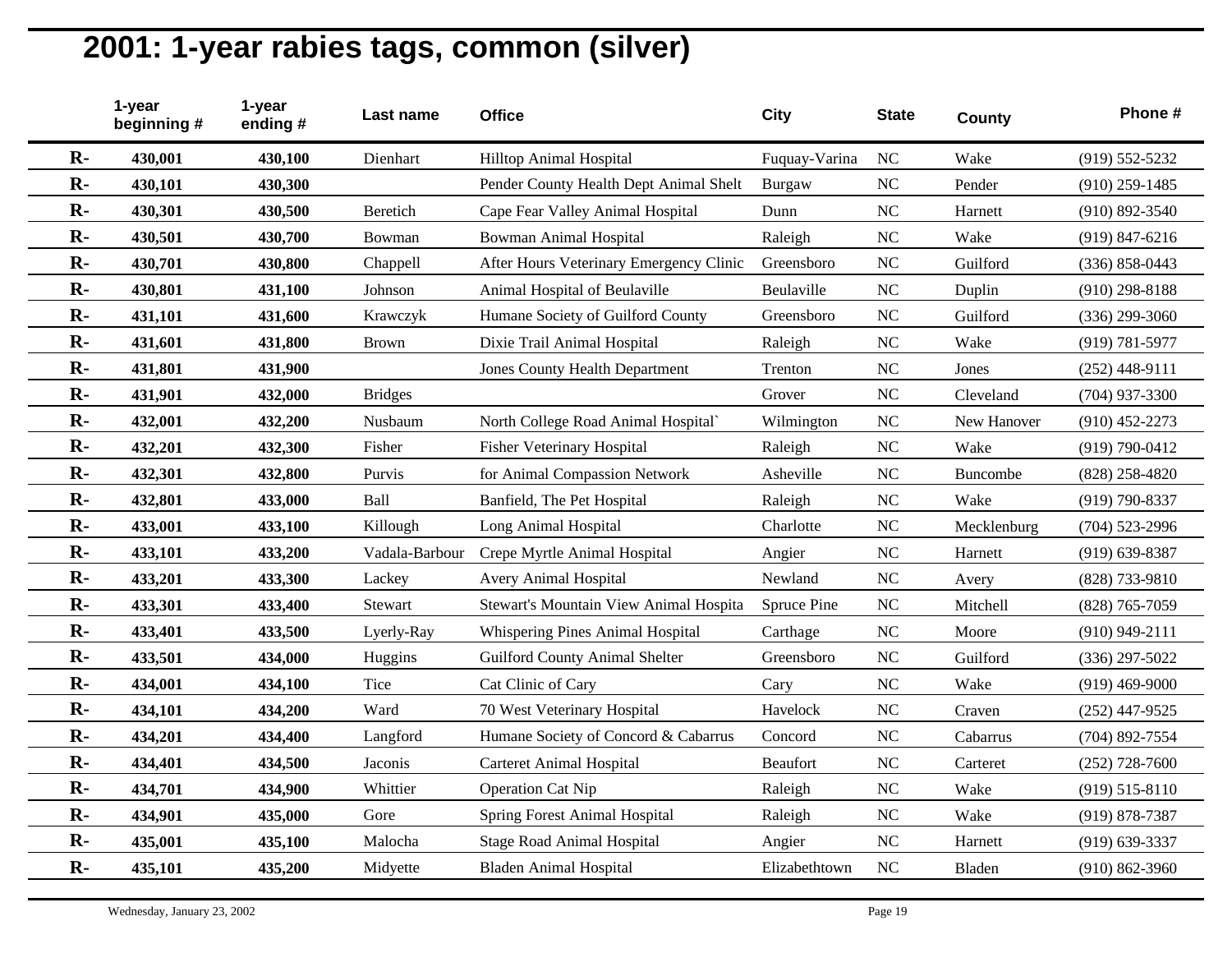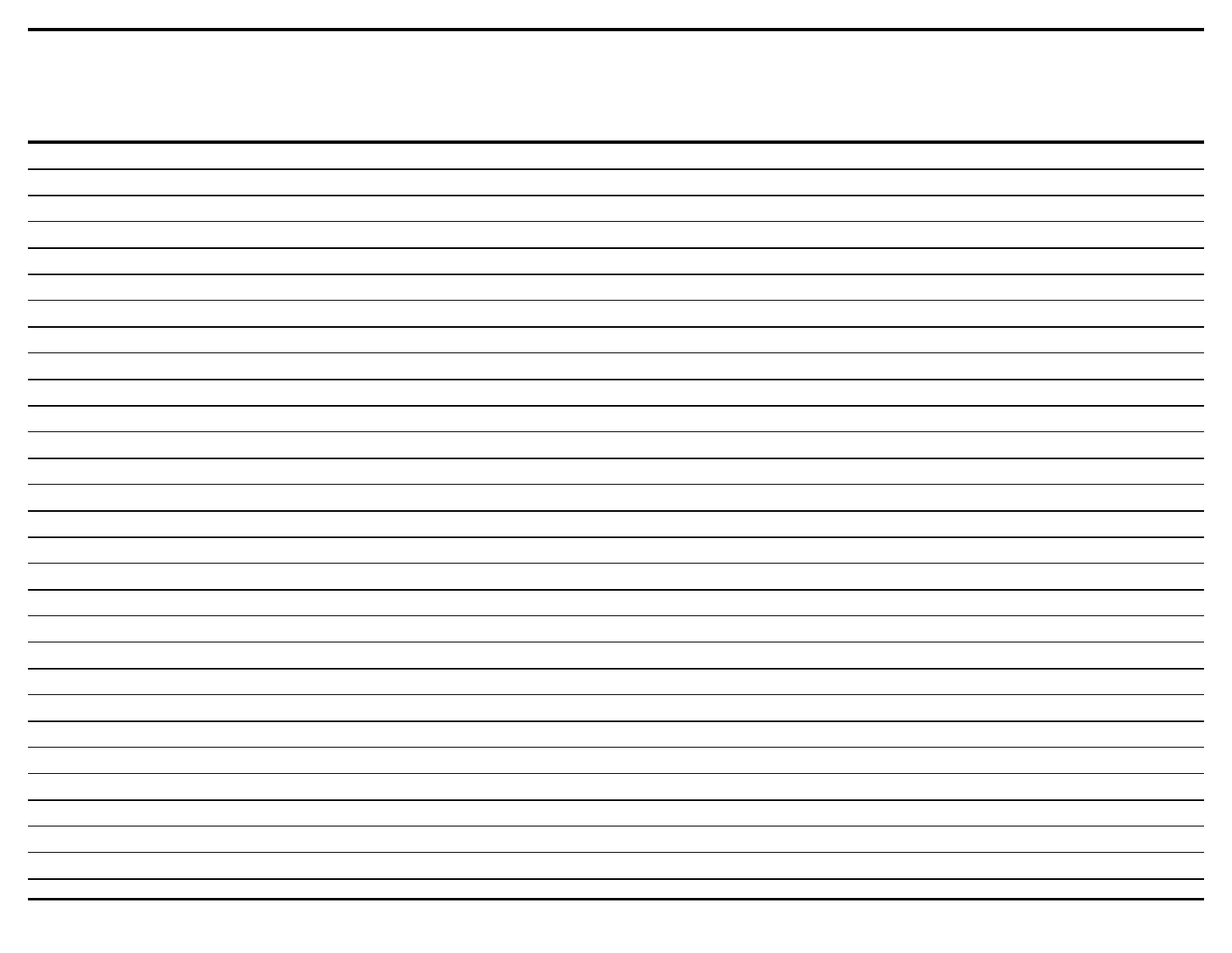|              | 1-year<br>beginning # | 1-year<br>ending $#$ | Last name      | <b>Office</b>                 | <b>City</b>          | <b>State</b> | County      | Phone #          |
|--------------|-----------------------|----------------------|----------------|-------------------------------|----------------------|--------------|-------------|------------------|
| $\mathbf{R}$ | 435,401               | 435,500              | Smith          | Willowrun Veterinary Hospital | Smithfield           | NC           | Johnston    | $(919)$ 934-1504 |
| $\mathbf{R}$ | 435,501               | 435,600              | Green          | Mallard Creek Animal Hospital | Charlotte            | <b>NC</b>    | Mecklenburg | $(704)$ 598-6525 |
| $\mathbf{R}$ | 435,601               | 435,700              | Pearce         | Leesville Animal Hospital     | Raleigh              | NC           | Wake        | $(919)$ 870-7000 |
| $\mathbf{R}$ | 435,701               | 435,800              | <b>Simmons</b> | Springs Road Animal Hospital  | Hickory              | <b>NC</b>    | Catawba     | $(828)$ 256-2151 |
| $\mathbf{R}$ | 435,801               | 435,900              | Bowman         | Bowman Animal Hospital        | Raleigh              | NC           | Wake        | $(919)$ 847-6216 |
| $\mathbf{R}$ | 435,901               | 436,000              | Zebley         | Mobile Vet to Pet Service     | <b>Granite Falls</b> | <b>NC</b>    | Caldwell    | $(828)$ 320-5171 |
| $\mathbf{R}$ | 436,001               | 436,300              | Bowman         | Bowman Animal Hospital        | Raleigh              | NC           | Wake        | $(919)$ 847-6216 |